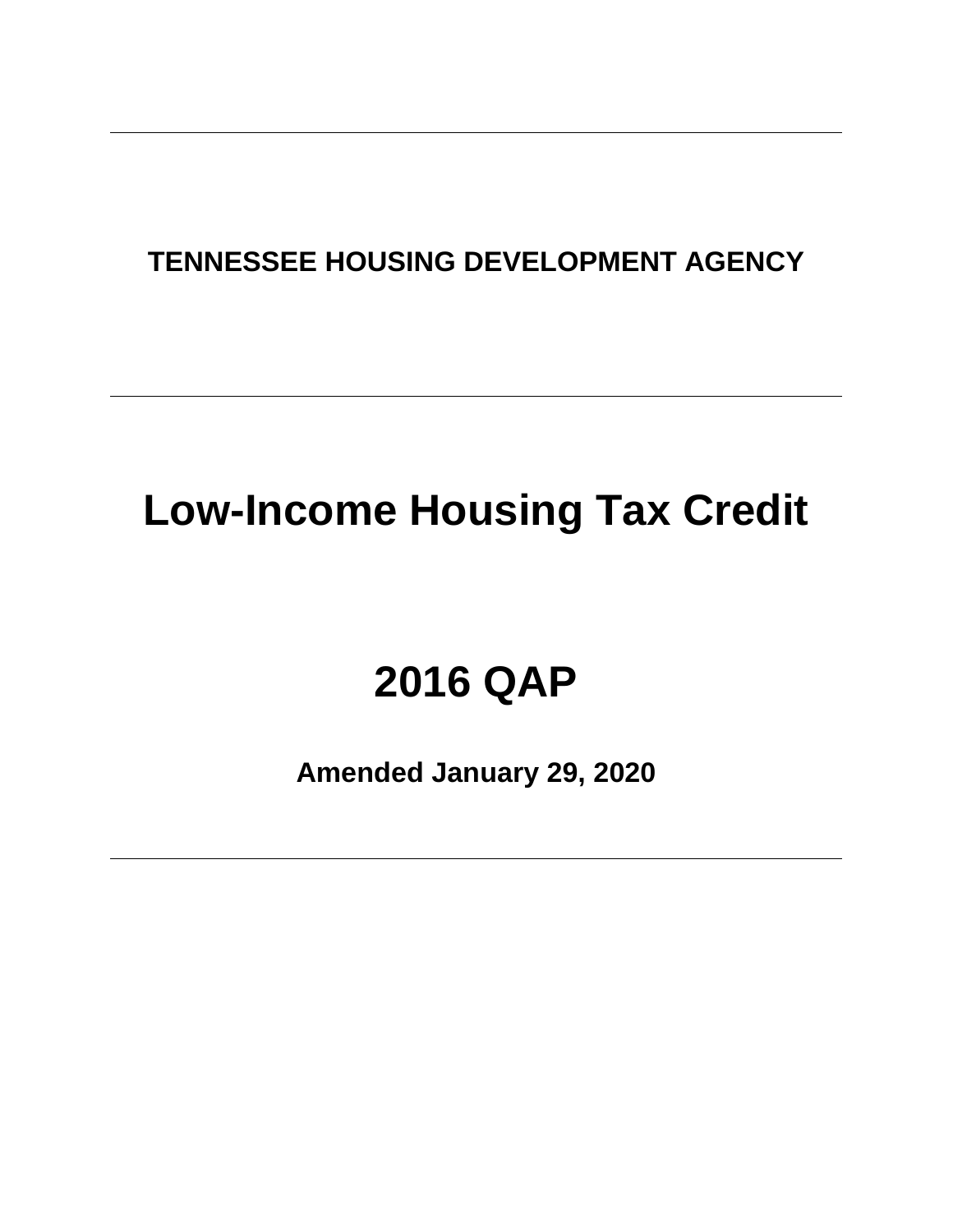# **TENNESSEE HOUSING DEVELOPMENT AGENCY**

#### **LOW-INCOME HOUSING TAX CREDIT QUALIFIED ALLOCATION PLAN**

**2016**

# **TABLE OF CONTENTS**

| Part I    |                                                    | Page 1  |
|-----------|----------------------------------------------------|---------|
| Part II   |                                                    | Page 2  |
| Part III  |                                                    | Page 3  |
| Part IV   | Limits on Amount of Tax Credits Available          | Page 4  |
| Part V    | Limits on Developer, Consultant, & Contractor Fees | Page 6  |
| Part VI   |                                                    | Page 7  |
| Part VII  |                                                    | Page 11 |
| Part VII  |                                                    | Page 22 |
| Part VIII |                                                    | Page 30 |
| Part IX   |                                                    | Page 36 |
| Part X    |                                                    | Page 37 |
| Part XI   |                                                    | Page 39 |
| Part XII  | Developments Involving Tax Exempt Bonds            | Page 40 |
| Part XIII |                                                    | Page 41 |
| Part XIV  | Amendments/Modifications/Deadlines                 | Page 45 |
| Part XV   |                                                    | Page 47 |
| Part XVI  |                                                    | Page 49 |
| Part XVII | Adoption and Approval by the Governor              | Page 51 |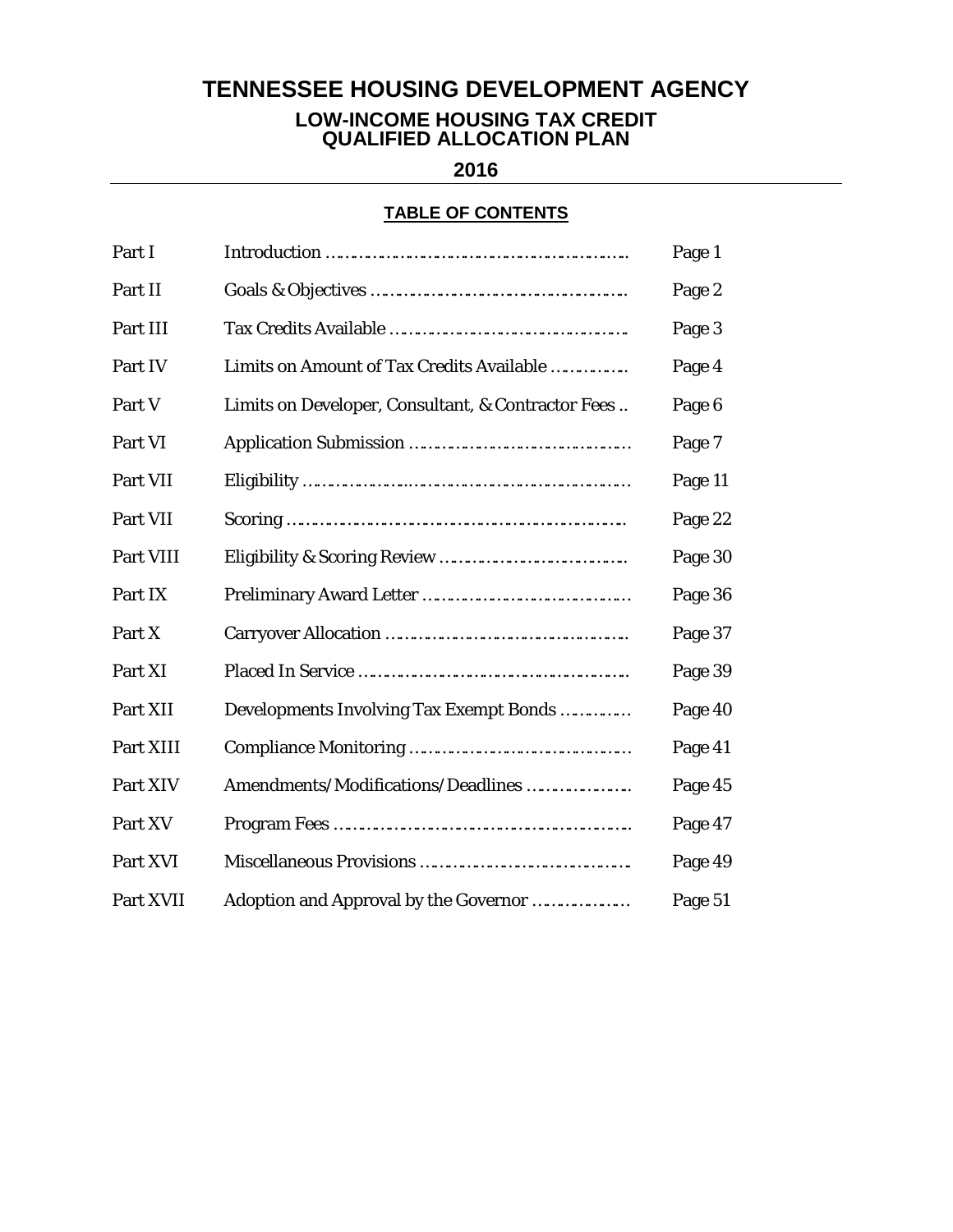#### **Part I: Introduction**

The Tennessee Housing Development Agency ("THDA") administers the Low-Income Housing Tax Credit program in Tennessee. The Low-Income Housing Tax Credit program was created by the Tax Reform Act of 1986 under Section 42 of the Internal Revenue Code of 1986, as amended ("Section 42"), to encourage the construction and rehabilitation of rental housing for low-income individuals and families. Under Section 42(m), THDA is required to develop a Qualified Allocation Plan ("QAP") to define the process by which it will allocate an annual amount of Low-Income Housing Tax Credits ("Tax Credits") in Tennessee.

This document is the QAP required by Section 42. This QAP incorporates all requirements of Section 42 unless more stringent requirements, as permitted under Section 42, are included. A public hearing was held to solicit comments. "**Exhibits**" are documents which accompany this QAP and which provide additional information. "**Attachments**" are forms or documents which must be submitted as part of the Initial Application. Exhibits, the Initial Application Form, and Attachments are collectively part of the "Application" and all are considered part of the QAP. The QAP has been approved by the THDA Board of Directors and adopted by the Governor of Tennessee.

When this QAP calls for some THDA action including but not limited to a determination, adjustment, review, evaluation, or exercise of discretion, all such actions shall be at THDA's sole discretion, whether specifically so stated or not.

No person or entity who submits an Initial Application shall have any right to an allocation of Tax Credits under this QAP based solely on the score assigned to their Initial Application.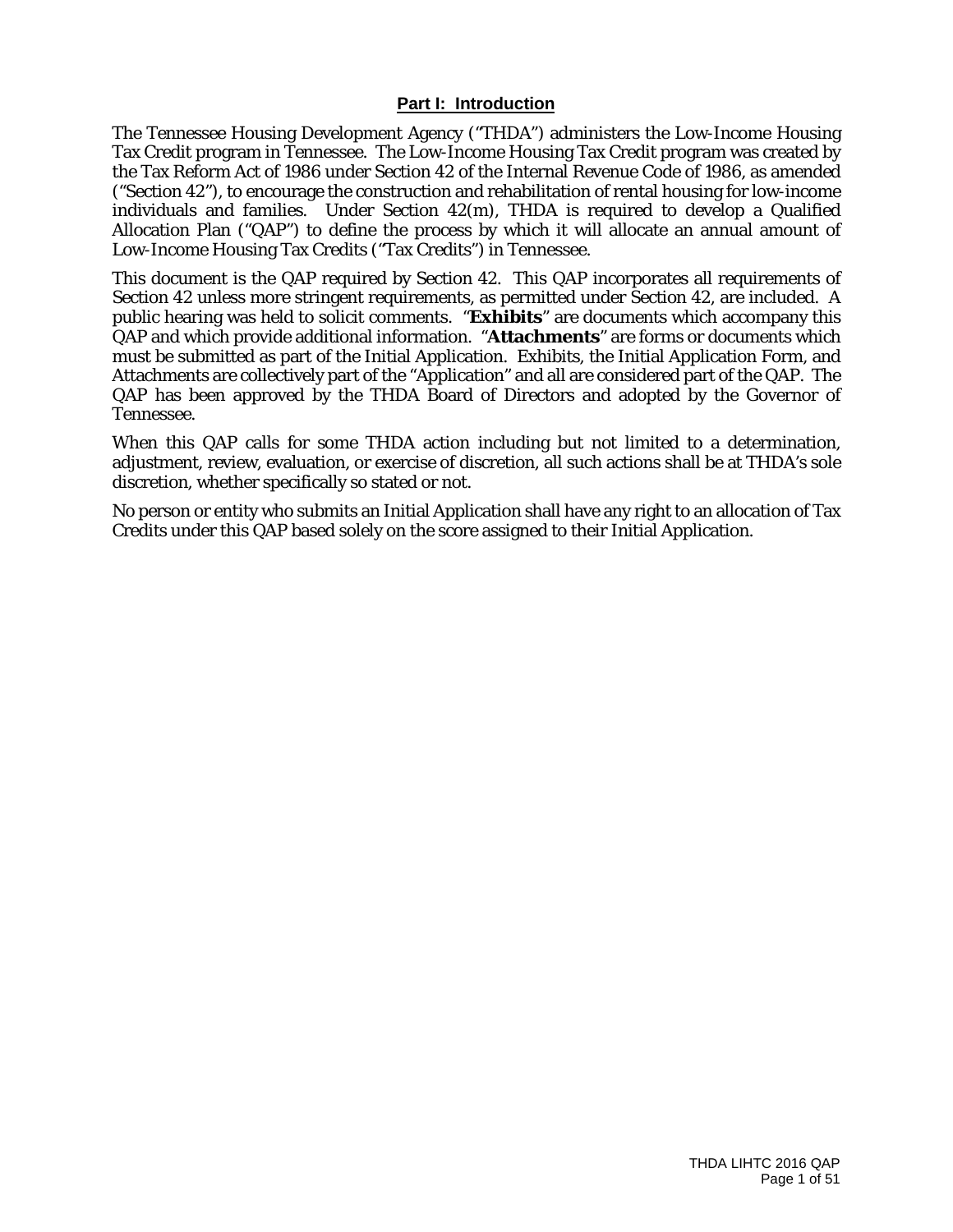# **Part II: Goals and Objectives**

The goal of this QAP is to use the Tax Credits allocated to Tennessee for 2016 to create, maintain, and preserve affordable rental housing for low-income households. Specific objectives of this QAP are to:

- 1. Make rental units affordable, in the areas of greatest need, to households with as low an income as possible and for the longest time period possible;
- 2. Encourage development of appropriate housing units for persons with special needs, including the elderly, the homeless and the disabled;
- 3. Allocate only the minimum amount of Tax Credits necessary to make a development financially feasible and viable throughout the credit period;
- 4. Encourage Non-Profit entities to develop rental housing for low-income households;
- 5. Encourage fair distribution of Tax Credits among counties and developers; and
- 6. Allocate Tax Credits fairly.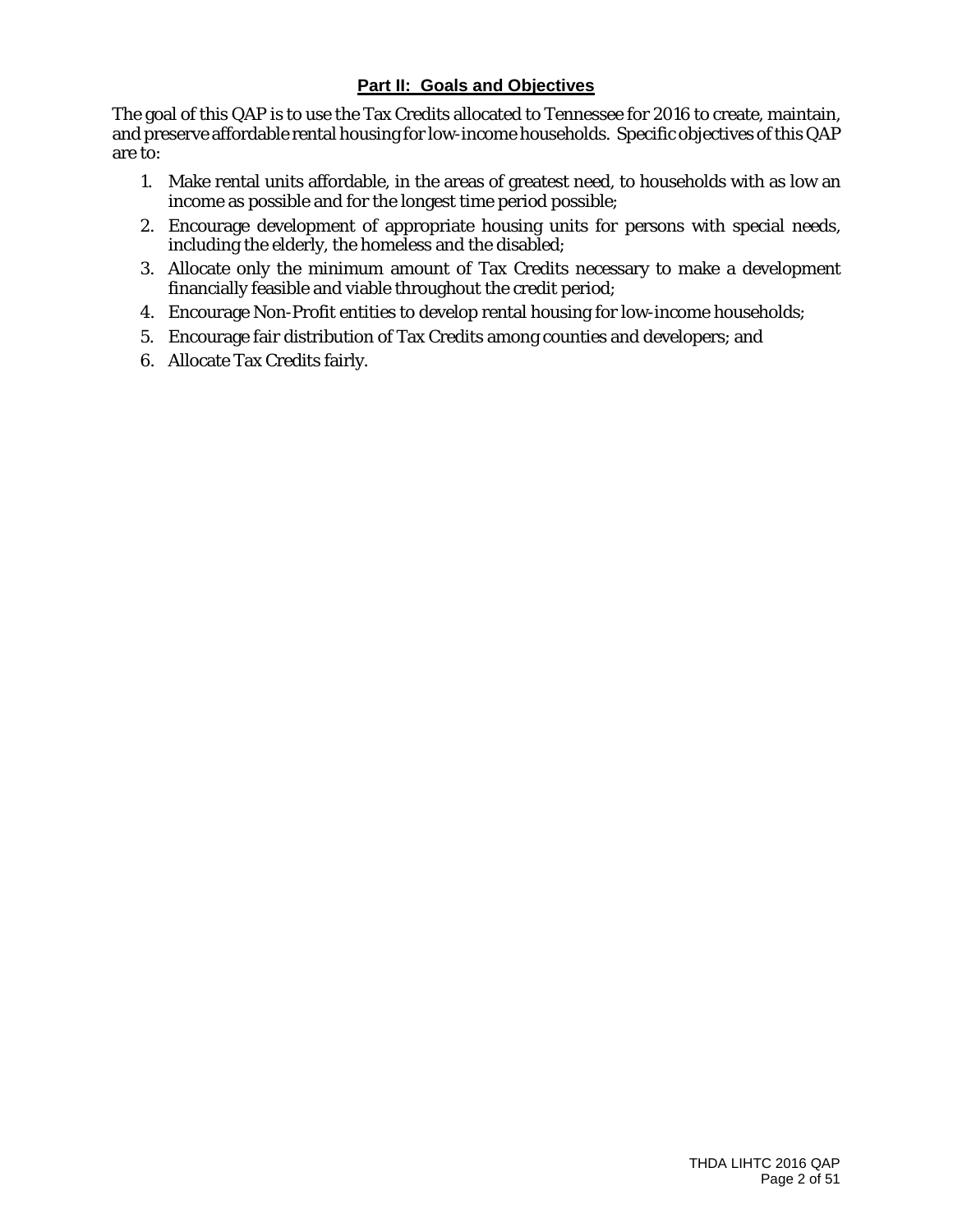# **Part III: Tax Credits Available**

# **A. Total Tax Credits**

The total amount of Tax Credits available for allocation in Tennessee for 2016 is the total of the following:

- 1. \$2.35, (which includes any cost of living adjustment specified in Section  $42(h)(3)(H)$ ), multiplied by Tennessee's population;
- 2. Any unallocated credits from previous year;
- 3. Any returned credit from previous years; and
- 4. Any amount allocated to Tennessee by the IRS from the National Pool.

For purposes of calculating the initial Non-Profit Set-Aside, the amount against which the percentages will be applied will be the sum of items 1, 2, and 3 above.

#### **B. Set-Asides**

- 1. Non-Profit Set-Aside
	- a. Qualified Non-Profit applicants (as specified in Part VII-A-2-a of this QAP) will be considered for an allocation of Tax Credits from the Non-Profit Set-Aside.
	- b. Not less than ten percent (10%) of the total amount of Tax Credits available for allocation in Tennessee in 2016 is reserved for qualified Non-Profit applicants as required by Section 42(h)(5).
	- c. **THDA reserves the right to make additional allocations of Tax Credits to qualified Non-Profit applicants as needed to meet the requirements of Section 42(h)(5).**
- 2. Rental Assistance Demonstration Set-Aside
	- a. No more than thirty percent (30%) of the sum of Part III-A-1, -2, and -3 will be set aside for developments involving a public housing authority (as specified in Part VII-A-2-b) proposing a RAD development.
- 3. Preservation Set-Aside
	- a. No more than twenty two and one half percent (22.50%) of the sum of Part III-A-1, -2, and -3 will be set aside for developments involving preservation (as specified in Part VII-A-2-c).
- 4. Qualified Census Tract and Contributing to a Community Revitalization Plan Set-Aside (the "QCT/CRP Set-Aside")
	- a. No more than one (1) eligible development located in a Qualified Census Tract and contributing to/covered by a Community Revitalization Plan (as specified in Part VII-A-2-d) shall receive an allocation of Tax Credits from the QCT/CRP Set-Aside, subject to the requirements of Part VIII-E.
- 5. Rural Set-Aside
	- a. No more than two (2) eligible developments located in a rural county (as specified in **Exhibit 1**) shall receive an allocation of Tax Credits from the Rural Set-Aside, subject to the requirements of Part VIII-E.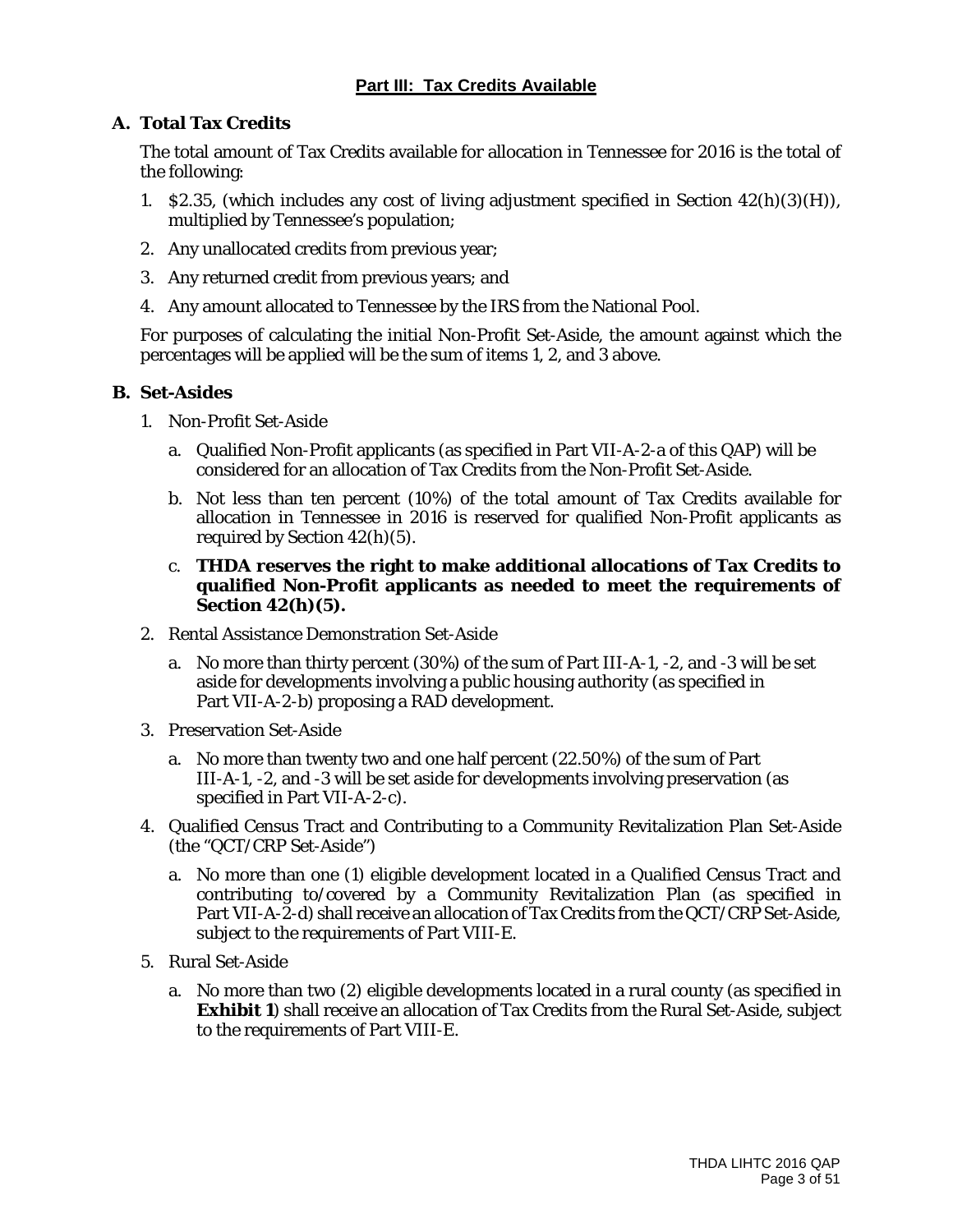# **A. By County**

The maximum amount of Tax Credits that may be allocated to developments in any one **urban** county shall not exceed **three million three hundred thousand dollars (\$3,300,000)**. The maximum amount of Tax Credits that may be allocated to developments in any one **suburban** county shall not exceed **two million two hundred thousand dollars (\$2,200,000)**. The maximum amount of Tax Credits that may be allocated to developments in any one **rural** county shall not exceed **one million one hundred thousand dollars (\$1,100,000)**. Allocations to developments involving the HUD Choice Neighborhoods Initiative (CNI) or the HUD Rental Assistance Demonstration ("RAD") program **will count against** the per-county limits. **Exhibit 1** to this QAP identifies urban, suburban and rural counties.

#### **B. By Development**

The maximum amount of Tax Credits that may be allocated to a single development shall not exceed **one million one hundred thousand dollars (\$1,100,000)**. In making this determination, THDA will consider the physical location of developments; the relationships among owners, developers, management agents, and other development participants; the structure of financing; and any other information which might clarify whether Initial Applications reflect a single development or multiple developments.

#### **C. By Developer or Related Parties**

- 1. The maximum amount of Tax Credits that may be allocated to a single applicant, developer, owner, or related parties shall not exceed **two million two hundred thousand dollars (\$2,200,000)**.
- 2. An applicant, developer, owner, or related party may not submit more than one Initial Application or be involved in more than one development per county with respect to 2016 Tax Credits. THDA reserves the right to determine whether related parties are involved for the purpose of applying this limitation.
- 3. The following list includes, without limitation, related parties:
	- a. Any person or entity who has a right to (i) replace the developer, (ii) act as co-developer, (iii) replace any individuals or entities who comprise a developer or co-developer, or (iv) otherwise direct the activities of the developer will be considered a developer for purposes of applying this limit.
	- b. Any person or entity who has a right to (i) replace the general partner of the owner or applicant, (ii) act as co-general partner of the owner or applicant, (iii) replace any individuals or entities who comprise a general partner or co-general partner of the owner or applicant, or (iv) otherwise direct the activities of the general partner of the owner or applicant will be considered an owner or applicant, as the case may be, for purposes of applying this limit.
	- c. Any person or entity who has a right to (i) replace the controlling stockholder of the owner or applicant, (ii) act as controlling stockholder of owner or applicant, (iii) replace any individuals or entities who comprise a controlling stockholder of the owner or applicant, or (iv) otherwise direct the activities of the controlling stockholder of the owner or applicant will be considered an owner or applicant, as the case may be, for purposes of applying this limit.
	- d. Any person or entity who has a right to (i) replace the managing member of the owner or applicant, (ii) act as co-managing member of the owner or applicant, (iii) replace any individuals or entities who comprise a managing member or co-managing member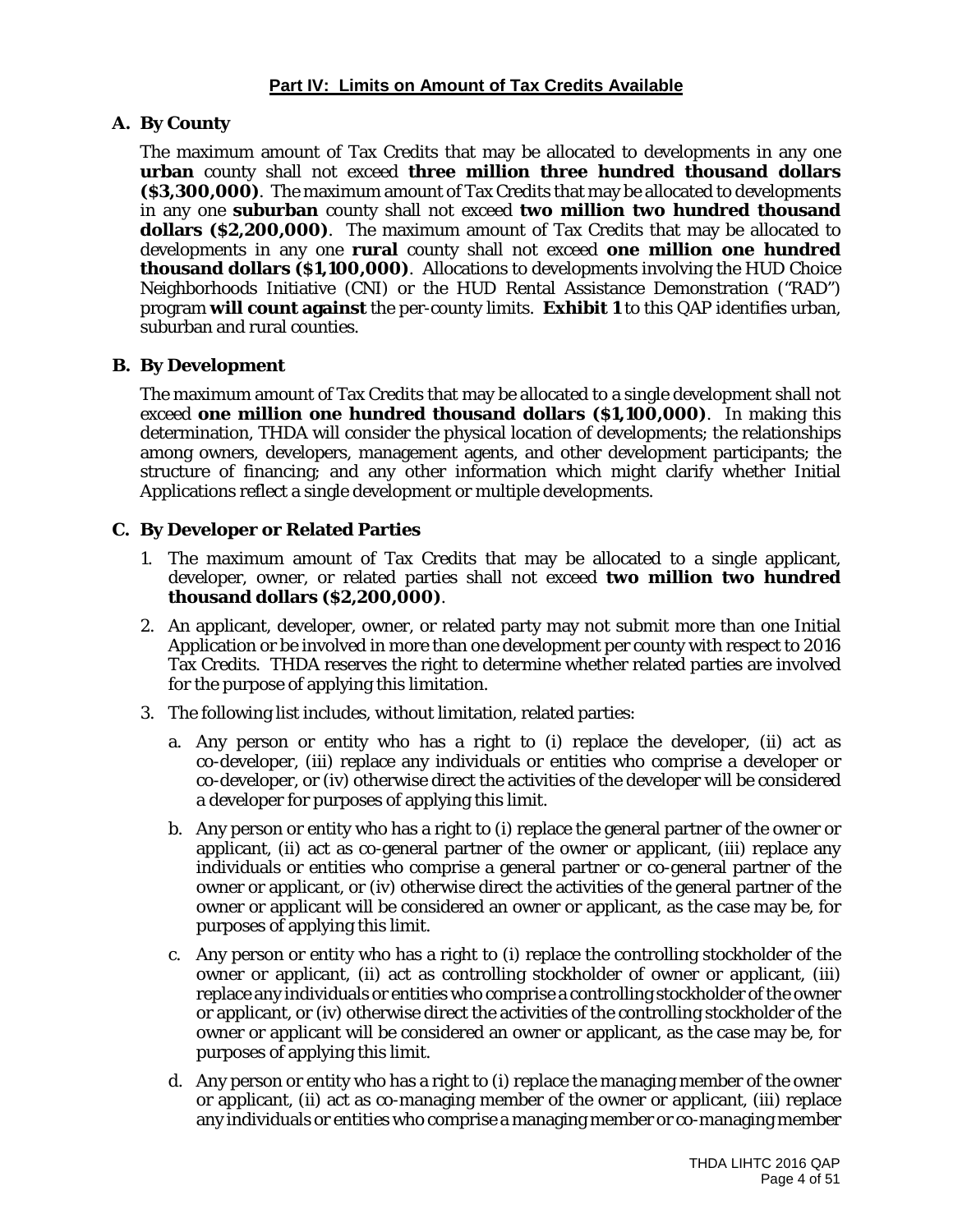of the owner or applicant, or (iv) otherwise direct the activities of the managing member of the owner or applicant will be considered an owner or applicant, as the case may be, for purposes of applying this limit.

- e. Any person who is a signatory or guarantor of construction financing documents, permanent financing documents, and/or equity syndication documents.
- f. This limit will also apply to any person or entity that is related to any person or entity specified above.

#### **D. Other Limits**

- 1. No more than fifty percent (50%) of the of the total amount of Tax Credits available for allocation in Tennessee for 2016 will be allocated to developments located completely and wholly within a Qualified Census Tract.
- 2. A developer entity or related parties will not be considered for a **second** allocation of Tax Credits in Tennessee prior to the issuance of the IRS Form(s) 8609 for the development associated with that developer entity's or related parties' **first** allocation of Tax Credits in Tennessee.

#### **E. For Financial Feasibility**

**Section 42(m)(2) requires that THDA not allocate more Tax Credits than necessary for the financial feasibility of a development and its viability as a qualified low-income housing development.** THDA may reject Initial Applications for Tax Credits when THDA determines that the proposed development is not financially feasible or does not need Tax Credits. THDA may also reserve or allocate an amount of Tax Credits less than the amount requested in an Initial Application, in a Carryover Allocation Application or in a Final Application. THDA's determination under Section 42(m)(2) shall not be construed to be a representation or warranty by THDA as to the financial feasibility, viability, or lack thereof, of any development.

When rents for Tax Credit units in an Initial Application, a Carryover Allocation Application or a Final Application are below the maximum rents supported by the required market study, such rents, reflected as a percentage of maximum rents permitted under Section 42, must be maintained throughout the Compliance Period.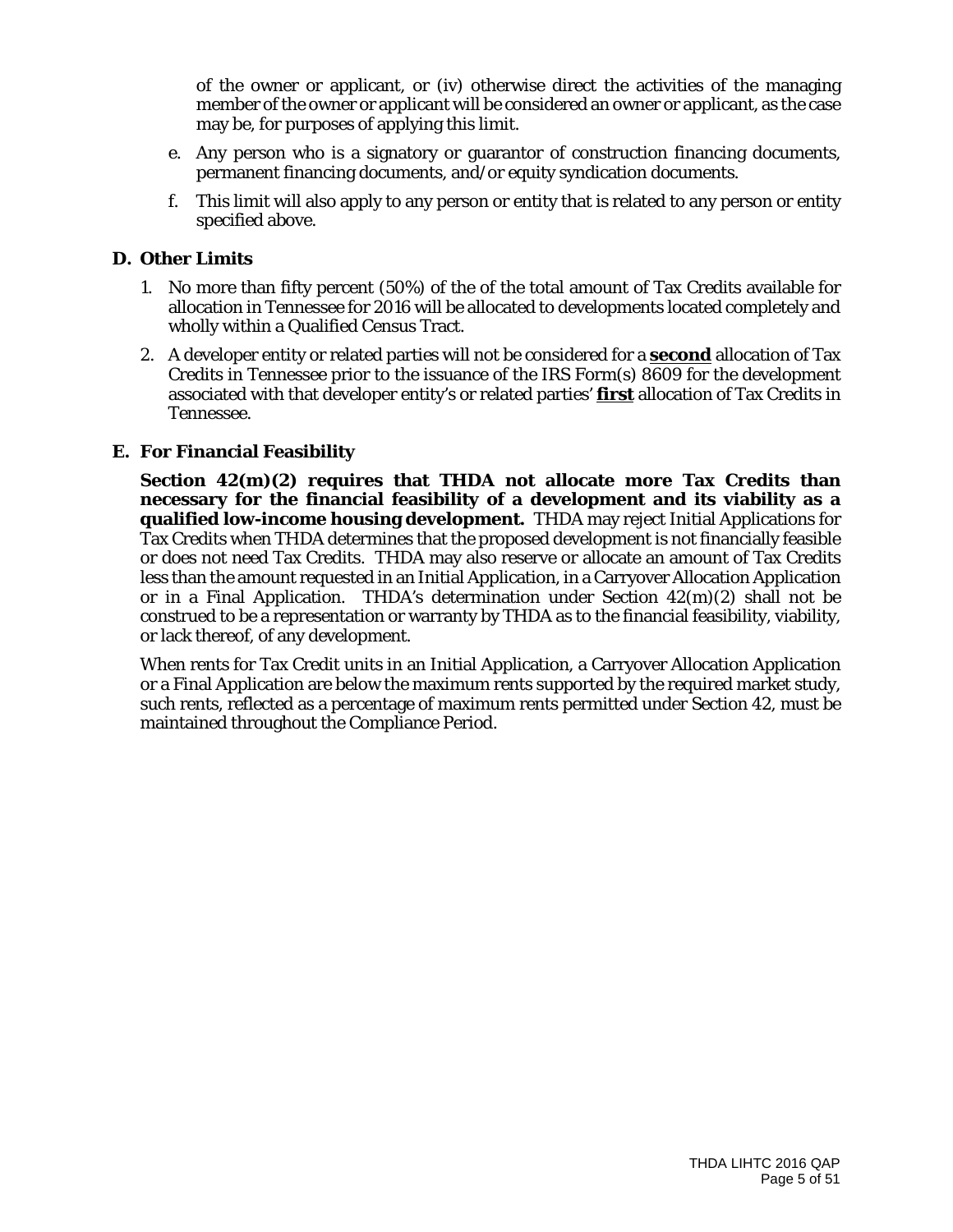#### **Part V: Limits On Developer and Consultant Fees, Contractor Profit, Overhead, and General Requirements**

### **A. Limit on Developer Fees and Consultant Fees**

- 1. The combined total of developer and consultant fees (**Attachment 11: Development Costs**; #10, columns B & C) which may be included in the determination of the amount of Tax Credits for a particular development cannot exceed fifteen percent (15%) of that portion of THDA determined eligible basis attributable to acquisition (before the addition of the developer and consultant fees), and cannot exceed fifteen percent (15%) of that portion of THDA determined eligible basis attributable to new construction or to rehabilitation (before the addition of the developer and consultant fees). Construction Advisory or Construction Supervision fees listed separately from the maximum allowed Contractor Fees will be considered as a Consultant Fee.
- 2. If the developer and contractor are related persons as defined in Section  $42(d)(2)(D)(iii)$ , then the combined total of developer fees, consultant fees, and contractor profit, contractor overhead, and general requirements, which may be included in the determination of the amount of Tax Credits for a particular development, cannot exceed fifteen percent (15%) of THDA determined eligible basis of that portion of the development attributable to acquisition (before the addition of the fees), and cannot exceed twenty-five percent (25%) of that portion of THDA determined eligible basis attributable to new construction or to rehabilitation (before the addition of the fees).

# **B. Limit on Contractor Fees, Profit, Overhead and General Requirements**

1. The total contractor fees, including contractor profit, contractor overhead and general requirements shall be limited to fourteen percent (14%) of total THDA determined site work costs, plus accessory buildings plus either new building hard costs or rehabilitation hard costs. The structure of this fee is limited to the following:

| <b>Contractor profit:</b>                 | may not exceed six percent (6%)       |
|-------------------------------------------|---------------------------------------|
| <b>Contractor overhead:</b>               | may not exceed two percent (2%)       |
| Contractor general requirements (includes |                                       |
| payment and performance bonds):           | may not exceed six percent (6%)       |
| <b>Total Contractor fees</b>              | may not exceed fourteen percent (14%) |

2. If the developer and contractor are related persons as defined in Section  $42(d)(2)(D)(iii)$ , then the combined total for contractor profit, overhead, and general requirements, developer fees and consultant fees which may be included in the determination of the amount of Tax Credits for a particular development, cannot exceed fifteen percent (15%) of THDA determined eligible basis on that portion of the development attributable to acquisition (before the addition of the fees), and cannot exceed twenty-five percent (25%) of that portion of THDA determined eligible basis attributable to new construction or to rehabilitation (before the addition of the fees).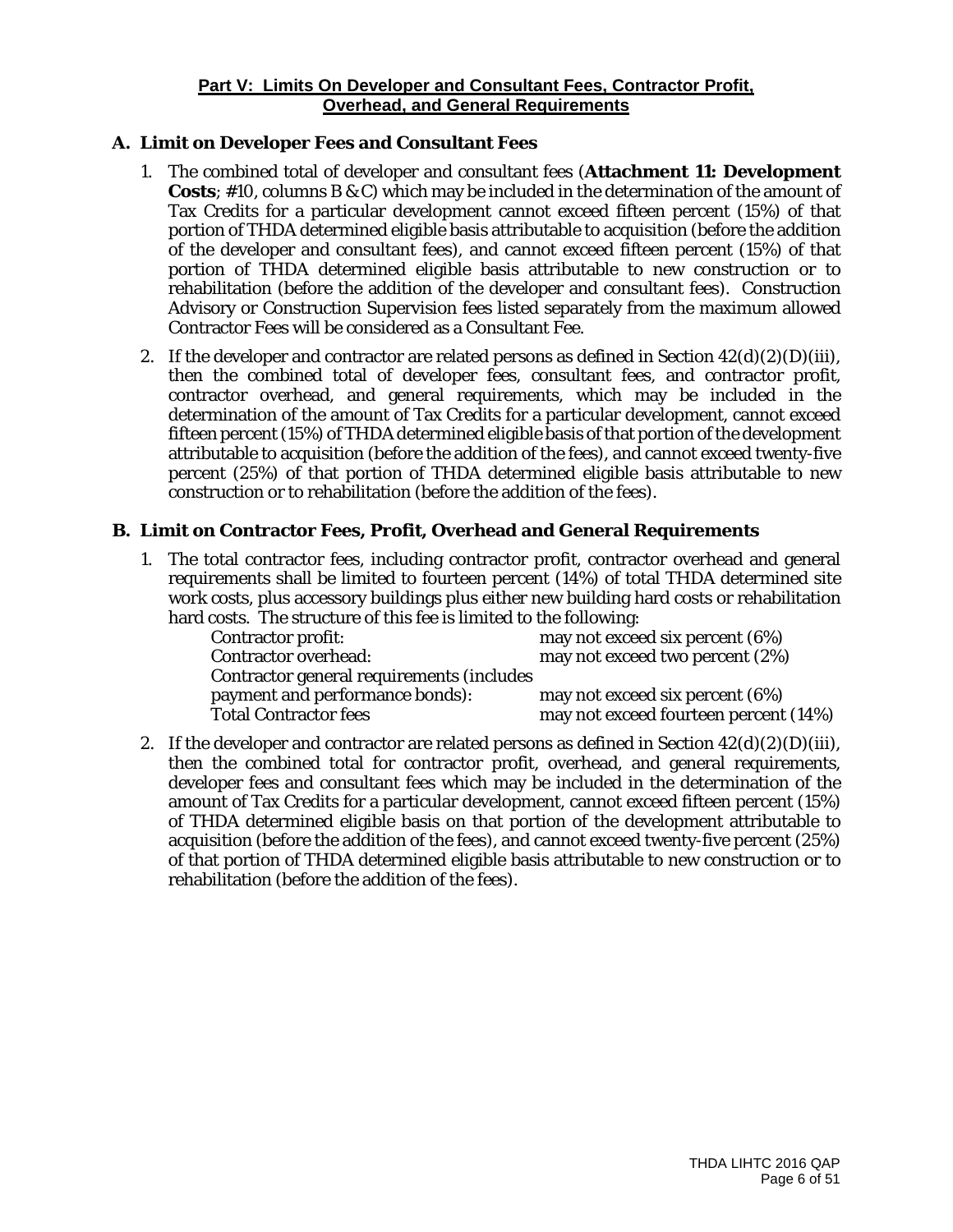# **A. Electronic Application Requirements**

- 1. THDA is utilizing an on-line electronic application process for submission of 2016 Initial Applications for Tax Credits. Electronic Initial Applications will be submitted on-line through Housing Credit Management System ("HCMS") software.
- 2. For assistance with HCMS, contact THDA as follows:
	- (i) Judith Smith, Multifamily Development Program Administrator<br>Phone (615) 815-2143 Email JSmith@THDA.org Email [JSmith@THDA.org](mailto:JSmith@THDA.org)
	- (ii) Felita Hamilton, Multifamily Coordinator<br>Phone (615) 815-2145 Email FHamilto Email [FHamilton@thda.org](mailto:FHamilton@thda.org)
- 3. If THDA determines that HCMS malfunctions to a degree and in a way that renders users unable to submit electronic Initial Applications on-line, THDA will accept physical Initial Applications from users that THDA determines to have been affected.
	- a. If THDA determines that a user may submit a physical Initial Application, THDA will notify the user by email.
- 4. To be considered complete, an electronic Initial Application must meet ALL of the following requirements **no later than the Initial Application Deadline specified in Part VI-D**:
	- a. Be completely and correctly submitted through HCMS;
	- b. All required Attachments and supporting documentation required to be submitted in electronic form within HCMS must be organized as required by the Electronic Application Checklist;
	- c. Include a complete copy of the Initial Application, Attachments, and supporting documentation on CD and organized as required by the Electronic Application Checklist;
	- d. Have no missing information or any information that is erroneous, incomplete or inconsistent;
	- e. Omission of any one of the following items will result in immediate disqualification of the electronic Initial Application:
		- (i) Statement of Application & Certification; or
		- (ii) Electronic Initial Application Checklist; or
		- (ii) **Attachment 16**; or
		- (iii) **Attachment 17**; or
		- (iv) Property Control (both levels); or
		- (v) Appraisal (**Exhibit 12**), if required; or
		- (vi) Market Study (**Exhibit 8**); or
		- (vii) Physical Needs Assessment (**Exhibit 11**), if required; or
		- (viii) Zoning letter (if zoning points are claimed); or
		- (ix) Electronically submitted material as required in Part VI-A-4-b above;
		- (x) CD as required in Part VI-A-4-c above; or
		- (xi) Check as required in Part VI-A-4-f below.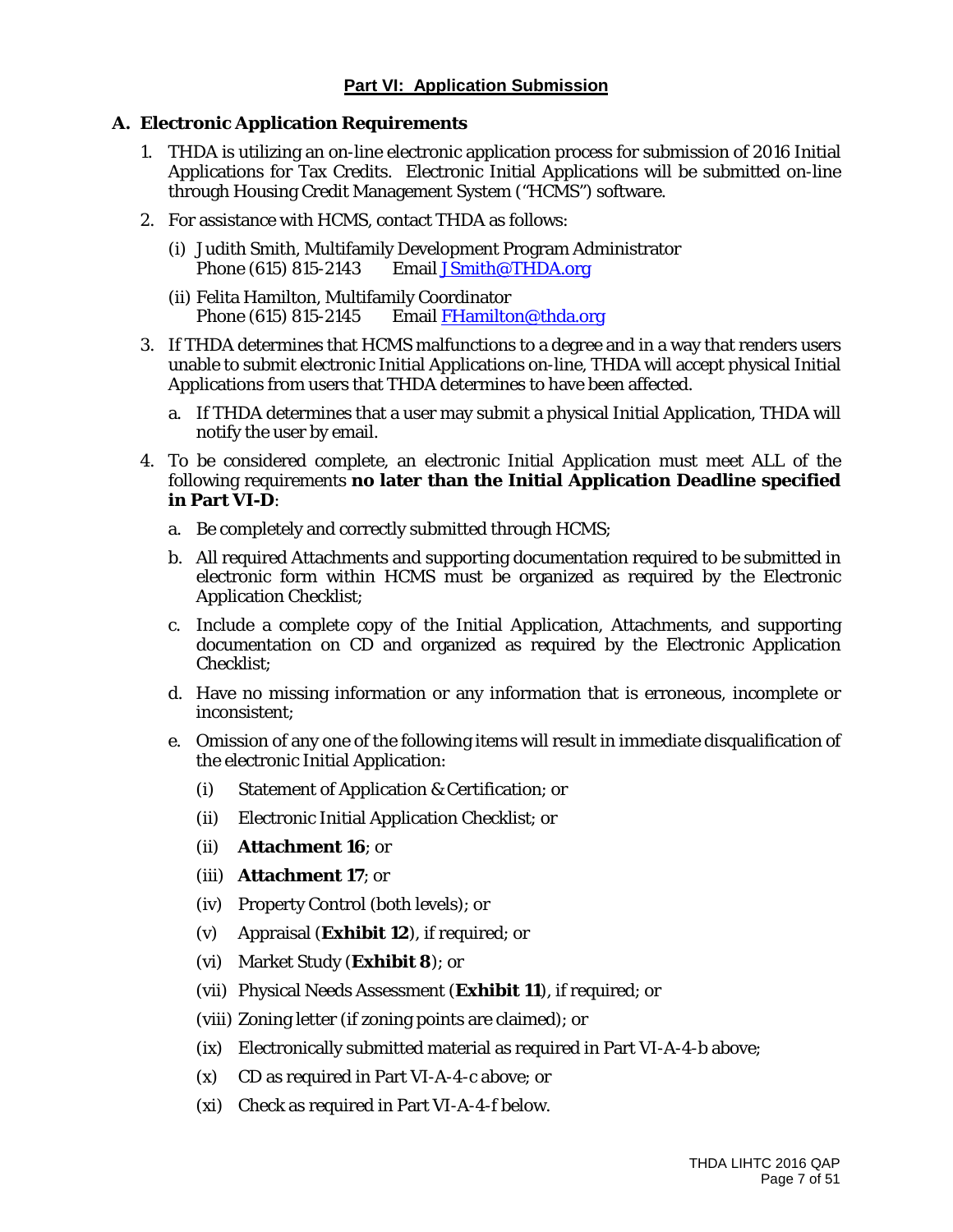#### **DISQUALIFICATION UNDER THIS PART VI-A-4-e SHALL BE AT THE SOLE DISCRETION OF THDA STAFF AND SHALL NOT BE APPEALABLE TO THE THDA BOARD OR TO THE TAX CREDIT COMMITTEE OF THE THDA BOARD**

- f. Include a check in the amount of all fees required with the electronic Initial Application as specified in Part XV-B.
- g. Unless otherwise specifically directed by THDA, all electronic Initial Application materials, including Attachments and supporting documentation, must be formatted in accordance with the requirements of HCMS.

# **B. Physical Application Requirements** *(ONLY APPLICABLE TO APPLICANTS DESIGNATED BY THDA)*

In the event HCMS malfunctions as described in Part VI-A-3, users THDA determines to have been affected may submit a physical Initial Application in accordance with Part VI-B by the Initial Application deadline specified in Part VI-D. To be considered complete, a physical Initial Application must meet **ALL** of the following requirements **no later than the Initial Application Deadline specified in Part VI-D**:

- 1. Have content, formatting and pagination identical to that of the 2016 Initial Application Form provided by THDA;
- 2. Be computer generated or typed **(hand written Initial Applications are prohibited)**;
- 3. Bear original signature(s) as specified in Part VI-E;
- 4. Include all required Attachments and supporting documentation, with all such Attachments and supporting documentation containing correct, complete, consistent, and current information, as required in this QAP and bearing original signatures to the extent specified in Part VI-E;
- 5. Include a single Statement of Application and Certification, completed by an authorized individual named in **Attachment 16**;
- 6. Include a complete copy of the Initial Application, Attachments, and supporting documentation on CD and organized as required by the Electronic Application Checklist;
- 7. Have no missing information or any information that is erroneous, incomplete or inconsistent
	- a. Omission of any one of the following items will result in immediate disqualification of the Initial Application:
		- (i) Statement of Application & Certification; or
		- (ii) Initial Application Checklist; or
		- (ii) **Attachment 16**; or
		- (iii) **Attachment 17**; or
		- (iv) Property Control (both levels); or
		- (v) Appraisal (**Exhibit 12**), if required; or
		- (vi) Market Study (**Exhibit 8**); or
		- (vii) Physical Needs Assessment (**Exhibit 11**), if required; or
		- (viii) Zoning letter (if zoning points are claimed); or
		- (ix) CD as required in Part VI-B-6 above; or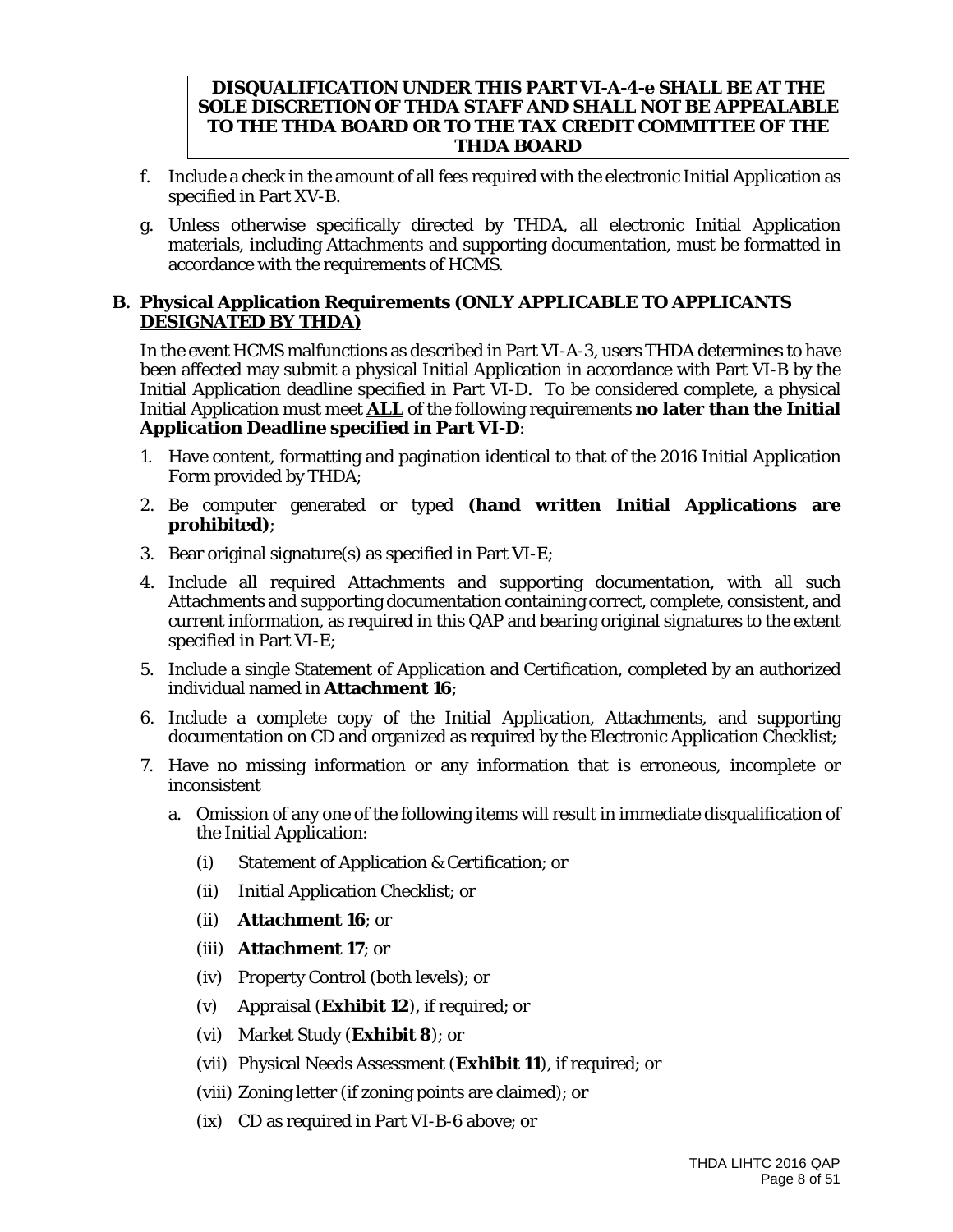(x) Check as required in Part VI-B-8 below.

#### **DISQUALIFICATION UNDER THIS PART VI-A-5-a SHALL BE AT THE SOLE DISCRETION OF THDA STAFF AND SHALL NOT BE APPEALABLE TO THE THDA BOARD OR TO THE TAX CREDIT COMMITTEE OF THE THDA BOARD**

- 7. Be submitted by the Application deadline specified in this Part VI-D; and
- 8. Include a check in the amount of all fees required with the Initial Application as specified in Part XV-B.

#### **C. Physical Initial Application Delivery** *(ONLY APPLICABLE TO APPLICANTS DESIGNATED BY THDA)*

A physical Initial Application must be identified as a "Tax Credit Application" and be delivered to:

> **Tennessee Housing Development Agency 502 Deaderick Street, 3rd Floor Nashville, TN 37243**

Physical Initial Applications may be delivered to THDA by mail, in person, by courier, or by other means of physical delivery. **(Applications by express delivery services should be sent to the address above using Zip Code 37243-0200.)** Telecopy, facsimile, or other transmission or delivery of "copies" or "representations" of the Initial Application or other documents **will not be accepted. No physical Initial Applications will be accepted at any location other than the location specified in Part VI-C.**

THDA assumes no responsibility for late delivery or delivery to locations other than stated above. **Only those physical Initial Applications arriving at the location stated above by the Initial Application deadline specified in Part VI-D will be considered.**

#### **D. Initial Application Deadline**

**No Initial Applications will be accepted after 1:00 PM Central Time on Tuesday, February 2, 2016. No physical Initial Applications will be accepted at any location other than the location specified in Part VI-C.**

• **After the Initial Application deadline, no erroneous, missing, incomplete or inconsistent supporting documentation or Attachments, or clarifications to the Initial Application, supporting documentation, or Attachments, or any other materials required in the Initial Application or in support of the Initial Application will be accepted except as specified in Part VIII-B or as requested by THDA.**

#### **E. Original Signatures Required**

For physical Initial Applications, all forms and documents provided by THDA to be completed as part of the Initial Application must bear **original** signatures where signatures are required. No photocopies, telecopies, or other reproductions of documents with signatures will be accepted on these forms and documents.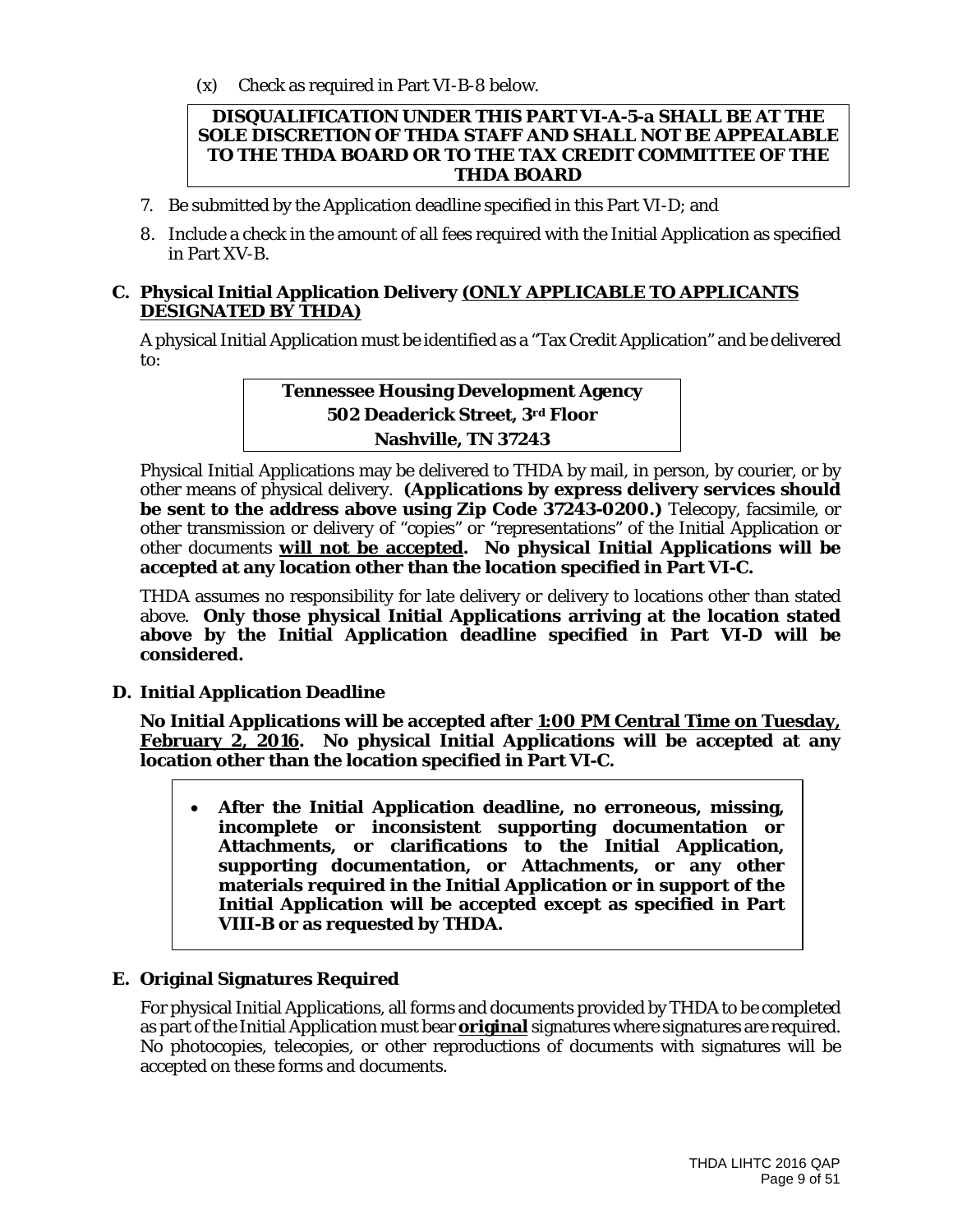# **F. Local Government Notification**

Following receipt of Initial Applications, THDA will notify the chief executive officer (or the equivalent) of the local government in whose jurisdiction a development proposed in an Initial Application is to be located. Such individual will have an opportunity to comment on the development proposed in the Initial Application to be located in the jurisdiction, as required by Section  $42(m)(1)(A)(ii)$ .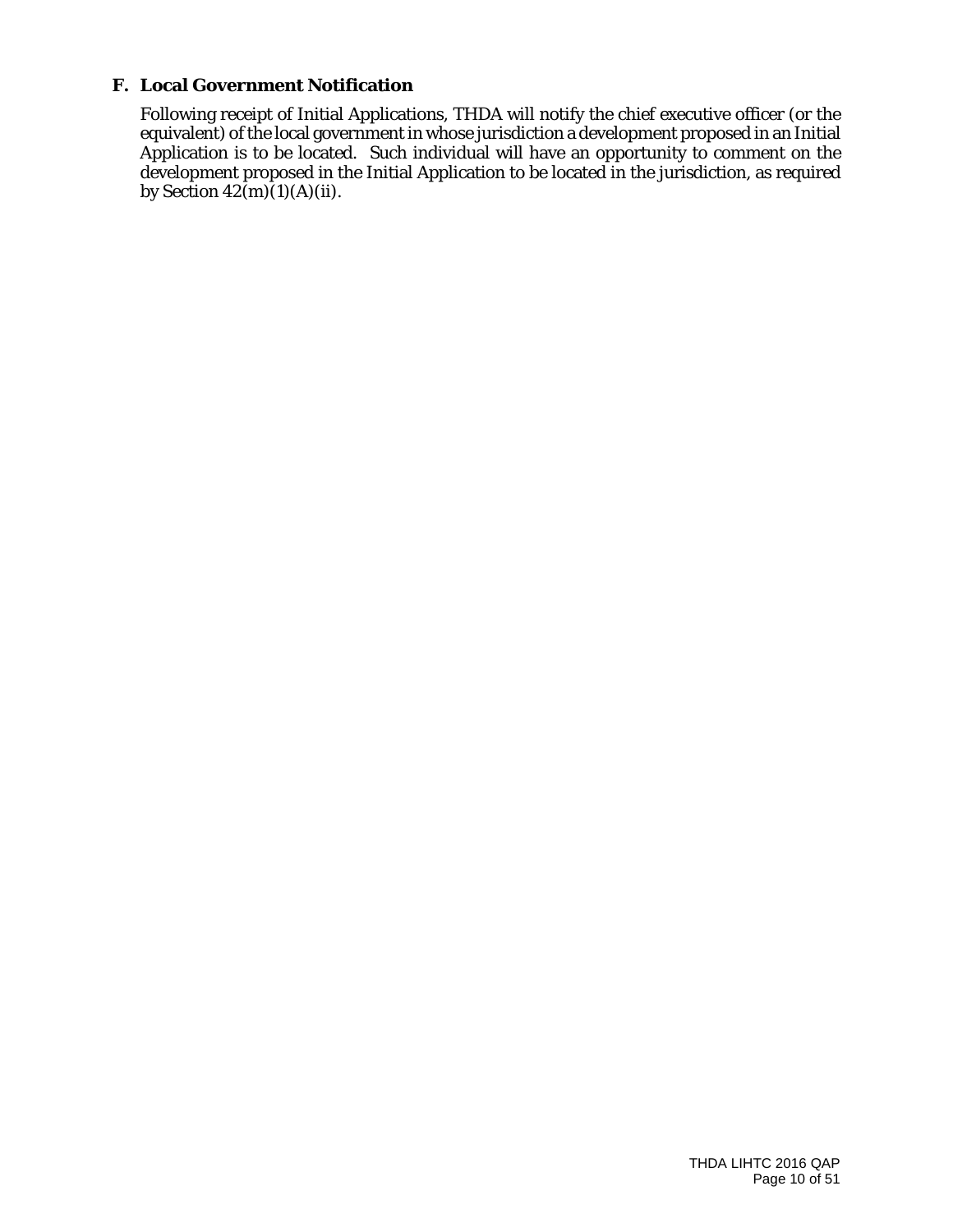### **Part VII: Initial Application Eligibility and Scoring**

#### **A. Eligibility Determination**

THDA will evaluate each Initial Application that meets the requirements of Part VI to determine whether the following eligibility requirements are met:

1. Minimum Score Required

To be eligible, an Initial Application must obtain a **minimum score of 44 points** as determined by THDA in accordance with Part VII-B.

- 2**.** Special Set-Asides
	- a. Non-Profit Set-Aside: To be eligible for Tax Credits from the Non-Profit Set-Aside, an Initial Application must contain information satisfactory to THDA demonstrating that the development proposed in the Initial Application involves a qualified non-profit organization. To be qualified, a non-profit organization must meet ALL of the following:
		- (i) The organization must be a *bona fide* non-profit organization, as evidenced by the following:
			- (A) The organization must be an IRS  $501(c)(3)$  or  $501(c)(4)$  entity;
			- (B) The organization must be organized and existing in the State of Tennessee or if organized and existing in another state, must be qualified to do business in Tennessee;
			- (C) The organization must: (i) not be formed by one or more individuals or for-profit entities for the principal purpose of being included in the Non-Profit Set-Aside; (ii) not be controlled by a for-profit organization; and (iii) not have any staff member, officer or member of the board of directors who will materially participate, directly or indirectly, in the proposed development as or through a for-profit entity; and
			- (D) The organization must be engaged in the business of developing **AND** building low-income rental housing in Tennessee and must have been so engaged at all times since January 1, 2014.
		- (ii) The organization must, prior to the reservation of Tax Credits: (i) own all of the general partnership interests of the ownership entity of the development; or (ii) own, alone or with other non-profits who meet all of the requirements of this Part VII-A-2-a, one hundred percent (100%) of the stock of a corporate ownership entity of the development; or (iii) own, alone or with other non-profits who meet all of the requirements of this Part VII-A-2-a, one hundred percent (100%) of the stock, 100% of the partnership interests, or 100% of the membership interests of an entity that is the sole general partner or sole managing member of the ownership entity of the development proposed in the Initial Application;
		- (iii) The organization must be materially participating (regular, continuous and substantial on-site involvement) in the development and operation of the development throughout the "compliance period" (as defined in Section 42(i)(1)).
		- (iv) To demonstrate eligibility under this Part VII-A-2-a, ALL of the following must be submitted as part of the Initial Application:
			- (A) A copy of the IRS determination letter clearly stating the organization's status as an IRS  $501(c)(3)$  or  $501(c)(4)$  entity; and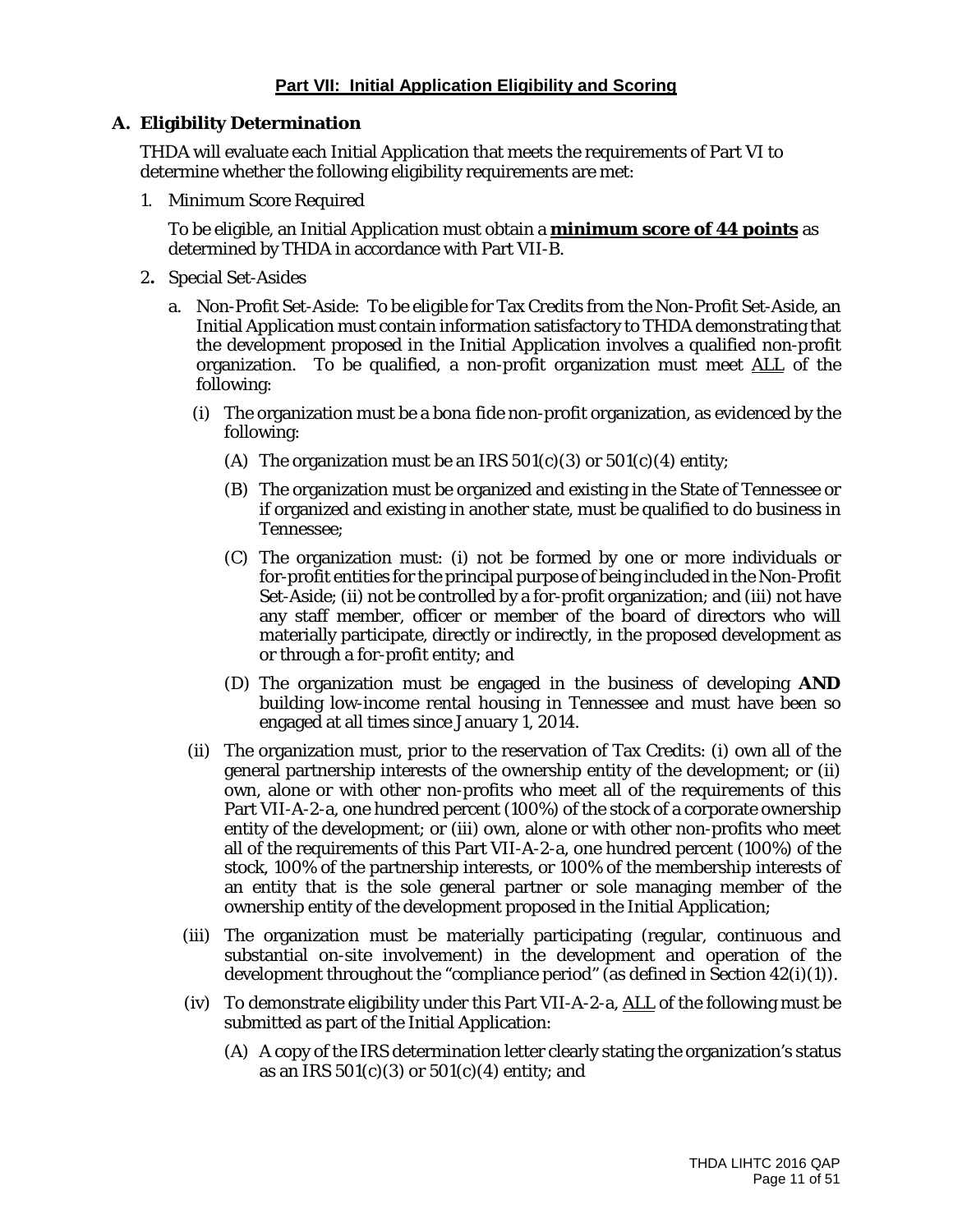(B) (i) if organized and existing under the laws of the State of Tennessee, a Certificate of Existence from the Tennessee Secretary of State's Office dated not more than thirty (30) days prior to the date of the Initial Application.

(ii) if organized and existing under the laws of another state, a certificate of existence from the secretary of state of the state in which the organization was organized and is existing, together with other documentation from such secretary of state indicating that the organization is in good standing under such laws and a certificate from the Tennessee Secretary of State indicating that the organization is qualified to do business in Tennessee, all dated not more than thirty (30) days prior to the date of the Initial Application; and

(C) A certification in the form of **Attachment 28**; and

#### (D) **Attachment 29**.

- b. RAD Set-Aside: To be eligible for the RAD Set-Aside, an Initial Application must contain information satisfactory to THDA demonstrating that the development proposed in the Initial Application involves a qualified Public Housing Authority ("PHA"), and must also include the following:
	- (i) A copy of the RAD Commitment to Enter into a Housing Assistance Payments Contract for the development proposed in the Initial Application; and
	- (ii) A letter from the Executive Director of the identified PHA in the form of Attachment 27 certifying that: (1) the development proposed in the Initial Application is identified in the PHA's RAD Commitment to Enter into a Housing Assistance Payments Contract; (2) the housing units are an essential element of that Plan; and (3) the Tax Credits for the development proposed in the Initial Application are an essential component of the PHA's RAD Program.
	- (iii) To be considered a qualified PHA, the following requirements must be met:
		- (A) The PHA must materially participate (regular, continuous and substantial on-site involvement) in the development and operation of the development throughout the "compliance period" (as defined in Section  $42(i)(1)$ );
		- (B) The PHA must be acting solely within the geographic area of its jurisdiction.
		- (C) To demonstrate eligibility under this Part VII-A-2-b, a certification, in the form of **Attachment 26**, must be submitted as part of the Initial Application.
- c. Preservation Set-Aside: The Initial Application must propose preservation of a development with existing income and rent restrictions through programs such as the Low-Income Housing Tax Credit, Multifamily Tax-Exempt Bonds, or programs administered by USDA or HUD. The Initial Application must include documentation, acceptable to THDA, in its sole discretion, verifying the existing income and rent restrictions. A minimum of 90% of the units in the development must be subject to the existing income and rent restrictions. Following rehabilitation, 100% of the units subject to the existing income and rent restrictions must continue to be income and rent restricted.
- d. QCT/CRP Set-Aside: The Initial Application must propose a development located completely and entirely in a Qualified Census Tract (identified on **Exhibit 4**, excluding Difficult to Develop Areas), the development of which contributes to an approved concerted community revitalization plan, as certified in the form of **Attachment 13** executed by the City Mayor or City Attorney if the development is located within the applicable city limits, or the County Mayor or County Attorney if the development is located within the relevant county but is outside all city limits. For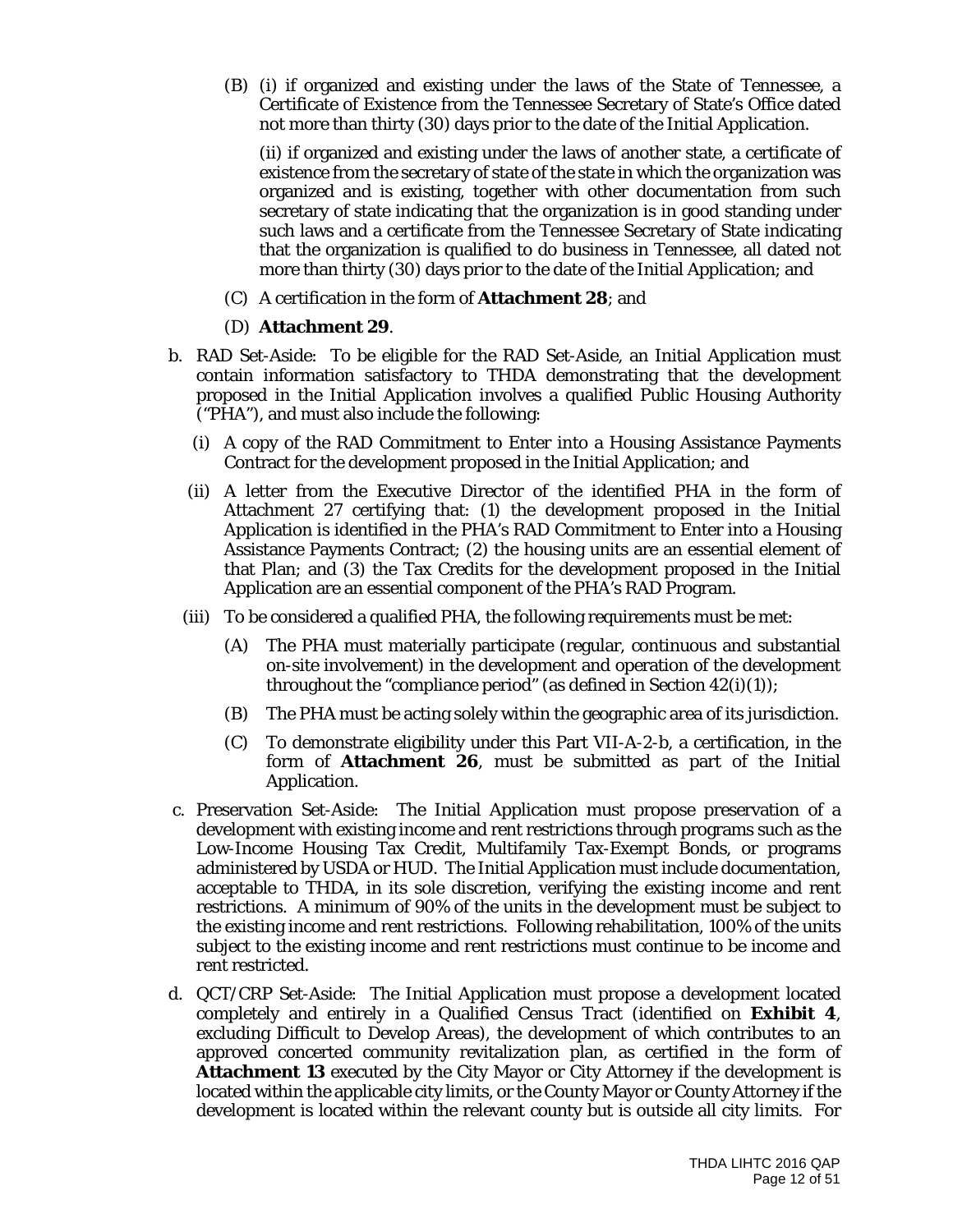developments which are located in a city without a community revitalization plan, but are covered by the relevant county revitalization plan, the County Mayor or County Attorney may sign the **Attachment 13**, but the City Mayor or City Attorney must sign the acknowledgement of said situation at the bottom of **Attachment 13**.

- e. Rural Set-Aside: The Initial Application must propose a development located completely and entirely in a county listed as "Rural" in **Exhibit 1**.
- 3. Non-compliance
	- a. To be eligible, individuals involved (either directly or indirectly) with the developer or the ownership entity (whether formed or to be formed) identified in the Initial Application must not have any involvement (either directly or indirectly) with the developer or the ownership entity of any prior Tax Credit development which has failed to fully satisfy all compliance monitoring requirements or which has an uncured event of noncompliance under (i) Section 42; (ii) the restrictive covenants recorded in connection with such development or (iii) an IRS form 8823. Ineligibility due to noncompliance shall be in effect for the calendar year in which the non-compliance was identified and for the following calendar year.
	- b. Notwithstanding a. above, if the noncompliance identified by THDA is capable of cure, but has not been cured within the periods identified in a. above, ineligibility shall continue beyond those periods and shall end with the Initial Application cycle that follows the delivery of documentation demonstrating to the satisfaction of THDA that the identified noncompliance has been cured.
	- c. **Attachment 20** must be submitted as part of the Initial Application to demonstrate eligibility under this Part VII-A-3.
- 4. Developments
	- a. The Initial Application must propose an eligible development. To be eligible, a development proposed in the Initial Application must meet ALL of the following:
		- (i) The development must be a qualified low-income housing development as defined in Section 42(g), containing qualified low-income buildings as defined in Section  $42(c)(2)$  and low-income units as defined in Section  $42(i)(3)$ . THDA may require opinions from relevant counsel regarding transitional housing for the homeless, single room occupancy units, service provision or other matters in connection with a determination of eligibility;
		- (ii) One hundred percent (100%) of the units in buildings with elevators in the development and all ground floor units in non-elevator buildings in the development are "covered multifamily dwellings" (as defined in the Fair Housing Act). All covered multifamily dwellings must meet all accessible design requirements under the Fair Housing Act and must otherwise be designed and built in accordance with the Fair Housing Act (including one of the eight safe harbors recognized by HUD as shown on **Exhibit 7**) and all other areas in the development open to the public are "public accommodations" as defined in the Americans with Disabilities Act and must be designed and built in accordance with the Americans With Disabilities Act. An architect's certification will be required with the Carryover Allocation Application and prior to issuing the IRS Form 8609;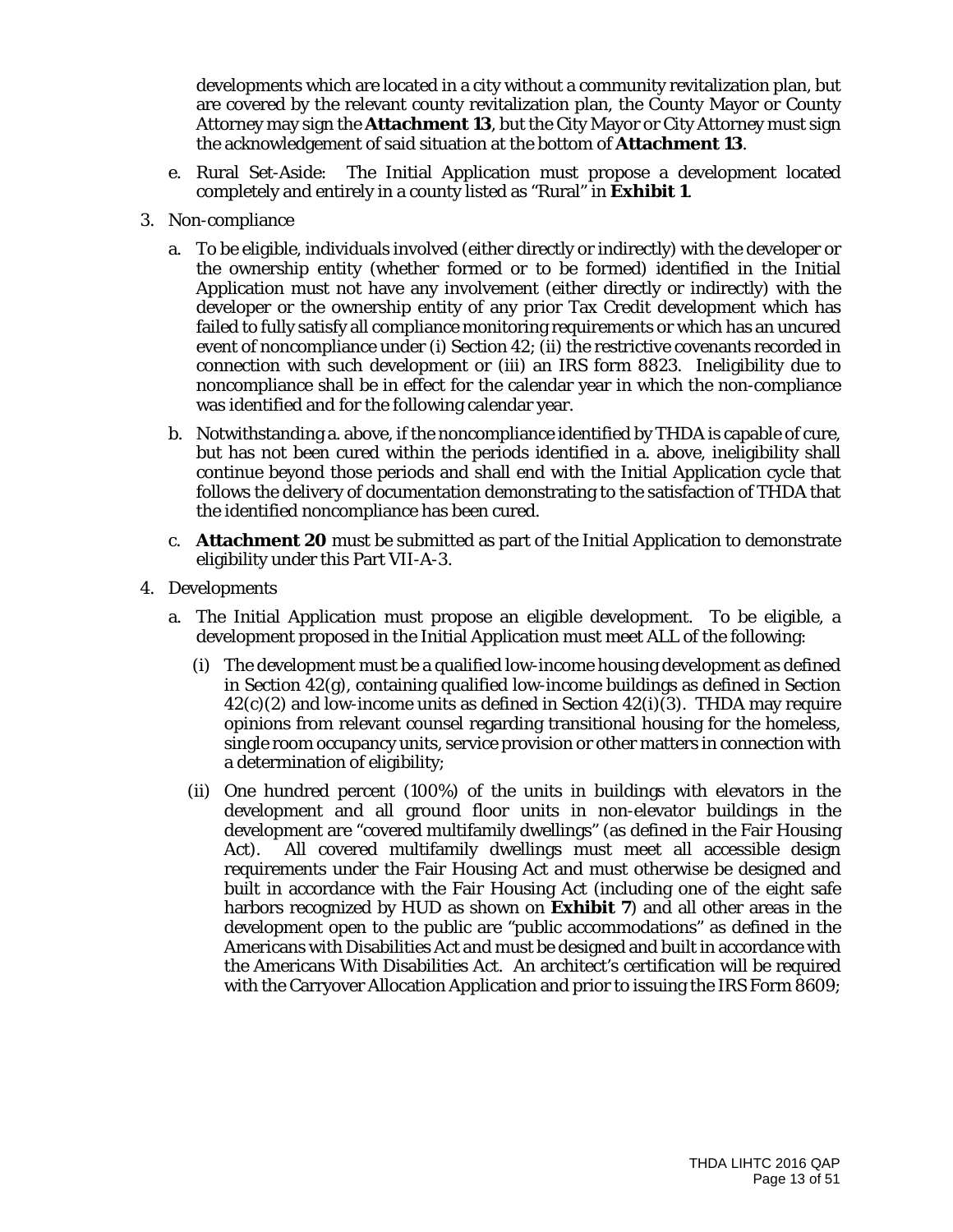#### (iii) Energy Efficiency

The developments must use the energy efficiency items below. An architect's certification will be required with the Carryover Allocation Application and prior to issuing the IRS Form 8609.

- (A) Electrical Lighting:
	- (i) All light fixtures in units and common areas to be initially fitted with Energy Star rated light bulbs, compact fluorescent or LED; and
	- (ii) If ceiling fans are provided, the fan must be an Energy Star rated ceiling fan with light fixture (the light fixture is not required to be Energy Star rated) and must connect to wall switches.
- (B) Water Conservation Plumbing:
	- (i) Use of at least of one (1) high efficiency or dual flush toilet per unit; and
	- (ii) All faucets, shower heads, and toilets must be EPA "Watersense" rated.
- (C) HVAC Upgrades:
	- (i) HVAC systems, including the air handler and line sets, must be rated at 14 SEER and properly sized for the units; and
	- (ii) Electronic programmable temperature control thermostats in each unit.
- (D) Energy Efficient Appliances:
	- (i) Energy Star rated frost free refrigerator with freezer in all units; and
	- (ii) Energy Star rated Dishwashers in all units; and
	- (iii) All other appliances provided in the unit, including in unit washers and dryers, must be Energy Star rated (this requirement does not apply to ovens, ranges, or microwaves).
- (E) Building Construction:
	- (i) Use of double glazed, insulated energy efficient windows for all windows in all units; and
	- (ii) Attic insulation must meet R-30 minimum value; and
	- (iii) Metal-clad wood, fiberglass, or hollow metal construction exterior doors with a minimum R-11 rating in all units.
- (iv) The development must have and be operated in accordance with marketing plans, lease-up plans, and operating policies and procedures which are fully compliant with the Fair Housing Act, The Americans with Disabilities Act, and THDA Affirmative Fair Housing Marketing Plan.
- (v) All newly constructed single family units, duplexes, triplexes, and townhomes must meet the visitability requirements as set forth in the THDA Flexible Home Concepts Program. An architect's certification will be required with the Carryover Allocation Application and prior to issuing the IRS Form 8609;
- (vi) Proposed developments that request acquisition Tax Credits must satisfy the requirements of Section 42(d)(2) (10-year rule), except for federally assisted buildings such as Section 8, 221(d)(3), 221(d)(4), 236 or 515;
- (vii) If the development proposed in the Initial Application is located on scattered sites, then the Initial Application must reflect that all sites are included under a common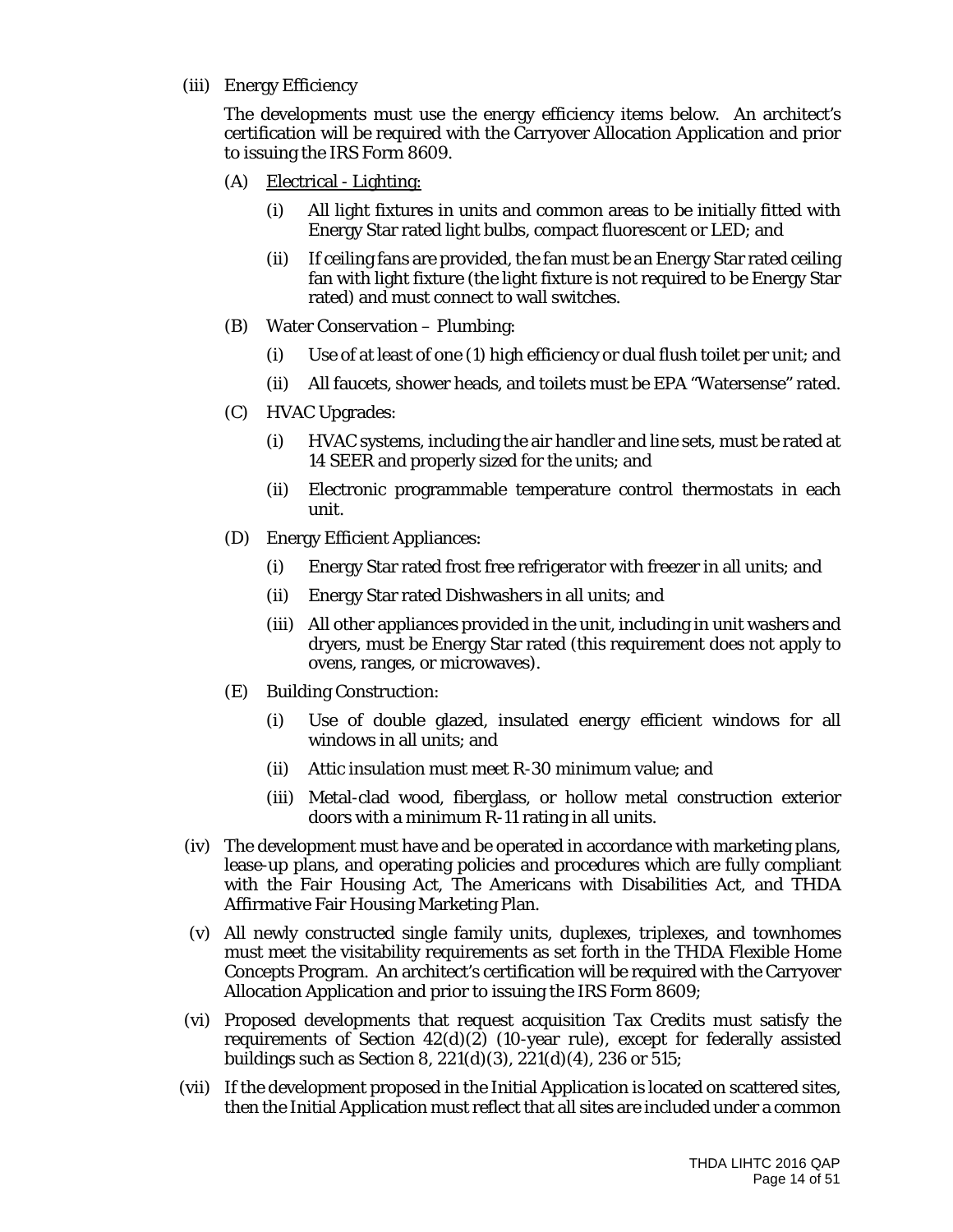plan of financing and the scattered sites must be appraised as a single proposed development, using appraisal methodology appropriate for rental property as described in Part VII-A-10;

- (viii) If the development proposed in the Initial Application will have vinyl siding on all or any part of the exterior, all such vinyl siding must meet a 15-year maintenance free standard. An architect's certification will be required with the Carryover Allocation Application and prior to issuing the IRS Form 8609;
- (ix) The development must meet all applicable local building codes or in the absence of such codes, the development must meet the following, as applicable: new construction of multi-family apartments of 3 or more units must meet the 2009 International Building Code; new construction or reconstruction of single-family units or duplexes must meet the 2009 International Residential Code for One- and Two-Family Dwellings; and rehabilitation of rental units must meet the 2009 International Existing Building Code and the 2009 International Property Maintenance Code. An architect's certification will be required with the Carryover Allocation Application and prior to issuing the IRS Form 8609.
- (x) To the extent not otherwise required, the development must have hardwired smoke detectors, with battery backup, in the bedroom areas of all units. An architect's certification will be required with the Carryover Allocation Application and prior to issuing the IRS Form 8609.
- b. A proposed development may receive, in THDA's sole discretion, an increase in eligible basis of up to 30%. The provisions of this Part VII-A-4-b do not apply to proposed developments with tax-exempt financing as described in Section  $42(h)(4)$ .
- c. The following types of developments are not eligible for Tax Credits:
	- (i) Developments that have been part of "Bargain Sales" with a "step-up" in sales price paid to an intervening Non-Profit;
	- (ii) Developments containing units that are not for use by the general public, including, but not limited to, hospitals, nursing homes, sanitariums, life care facilities, trailer parks, or intermediate care facilities for persons with mental and physical disabilities;
	- (iii) Developments in which continual or frequent nursing, medical, or psychiatric services are provided. Examples include, but are not limited to, hospitals, nursing homes, sanitariums, life care facilities, or intermediate care facilities for persons with mental and physical disabilities; or
	- (iv) Developments involving, either directly or indirectly, individuals (all as identified on relevant **Attachment 16 and 17**) who are currently prohibited from participating in the Low-Income Housing Tax Credit program in Tennessee as described in part VII-A-4-d below.
- d. In the event that any of the following triggering events occur with regard to a proposed development or a development that has received an allocation of Tax Credits from THDA, all individuals identified on **Attachment 16 and/or Attachment 17** of the relevant development will be prohibited from participating in the Low-Income Housing Tax Credit program in Tennessee for a period of five (5) years commencing with the year in which THDA becomes aware of the occurrence of the triggering event:
	- (i) General Partner/Managing Member/Sole Stockholder entity being removed from the ownership entity of a previous development due to poor performance and/or malfeasance. THDA staff will communicate with other parties involved in the development (e.g. lender and syndicator) to determine the circumstances surrounding the removal; or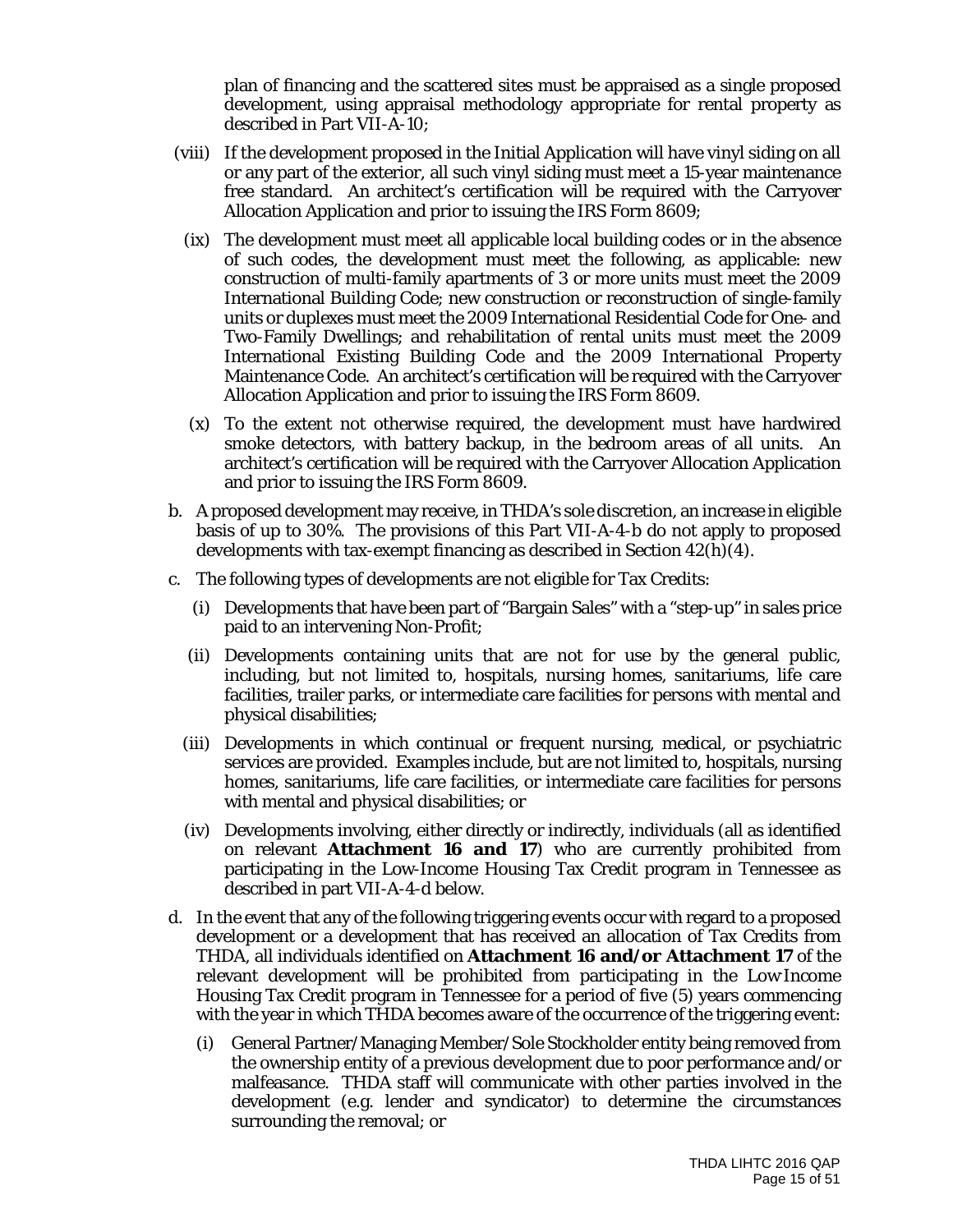- (ii) Uncured event of default under the Section 1602 or Tax Credit Assistance Program; or
- (iii) Fair Housing Act violations involving a finding of discrimination by an adverse final decision from a federal court or a judgment enforcing the terms of a consent decree; or
- (iv) Foreclosure involving loss of units to the affordable housing stock or failure to notify THDA of foreclosure (including a deed in lieu of foreclosure transaction); or
- (v) Claiming Tax Credits by submitting to the IRS an IRS Form 8609 that was not created by THDA or that contains information that is not consistent with the Form 8609 created by THDA; or
- (vi) Misrepresentation of any item, as determined by THDA in its sole discretion, in the Initial Application, Carryover Application, or Final Application, as determined by THDA in its sole discretion; or
- (vii) Failure to fulfill commitments made in the Initial Application for points; or
- (viii)Failure to respond to any written request from THDA for information and/or documentation within thirty (30) days of the date of such request; or
- (ix) Failure to fully satisfy all applicable compliance monitoring requirements; or
- (x) Being placed in "No Further Monitoring" status.
- e. Prohibition of an individual's participation in the Low-Income Housing Tax Credit program in Tennessee pursuant to Part VII-A-4-d shall be determined by THDA staff. Any individual so prohibited may appeal the determination to the THDA Executive Director and the THDA Board Chair. The determination of prohibition shall be at the sole discretion of the THDA Executive Director and the THDA Board Chair and shall not be appealable to the THDA Board or the Tax Credit Committee of the THDA Board.
	- (i) There will be no prohibition if the triggering event occurred prior to October 29, 2012.
	- (ii) There will be no prohibition if THDA becomes aware of the triggering event more than five (5) years after its occurrence.
	- (iii)No prohibition will be imposed on a development or proposed development involving the prohibited individuals that received an allocation of Tax Credits between the occurrence of the triggering event and the time THDA becomes aware of the triggering event.
- f. Any prohibition of participation in the Multifamily Tax-Exempt Bond Authority Program under Part I-C-5 of the 2016 Multifamily Tax-Exempt Bond Authority Program Description shall constitute a prohibition of participation in the Low-Income Housing Tax Credit Program pursuant to Part VII-A-4-d of the QAP.
- g. A certification in the form of **Attachment 21** must be submitted as part of all Initial Applications to demonstrate eligibility under this Part VII-A-4.
- h. A certification in the form of **Attachment 22** must be submitted as part of any Initial Application that requests acquisition Tax Credits to demonstrate eligibility under Part VII-A-4-a- $(v)$ .
- 5. Existing, Incremental, and New Developments
	- a. Developments which received reservations/allocations of Tax Credits under QAPs at any time during the prior fifteen (15) years and which are not proposing additional housing units will be considered "existing" developments. Developments which have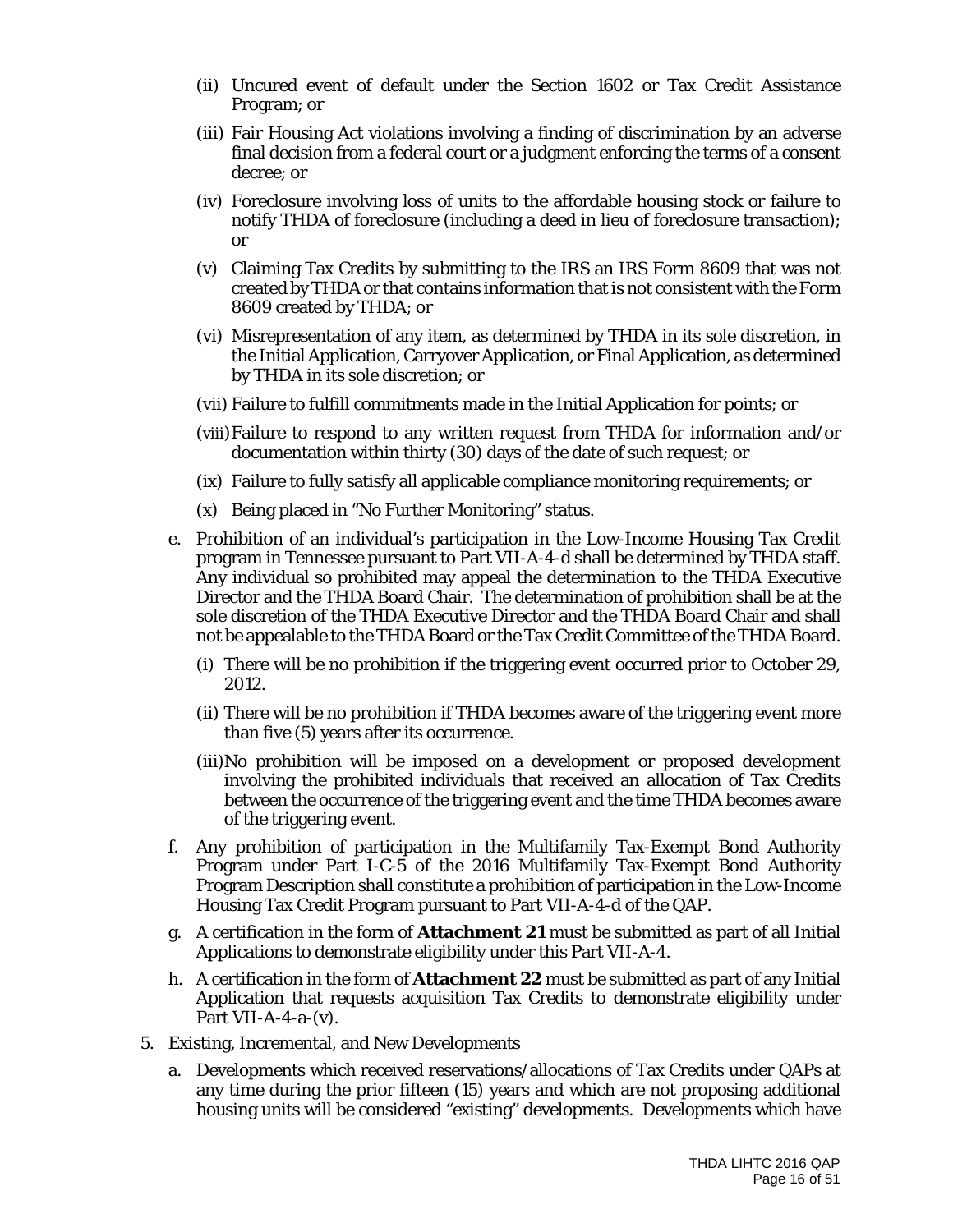received reservations/allocations of Tax Credits under the 2015 QAP, but which are proposing additional housing units will be considered "incremental" developments. All other developments will be considered "new" developments.

- b. Initial Applications proposing "incremental" developments will be reviewed, evaluated and scored based solely on the costs, characteristics, and other elements of the development attributable to the housing units added pursuant to the Initial Application submitted for 2016 Tax Credits. None of the costs, characteristics, or other elements attributable to the existing development will be considered, evaluated, or scored. If Tax Credits are allocated to an "incremental" development, the limitations specified in Part IV, and the limitations specified in Part V will apply, based on the cumulative amount of Tax Credits allocated to the entire development for 2015 and 2016 and the cumulative costs of the development as proposed in 2015 and 2016.
- c. If there are sufficient qualified Initial Applications for "new" developments and/or "incremental" developments, Initial Applications for "existing" developments will not be reviewed or scored, and the application fee will be returned.
- d. If Tax Credits are allocated to an "existing" development, the limitations specified in Part IV and the limitations specified in Part V will apply, based on the cumulative amount of Tax Credits reserved for the entire development in 2016 and allocated to the development at any time during the prior fifteen (15) years and the cumulative costs of the development as proposed in 2016 and for the prior fifteen (15) years.
- 6. Development Participants
	- a. All development participants must be identified in Sections 3, 4, and 5 of the Initial Application and on **Attachment 18**, which must be submitted with the Initial Application.
	- b. **Attachment 16A, 16B, or 16C** must be fully completed and submitted with the Initial Application for the Ownership Entity identified in Section 3 of the Initial Application. If the copies of **Attachment 16A, 16B, or 16C** included in the Initial Application do not contain enough pages to fully describe the Ownership Entity identified in Section 3 of the Initial Application, make additional copies of the relevant portions of **Attachment 16A, 16B, or 16C**, as needed, and complete all additional pages until no entities and only individuals are identified. Provide the required information for all entities and individuals at each layer of the organizational structure of the Ownership Entity. **TRACE THE PROPOSED OWNERSHIP ENTITY THROUGH ALL LAYERS OF ITS ORGANIZATIONAL STRUCTURE REGARDLESS OF THE TYPE OF ENTITY AT ANY PARTICULAR LAYER.**  Applicants are encouraged, but not required, to submit an organizational chart when the proposed Ownership Entity is complex and contains multiple layers.
	- c. **Attachment 17A, 17B, or 17C** must be fully completed and submitted with the Initial Application for the Developer Entity identified in Section 4 of the Initial Application. If the copies of **Attachment 17A, 17B, or 17C** included in the Initial Application do not contain enough pages to fully describe the Developer entity identified in Section 4 of the Initial Application, make additional copies of the relevant portions of **Attachment 17A, 17B, or 17C**, as needed, and complete all additional pages until no entities and only individuals are identified. Provide the required information for all entities and individuals at each layer of the organizational structure of the Developer Entity. **TRACE THE PROPOSED DEVELOPER ENTITY THROUGH ALL LAYERS OF ITS ORGANIZATIONAL STRUCTURE REGARDLESS OF THE TYPE OF ENTITY AT ANY PARTICULAR LAYER.**  Applicants are encouraged, but not required, to submit an organizational chart when the proposed Developer Entity is complex and contains multiple layers.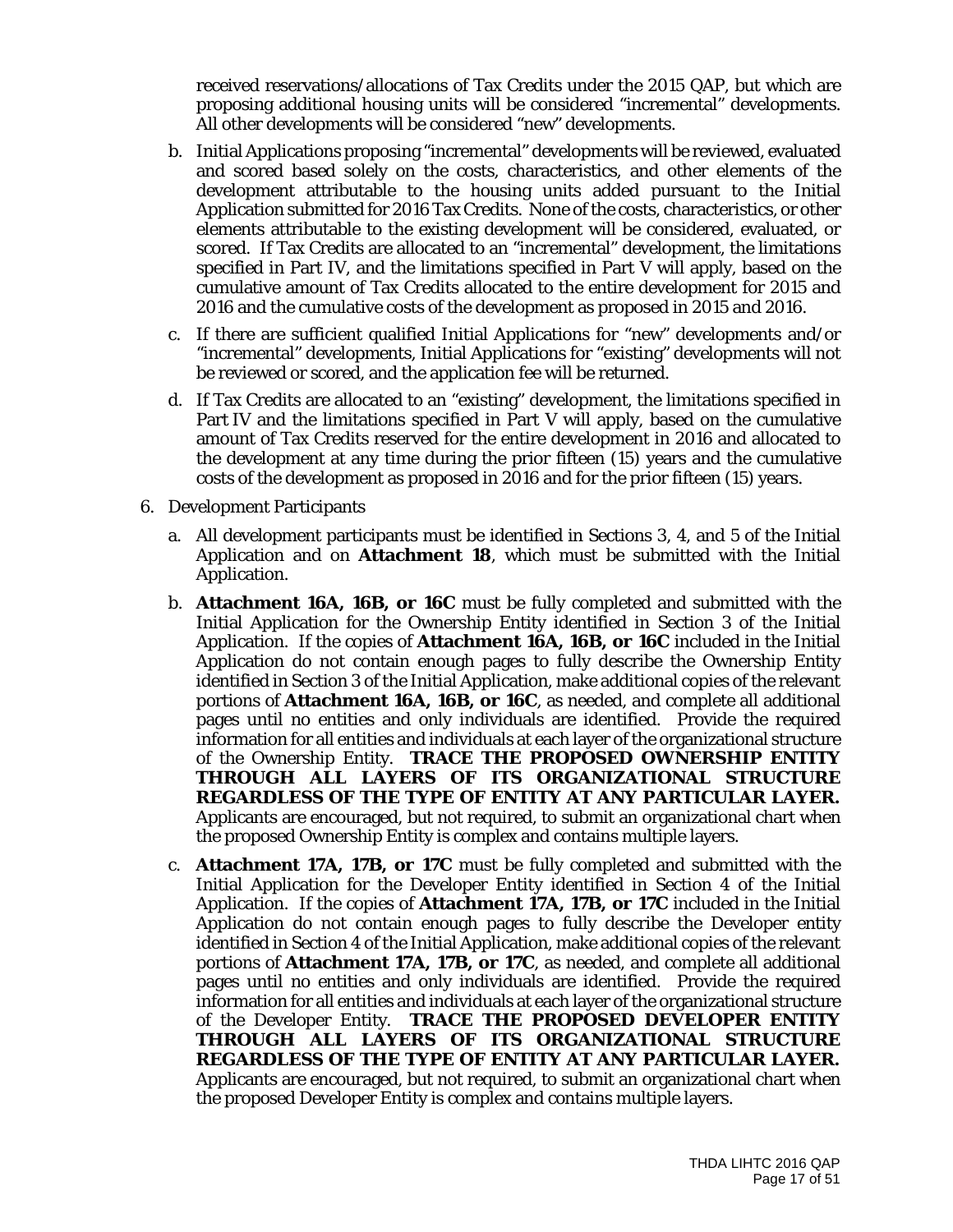- d. In the event any entity identified in **Attachment 16A, 16B, or 16C**, and/or **Attachment 17A, 17B, or 17C** is a corporation that is publicly traded on a nationally recognized stock exchange or similar entity, the information required in **Attachment 16A, 16B, or 16C**, and/or **Attachment 17A, 17B, or 17C** need not be provided for that entity. An opinion of counsel in the form of **Attachment 24** must be provided with the Initial Application for this exception to apply.
- e. In the event any entity identified in **Attachment 16A, 16B, or 16C**, and/or **Attachment 17A, 17B, or 17C** is a trust, information must be provided in the relevant Attachment about the trustee and beneficiary of each trust at each layer of organizational structure. Information about trustees and beneficiaries must be traced through all levels of organizational structure.
- f. An **Attachment 23** (Disclosure Form) is required for each individual identified in **Attachment 16A, 16B, or 16C** for the Ownership Entity and for each individual identified in **Attachment 17A, 17B, or 17C** for the Developer Entity. Each Disclosure Form must include responses to each question and must bear the original signature of the individual, in their individual capacity. Provided, however, **Attachment 23** is NOT required for individuals who are officers, directors of shareholders of a corporation that is publicly traded on a nationally recognized stock exchange or similar entity which is identified in **Attachment 16A, 16B, or 16C**, and/or **Attachment 17A, 17B, or 17C**
- g. An Initial Application is ineligible if any of the following apply:
	- (i) **Attachment 23** for any required individual shows that any one of the following is true for that individual:
		- (A) A felony conviction of any type within the last ten (10) years;
		- (B) A fine, suspension or debarment involving financial or housing activities within the last five (5) years imposed by any federal agency;
		- (C) The individual currently in bankruptcy or a bankruptcy discharged within the last four (4) years or any organization or entity in which the individual had significant control currently is in bankruptcy or had a bankruptcy discharged within the last four (4) years;
			- Individual bankruptcy of a member of the board of directors of an entity that is, or is wholly controlled by, a government entity will not be grounds for ineligibility under this Part VII-A-6-g-(i)-(C) provided that the individual certifies that he/she will not have substantial decision-making authority with regard to the proposed development; or
		- (D) Any suspensions of required state licenses (Tennessee or any other state) within the last ten (10) years.
	- (ii) The Initial Application is disqualified or deemed ineligible pursuant to any other provisions of this QAP.
- 7. Property Control
	- a. To be eligible, an Initial Application must demonstrate control of the property on which the development proposed in the Initial Application is to be located (the "Property"). A copy of any one of items (i)-(iv) below must be part of the Initial Application:
		- (i) Recorded instrument of conveyance (warranty deed, quitclaim deed, trustee deed, court order) evidencing title to the Property vested in (A) the currently existing Ownership Entity identified in the Initial Application or (B) a person or entity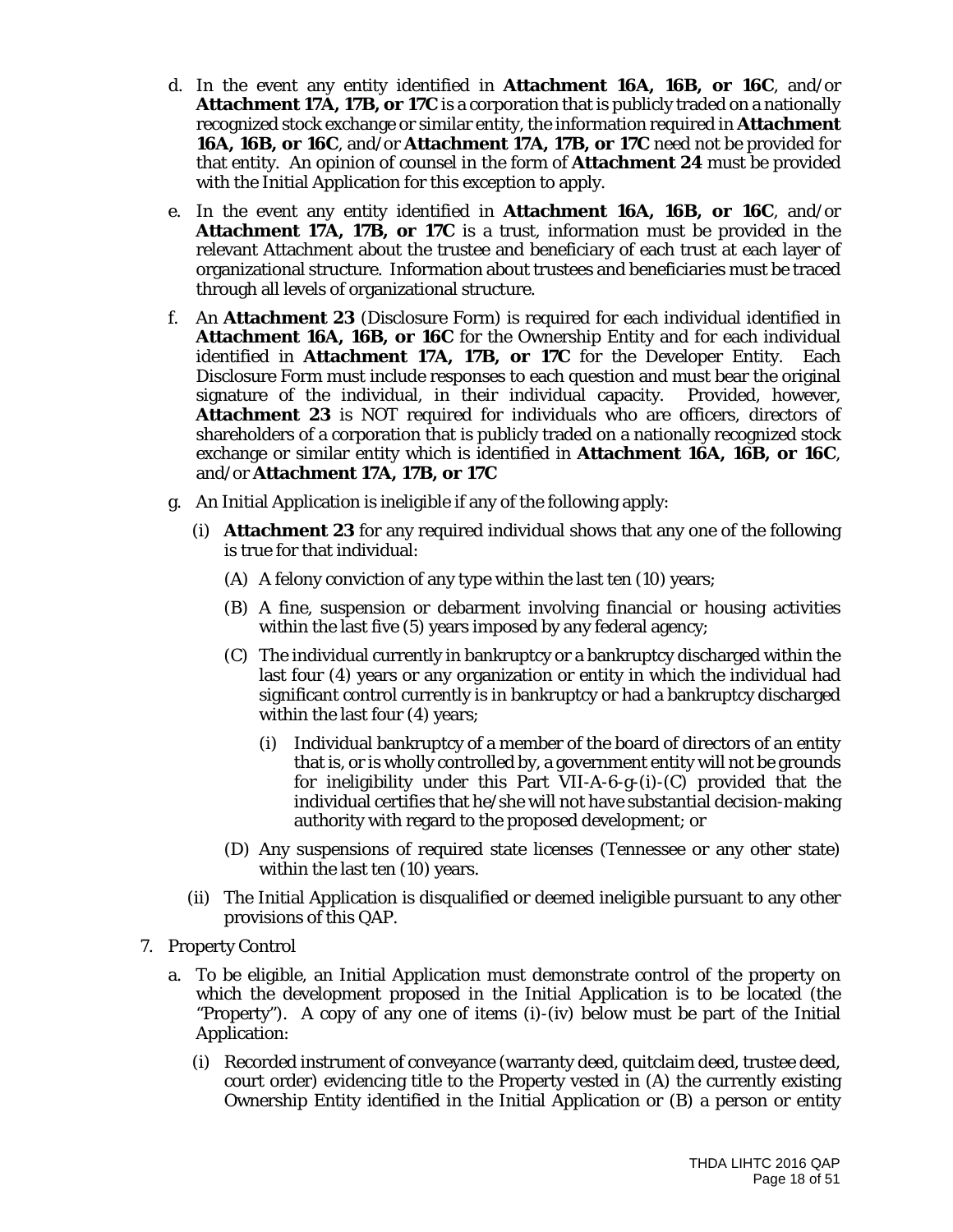identified in the Initial Application as the general partner or managing member of the Ownership Entity to be formed;

- (ii) Acceptable evidence demonstrating the ability to acquire the Property through the power of eminent domain by (A) the currently existing Ownership Entity identified in the Initial Application or (B) a person or entity identified in the Initial Application as the general partner or managing member of the Ownership Entity to be formed;
- (iii) Contract for sale or a contract for a 50-year ground lease, which contract must show that the ground lease, when executed, will meet the requirements specified in Part VII-A-7-a-(v), executed by (A) the owner of record of the Property and (B) the currently existing Ownership Entity identified in the Initial Application or a person or entity identified in the Initial Application as the general partner or managing member of the Ownership Entity to be formed; or
- (iv) An option to purchase or an option for a 50-year ground lease, which option must show that the ground lease, when executed, will meet the requirements specified in Part VII-A-7-a-(v), executed by (A) the owner of record of the Property and (B) the currently existing Ownership Entity identified in the Initial Application or a person or entity identified in the Initial Application as the general partner or managing member of the Ownership Entity to be formed.
- (v) A ground lease for the Property must have a minimum term of 50 years with no provisions for termination or reversion prior to the expiration of the extended use period as defined in Section  $42(h)(6)(D)$ . Proposed developments which are the subject of a Payment In Lieu of Taxes ("PILOT") agreement may be exempt from this minimum term requirement subject to THDA's review of and satisfaction with the terms of the PILOT.
- b. Documentation required as part of the Initial Application to demonstrate eligibility under this Part VII-A-7:
	- (i) A copy of one of the items identified in Part VII-A-7-a above, **AND**
		- (A) A commitment for title insurance evidencing that title to the Property is vested in the person or entity who executed the document required in Part VII-A-7-a above as owner, which must include a valid legal description of the property. The commitment for title insurance must be dated no more than 60 days prior to the Initial Application Deadline.
- c. Copies of assignments of contracts or options without copies of the underlying contract or option that meets the requirements set forth above will not be accepted.
- d. All documentation must be in full force and effect, fully executed, and include a correct legal description for the Property.
- e. The legal description included with the documentation pursuant to Part VII-A-7-a and the legal description included with the documentation pursuant to Part VII-A-7-b must be consistent with each other and include the acreage or square footage.
	- (i) If the legal descriptions required pursuant to Part VII-A-7-a and Part VII-A-7-b do not match exactly, the applicant may submit a sworn affidavit from an individual listed in **Attachment 16** or an individual listed on **Attachment 17** stating that the legal description included with the documentation pursuant to Part VII-A-7-a and the legal description included with the documentation pursuant to Part VII-A-7-b both refer to the Property.
- f. The purchase price must be clearly stated in the documentation submitted pursuant to Part VII-A-7-a.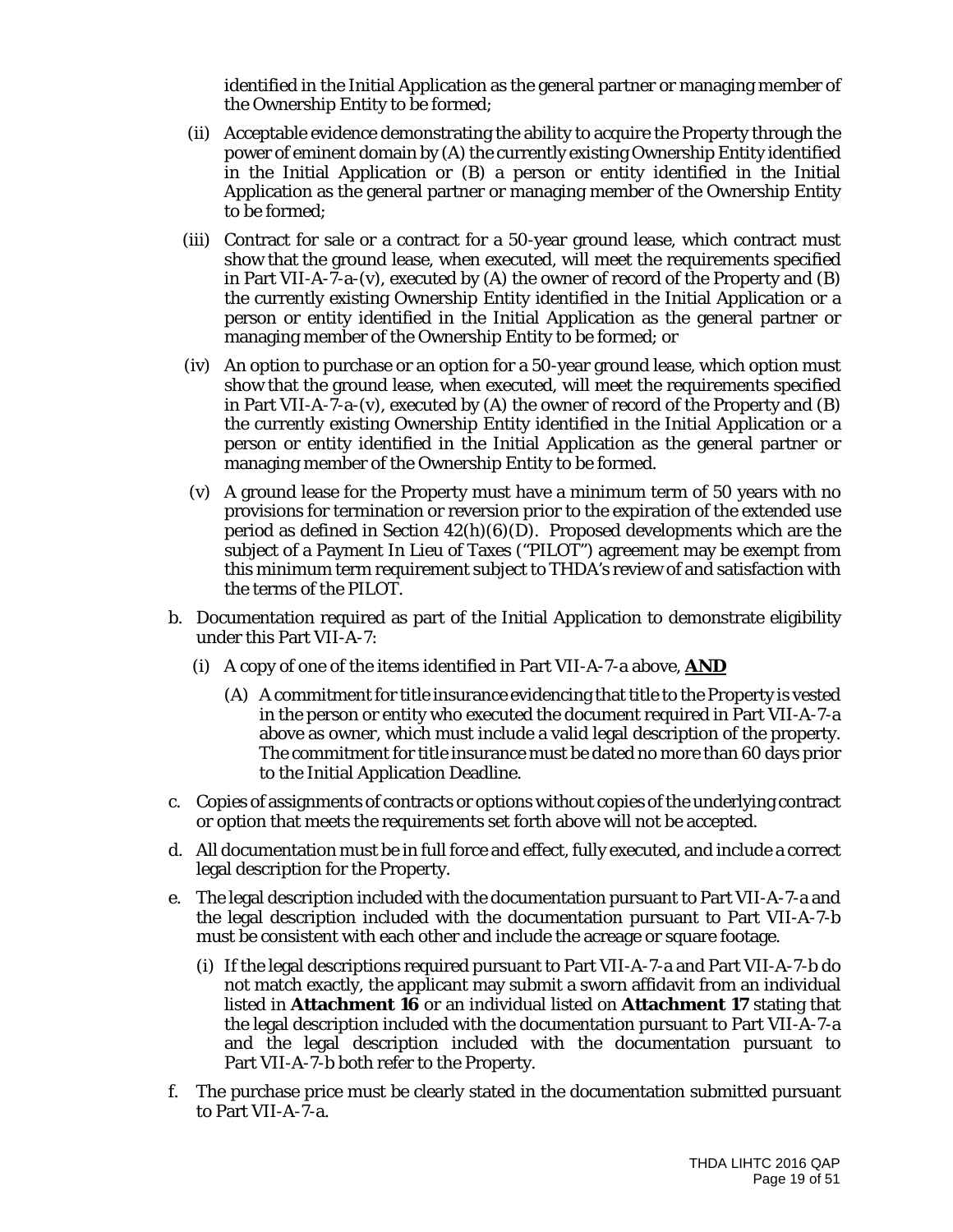- g. If the property identified in an Initial Application under this QAP includes land for which the purchase cost has already been taken into account in connection with a prior allocation of Tax Credits, no cost for the purchase of the land will be permitted in connection with the property identified in the Initial Application under this QAP.
- 8. Market Study
	- a. A Market Study, performed by an independent third party selected from **Exhibit 9** and prepared in accordance with the requirements of **Exhibit 8** (the "Market Study"), must be submitted with the Initial Application for all proposed developments. The Market Study, in a form and with content acceptable to THDA, must support the need and demand for the proposed development.
	- b. The Market Study must be less than six months old at the time of submission.
	- c. A Market Study performed by an analyst or firm not listed in **Exhibit 9** will not be accepted. This includes any Market Study performed on behalf of an analyst or firm listed in **Exhibit 9** by an analyst or firm not listed in **Exhibit 9** (i.e. a "subcontracted" Market Study).
	- c. Based on the information and analysis presented in the Market Study, and based on other information available to THDA, THDA may determine that market demand is not sufficient to support the proposed development.
	- d. *The determinations of the market analyst as reflected in the Market Study are determinative as to eligibility.*
- 9. Physical Needs Assessment

For Initial Applications proposing adaptive reuse, preservation, or rehabilitation, the Initial Application must include a Physical Needs Assessment conducted by an independent third party and prepared in accordance with the requirements of **Exhibit 11**. The Physical Needs Assessment must be in a form and with content acceptable to THDA, and must include a complete and detailed work plan showing all necessary and contemplated improvements and the projected cost. Physical Needs Assessments must be less than six months old at the time of submission. The Physical Needs Assessment must be based on a physical inspection of the building(s) occurring no more than 6 months prior to the effective date of the Physical Needs Assessment.

- 10. Appraisal
	- a. For Initial Applications proposing adaptive reuse, preservation, rehabilitation, or requesting acquisition Tax Credits for five or more units, an "as is" market rate appraisal not including Tax Credit benefits must be included with the Initial Application. The appraisal must be performed by a Certified General Appraiser licensed in Tennessee and prepared in accordance with the requirements of **Exhibit 12**. The appraisal cannot be based solely or largely on a cost approach to value, but must also consider market and income approaches to value. If the development is proposed for scattered sites, the scattered sites must be appraised as a single rental development, using appraisal methodology appropriate for rental property as described here. The acquisition cost for Tax Credit purposes shall not exceed the lesser of the purchase price or the appraised value. Appraisals must be less than six months old at the time of submission.
	- b. For all other Initial Applications that include land cost, a land appraisal must be included with the Initial Application. The appraisal must be performed by a Certified General Appraiser licensed in Tennessee and prepared in accordance with the requirements of **Exhibit 12**. If the development is proposed for scattered sites, the scattered sites must be appraised as a single rental development, using appraisal methodology appropriate for rental property. The land cost for Tax Credit purposes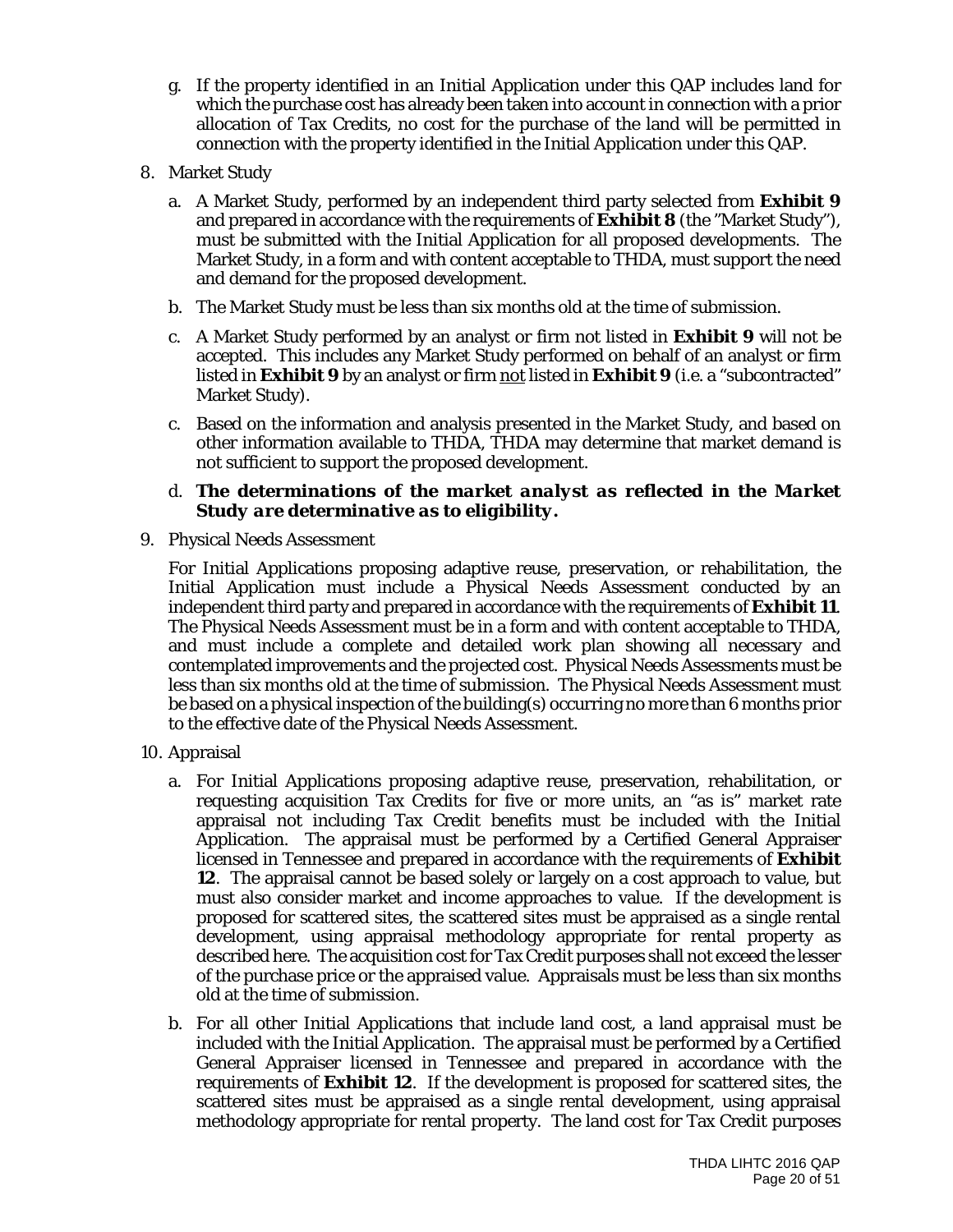shall not exceed the lesser of the purchase price or the appraised value. Appraisals must be less than six months old at the time of submission.

#### 11. 100-Year Flood Plain

No portion of the improvements associated with the proposed development (other than parking lots) may be within a 100-year flood plain unless covered by flood insurance. Certification in the form of **Attachment 25** will be required with the 10% Carryover Cost Certification. Proof of flood insurance, if applicable, must be submitted with the Final Application.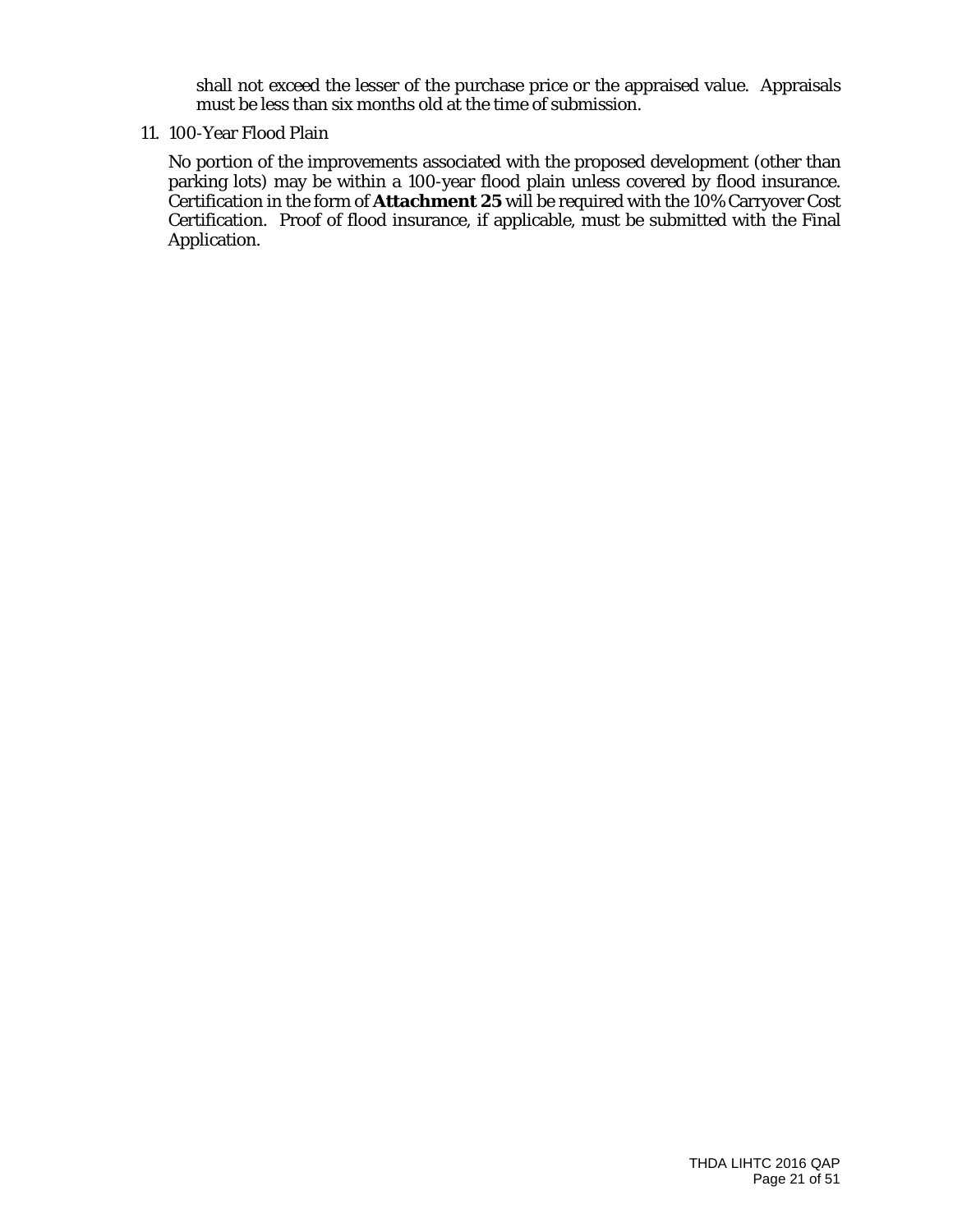# **B. Scoring Initial Applications**

Only Applicants, Initial Applications and developments that meet all application requirements specified in Part VI and all eligibility requirements specified in Part VII-A will be evaluated according to the scoring criteria specified below based on the information provided in each Initial Application. **A minimum of 44 points of the 100 points available is required for an Initial Application to be eligible for further consideration** under this QAP.

Points will not be awarded for any scoring category that is incomplete, erroneous, inconsistent with Attachments, other required supporting documentation, the Initial Application itself, or any other type of inconsistency.

#### **1. Development Location and Housing Needs: Maximum 25 Points**

a. Developments located in counties with the greatest rental housing need (**Exhibit 2**): *Maximum 25 points*

#### **2. Development Characteristics: Maximum 25 Points**

- a. New Construction Only
	- (i) Written documentation from the appropriate local governmental authority demonstrating that current zoning and other local land use regulations permit the development as proposed or that no such regulations currently apply to the proposed development: *3 points*
	- (ii) Designed and built to promote energy conservation by meeting the standards of the 2009 International Building Code. An architect's certification will be required with the Carryover Allocation Application and prior to issuing the IRS Form 8609: *2 points*
	- (iii) Designed and built using brick, stone, cement fiber siding, or vinyl to meet a 15-year maintenance-free exterior standard. An architect's certification will be required with the Carryover Allocation Application and prior to issuing the IRS Form 8609: *2 points*
	- (iv) Designed and built with **a minimum of 65%** of the exterior wall surfaces below the plate line covered with brick, stone, or cement fiber siding. An architect's certification will be required with the Carryover Allocation Application and prior to issuing the IRS Form 8609: *3 points*
- b. Preservation or Rehabilitation Only
	- (i) Developments involving **substantial preservation or rehabilitation** must be rehabilitated so that, upon completion of all rehabilitation as described in the Physical Needs Assessment, the major building components and systems will not require further substantial rehabilitation for a period of at least fifteen (15) years from the required placed in service date. Major building components and systems are roof structures, wall structures, floor structures, foundations, plumbing systems, central heating and air conditioning systems, electrical systems, interior and exterior doors, windows, parking lots, elevators, and fire/safety systems. Rehabilitation hard costs must be no less than the greater of thirty percent (30%) of building acquisition costs or eleven thousand dollars (\$11,000) per unit. An architect's certification will be required with the Carryover Allocation Application and prior to issuing the IRS Form 8609: **10 points**
	- (ii) Developments involving **moderate preservation or rehabilitation** must be rehabilitated so that, upon completion of all rehabilitation, rehabilitation hard costs must be no less than the greater of twenty-five percent (25%) of building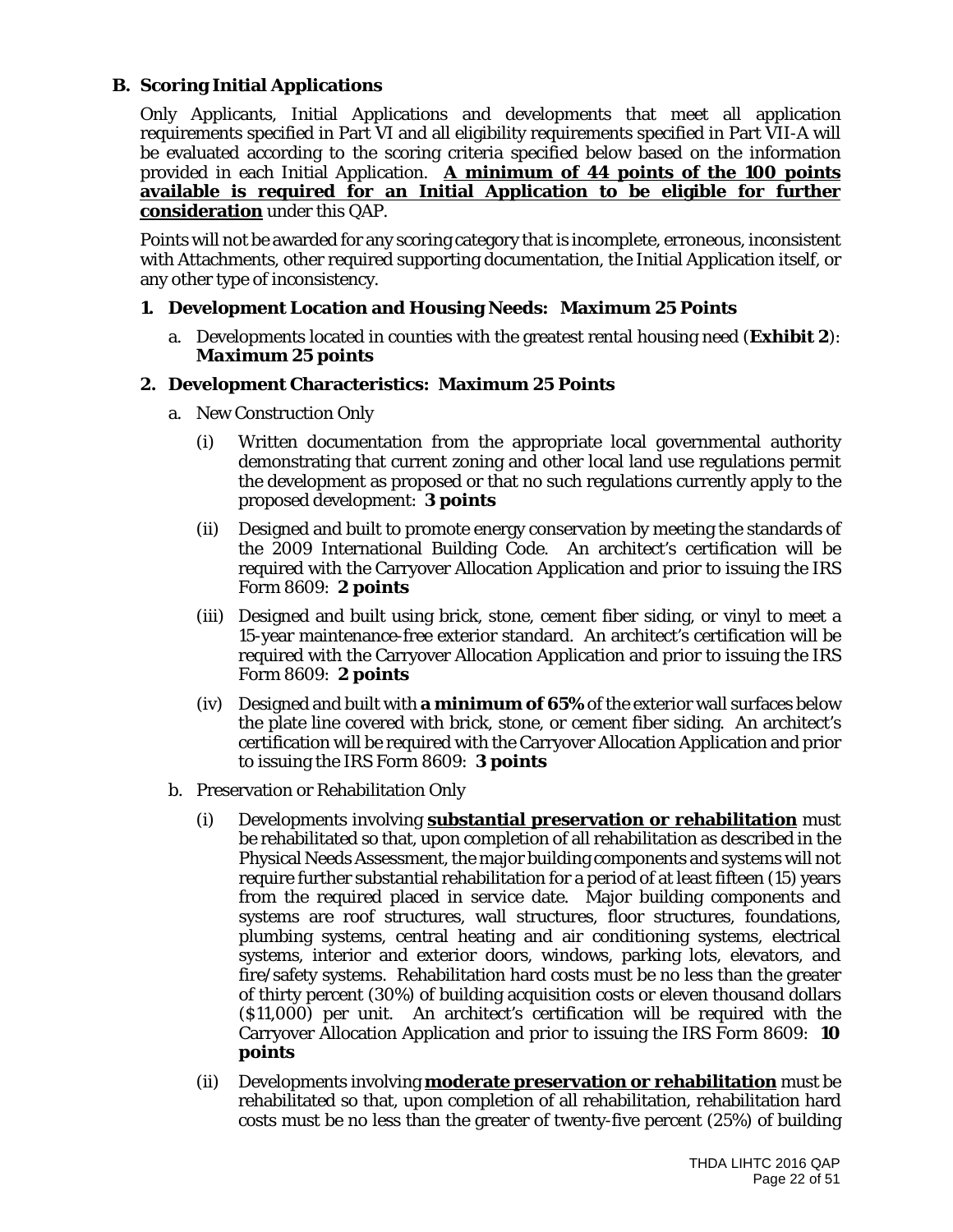acquisition cost or seven thousand dollars (\$7,000) per unit. The rehabilitation scope of work must include, at a minimum, all appliances in all units being Energy-Star compliant (this requirement does not apply to ovens, ranges, or microwaves), and all work specified in the Physical Needs Assessment with regard to drywall, carpet, tile, interior and exterior paint, the electrical system, heating and air conditioning systems, roof, windows, interior and exterior doors, stairwells, handrails, and mailboxes. An architect's certification will be required with the Carryover Allocation Application and prior to issuing the IRS Form 8609: **8 points**

- (iii) Developments involving **limited preservation or rehabilitation** must be rehabilitated so that, upon completion of all rehabilitation, rehabilitation hard costs must be no less than the greater of twenty percent (20%) of building acquisition cost or six thousand dollars (\$6,000) per unit. The rehabilitation scope of work must include, at a minimum, all work specified in the Physical Needs Assessment with regard to interior and exterior common areas, interior and exterior painting and/or power washing, gutters, parking areas, sidewalks, fencing, landscaping, and mailboxes. An architect's certification will be required with the Carryover Allocation Application and prior to issuing the IRS Form 8609: **6 points**
- (iv) All rehabilitation expenditures must satisfy the requirements of Section  $42(e)(3)(A)(ii)$  of the Code.
- (v) All rehabilitation work associated with costs reflected in the Initial Application must be fully completed no later than the required Tax Credit placed in service date.
- (vi) Developments involving the use of existing housing as part of a community revitalization plan as certified, in the form of **Attachment 13,** executed by the City Mayor or City Attorney if the development is located within the applicable city limits, or the County Mayor or County Attorney if the development is located within the relevant county but is outside city limits. For developments which are located in a city without a community revitalization plan, but are covered by the relevant county revitalization plan, the County Mayor or County Attorney may sign the **Attachment 13**, but the City Mayor or City Attorney must sign the acknowledgement of said situation at the bottom of **Attachment 13**: *1 point*
- c. Historic Nature

Developments exclusively involving a structure (or structures) that is listed individually in the National Register of Historic Places, or is located in a registered historic district and certified by the Secretary of the Interior as being of historical significance to the district, and all proposed work will be completed in such a manner as to be eligible for historic rehabilitation tax credits. An architect's certification will be required with the Carryover Allocation Application and prior to issuing the IRS Form 8609. **Developments seeking to combine historic nature and adaptive reuse will be treated as new construction**: *1 point*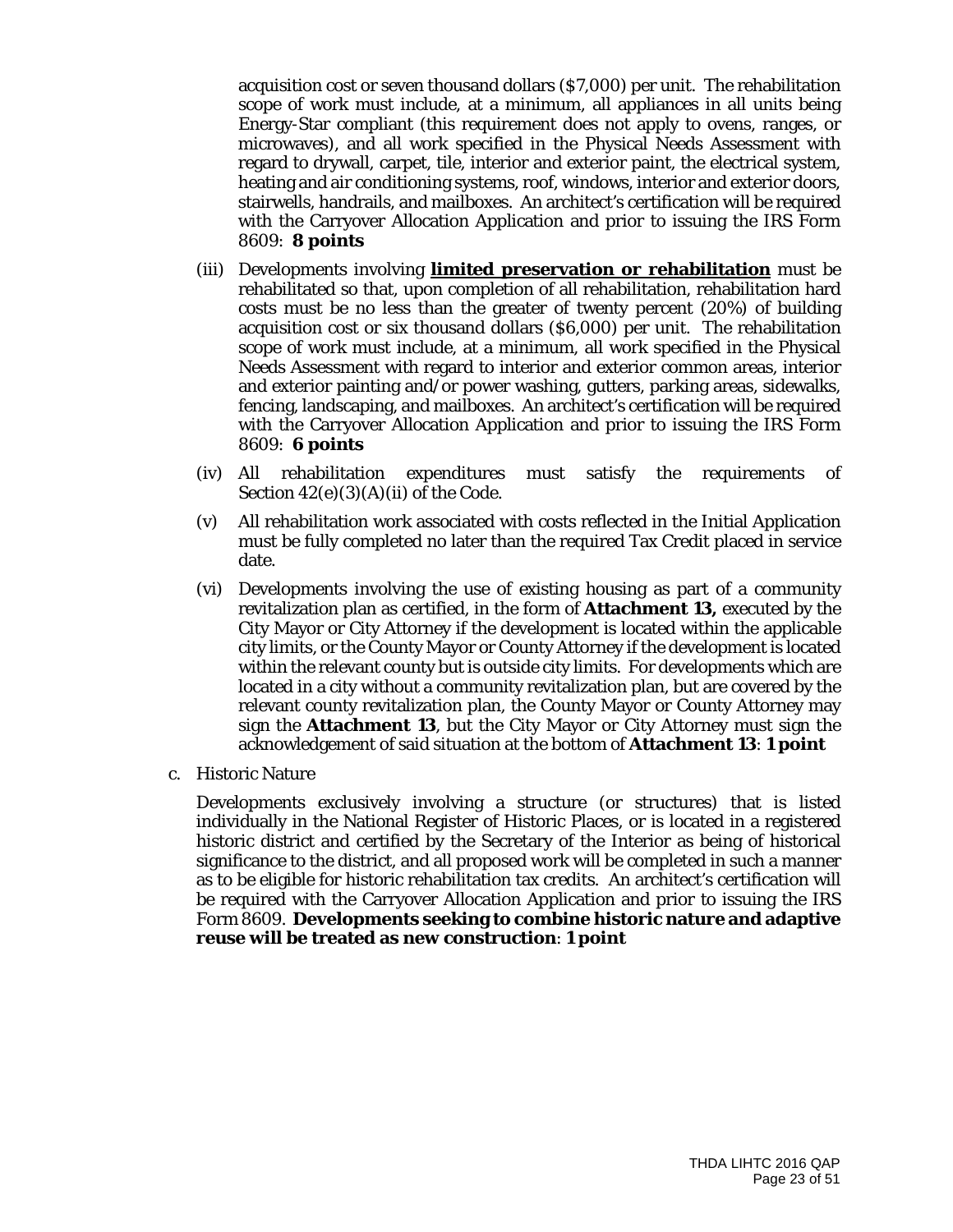- d. Energy Efficiency
	- (i) Developments fully certified as compliant with Enterprise Green Community requirements. Certification documentation will be required prior to issuing the IRS Form 8609: *15 points*.

OR

- (ii) At placed in service, all of the following Energy Star requirements will be met: *15 points*
	- (A) ENERGY STAR rated HVAC systems in all units, 15 SEER minimum; and
	- (B) ENERGY STAR refrigerator with ice maker, 19 cubic foot minimum; and
	- (C) overhead light fixture connected to a wall switch in the living room and all overhead light fixtures in other rooms connected to a wall switch in the same room; and
	- (D) all light fixtures fitted with ENERGY STAR light bulbs; and
	- (E) ENERGY STAR rated windows in all units; and
	- (F) all toilets high efficiency or dual flush.
	- (A) (iii) For developments that meet all of the following requirements, the 2015 Enterprise Green Community specifications may be used with regard to Part VII-B-2-d-(ii)-(A) and Part VII-B-2-d-(ii)-(E) above:The development originally received an allocation of Tax Credits pursuant to this QAP; and
	- (B) IRS Form(s) 8609 have not yet been issued for the development; and
	- (C) The applicant for the development has elected points under Part VII-B-2-d-(ii) above; and
	- (D)The development architect provides written certification in a form and with substance acceptable to THDA, in its sole discretion, that the HVAC system(s) and windows are fully compliant with 2015 Enterprise Green Community specifications.
- e. Combination of New Construction and Preservation or Rehabilitation

For developments involving a combination of new construction and rehabilitation, points will be prorated based on the percentage of units in each category.

f. Adaptive Reuse/Conversion

**Developments involving adaptive reuse/conversion will be treated as new construction.** Adaptive reuse/conversion is defined as the change in use of a major building to residential use. Without limitation, the reuse of hotels, motels, buildings formerly used for residential purposes, slabs, sheds, trailers/mobile homes, barns, garages or single-family homes are not considered to be adaptive reuse/conversion.

#### **3. Sponsor Characteristics: Maximum 16 Points**

- a. Points will be awarded as designated below if the described event has **NOT** occurred in Tennessee since February 1, 2015 with respect to individuals involved (either directly or indirectly) with the developer or the ownership entity (whether formed or to be formed) identified in the Initial Application: *maximum 12 points*
	- (i) A reservation of Tax Credits was issued and accepted for a development that the individuals identified above were involved with (either directly or indirectly) through the developer or owner, yet a Carryover Allocation was not obtained: *2 points*
	- (ii) A Carryover Allocation was made to a development that the individuals identified above were involved with (either directly or indirectly) through the developer or owner, yet an IRS Form 8609 will not be or was not obtained: *4 points*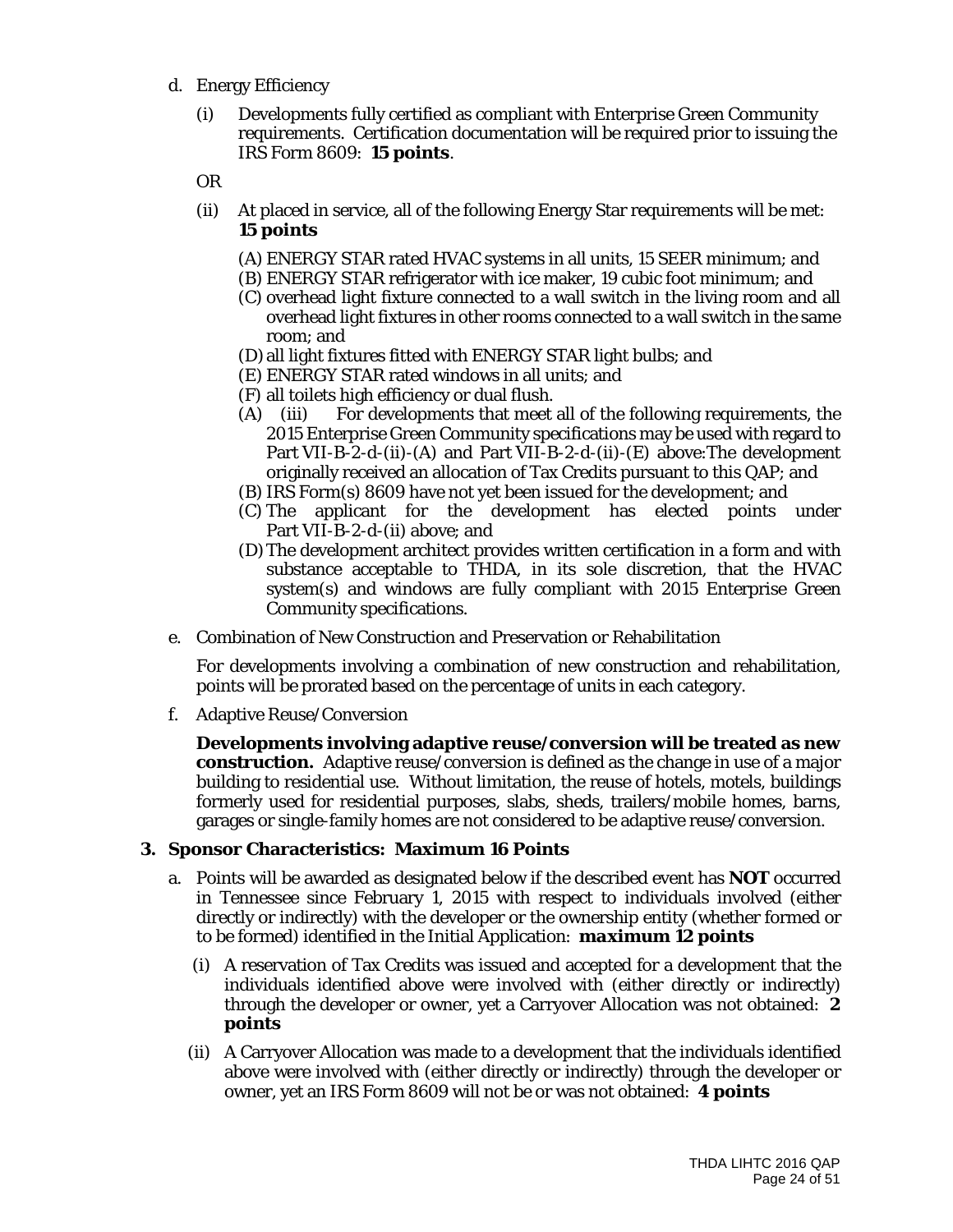- (iii) An allocation of Tax Credits was made to a development that the individuals identified above were involved with (either directly or indirectly) through developer or owner, but the development failed to meet the minimum set-aside for low-income tenants as specified in the land use restrictive covenants: *6 points*
- b. Initial Applications will be ineligible for points referenced in Part VII-B-3-a above if, with respect to individuals involved (either directly or indirectly) with the developer, the ownership entity (whether formed or to be formed), or the consultant identified in the Initial Application, any of the following has occurred:
	- (i) any such individual has been determined to be or have been involved in any prior Initial, Carryover Allocation, or Final Application that has been determined to be in violation of the requirements of the applicable QAP regarding developer or related party issues; or
	- (ii) any such individual has been determined to be or have been involved in any prior Initial, Carryover Allocation, or Final Application that has been determined to involve a "broker" who does not remain involved in the Initial Application through placed in service; or
	- (iii) any such individual has been determined to be or have been involved in any prior Final Application that has been determined to be in violation of the requirements of the applicable QAP regarding submission of permanent financing documentation; or
	- (iv) any such individual has been determined to be or to have been involved in any prior Initial, Carryover Allocation, or Final Application as a consultant, but who is a signatory or guarantor of construction financing documents, permanent financing documents, and/or equity syndication documents with respect to the development reflected in such prior Initial, Carryover Allocation, or Final Application; or
	- (v) any such individual has been determined to be or have been involved in any Exchange Application that failed to satisfy the deadline for completion of construction as specified in Part XVIII-F of the 2009 QAP; or
	- (vi) any such individual has been determined to be or have been involved in any Multifamily Tax Exempt Bond Authority Application that received an allocation of bond authority but failed to meet established deadline for issuance and sale of the tax-exempt bonds. Voluntary withdrawal of a Multifamily Tax Exempt Bond Authority Application in accordance with all applicable program requirements will not cause ineligibility for points under Part VII-B-3-a above; or
	- (vii) any such individual has been determined to be or have been involved in any Section 1602 or Tax Credit Assistance Program ("TCAP") development that accepted a conditional commitment letter, but failed to meet deadlines established for the submission of documentation to THDA or failed to close on the Section 1602 or TCAP assistance or failed to achieve 100% completion of construction of the development by the relevant deadline (voluntary withdrawal of a Section 1602 or TCAP Application in accordance with all applicable program requirements will not cause ineligibility for points under Part VII-B-3-a above); or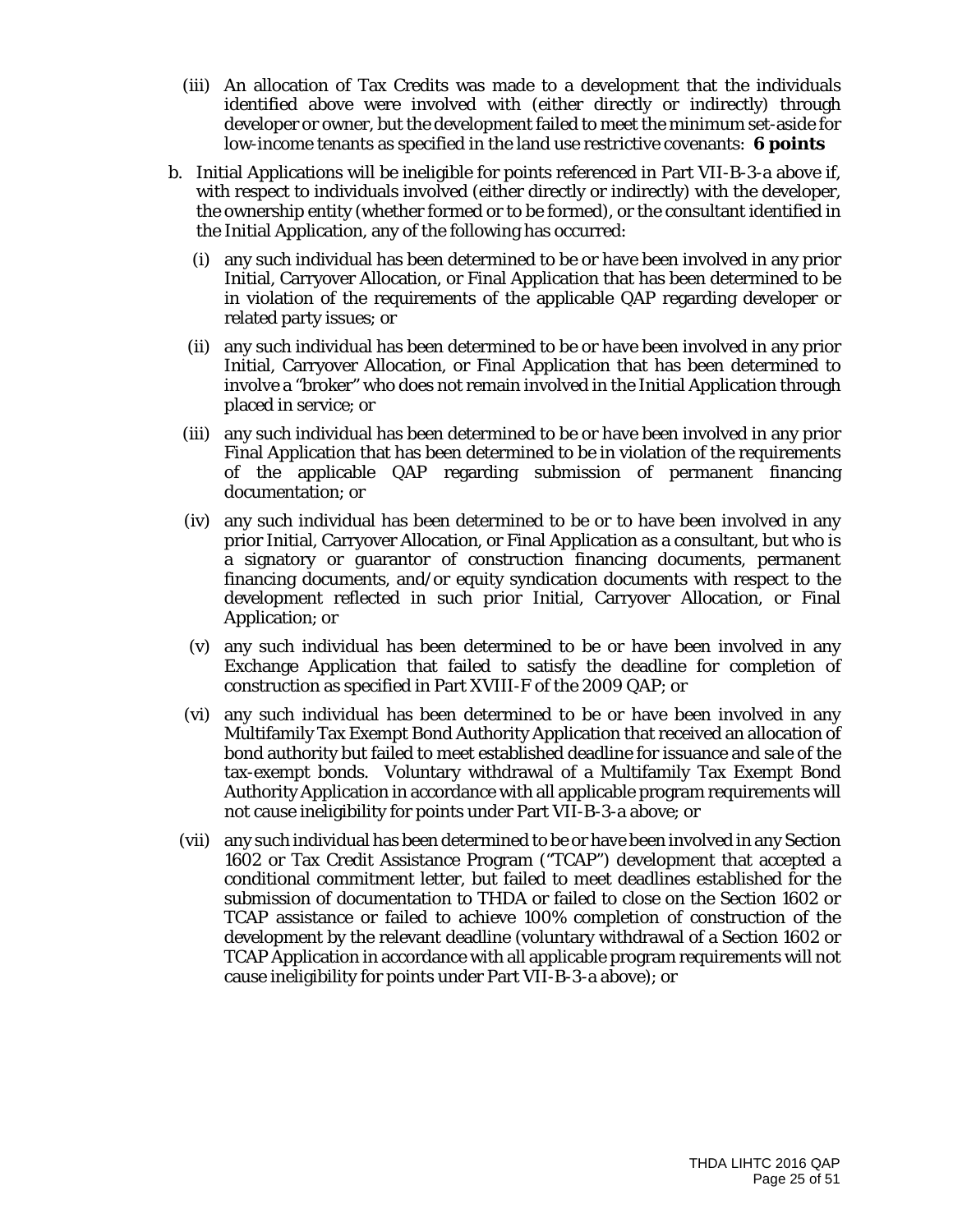(viii) any such individual has been determined to be or have been involved in any development for which Section 1602 or TCAP assistance closed, but is in default thereunder or for which events have occurred that with the passage of time will become a default.

Ineligibility for points as described in this Part VII-B-3-b shall be in effect during the year in which THDA identifies the circumstances causing the ineligibility and for the following calendar year.

- c. Tennessee Developer Experience
	- (i) For purposes of this Part VII-B-3-c, a Tennessee Qualifying Development (a "Tennessee Qualifying Development") is a development that satisfies ALL of the following criteria:
		- (A) The development was the subject of an allocation of Tax Credits from THDA; and
		- (B) All buildings in the development were placed in service after December 31, 2005; and
		- (C) No buildings in the development have an uncured event of noncompliance under Section 42, the restrictive covenants recorded in connection with the development, or an outstanding IRS Form 8823; and
		- (D) The development is not in a "no further monitoring" status with the THDA Compliance Monitoring Division; and
		- (E) If the development received an allocation of Tax Credits under the 2015 QAP and received points under Part VII-B-3-c of the 2015 QAP, the Qualifying Person/Entity for purposes of the 2015 development must be involved in and remain involved in the developer entity for the 2015 development until all buildings in the 2015 development are placed in service.
	- (ii) For purposes of this Part VII-B-3-c, a Tennessee Qualifying Person/Entity (a "Tennessee Qualifying Person/Entity") must be associated with a Tennessee Qualifying Development as follows:
		- (A) The Tennessee Qualifying Person/Entity must be the Developer entity as reflected on **Attachment 5** of the Final Application for the Tennessee Qualifying Development ("**Attachment 5**"), provided that there has been substantial continuity at the ownership or senior management level since **Attachment 5** was submitted; or
		- (B) Tennessee Qualifying Person/Entity must be any individual listed on **Attachment 5**; or
		- (C) Tennessee Qualifying Person/Entity must be an individual listed as the developer in the Final Application.
	- (iii) For purposes of this Part VII-B-3-c, a Tennessee Qualifying Person/Entity as described in Part VII-B-3-c-(ii) above must be listed on the relevant version of **Attachment 17** for the Developer entity reflected in the 2016 Initial Application (the "2016 Developer").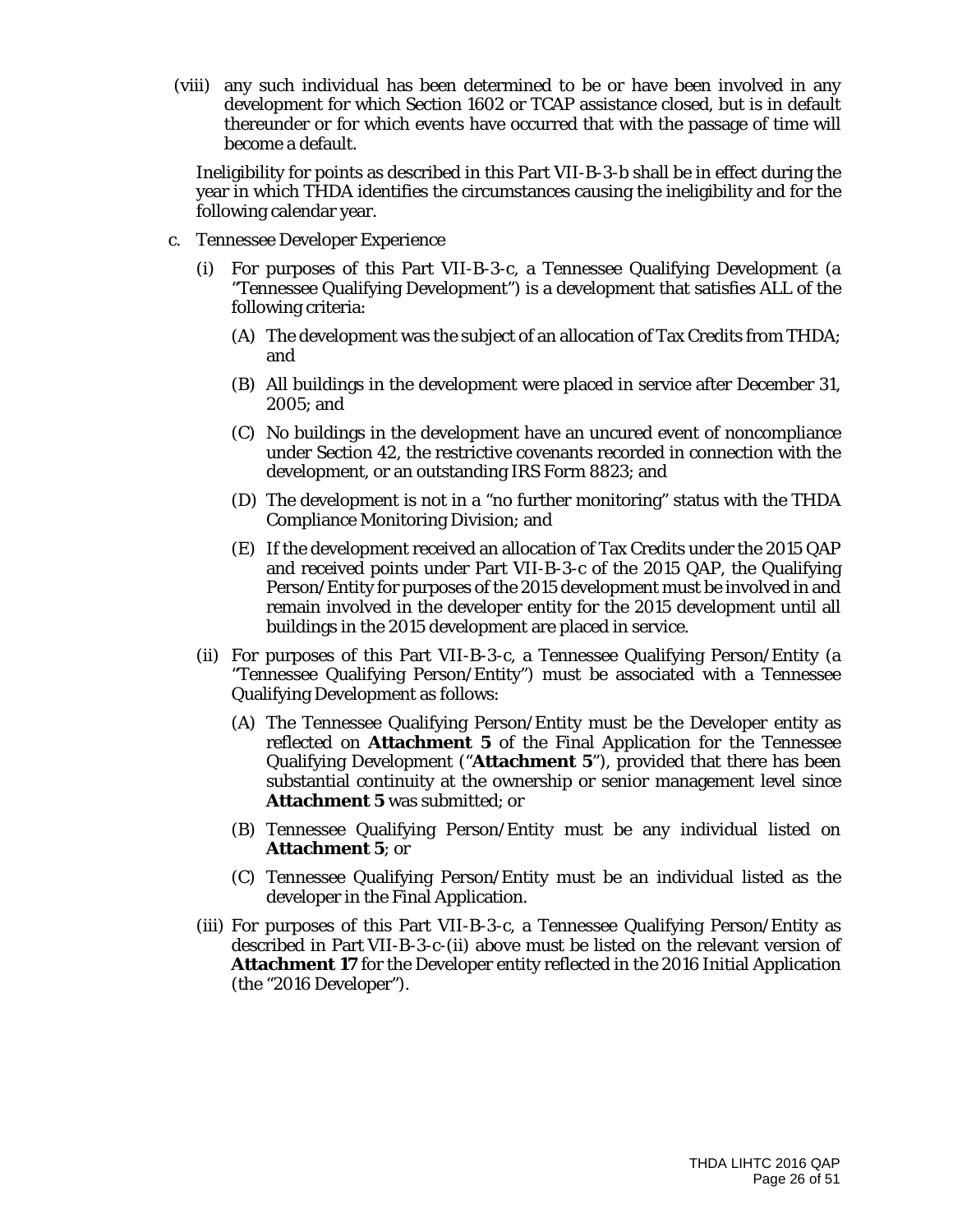(iv) Points will be awarded, as reflected below, based on a Tennessee Qualifying Person/Entity being listed on **Attachment 17** for the 2016 Developer and on the number of Tennessee Qualifying Developments for which the Tennessee Qualifying Person/Entity was listed on the relevant **Attachment 5**: *Maximum 3 Points*

| <b>Number of Qualifying Developments</b> | <b>Points</b> |
|------------------------------------------|---------------|
|                                          |               |
|                                          |               |
| 3 or more                                |               |

- (v) The Qualifying Person/Entity must remain involved the 2016 Developer until the final building in the development proposed in the 2016 Initial Application is placed in service.
- d. Overall Developer Experience (includes Tennessee experience)
	- (i) For purposes of this Part VII-B-3-d, a Qualifying Development (a "Qualifying Development") is a development that satisfies ALL of the following criteria:
		- (A) The development was the subject of an allocation of Tax Credits; and
		- (B) All buildings in the development were placed in service after December 31, 1999; and
		- (C) No buildings in the development have an uncured event of noncompliance under Section 42, the restrictive covenants recorded in connection with the development, or an outstanding IRS Form 8823; and
		- (D) The Initial Application must include an **Attachment 20C: Verification of Developer Experience** completed by the allocating agency (if other than THDA).
	- (ii) For purposes of this Part VII-B-3-d, a Qualifying Person/Entity (a "Qualifying Person/Entity") must be associated with a Qualifying Development as follows:
		- (A) The Qualifying Person/Entity for the Qualifying Development must be the Developer entity, provided that there has been substantial continuity at the ownership or senior management level since placed in service; or
		- (B) The Qualifying Person/Entity may be any individual involved in the Developer entity.
	- (iii) Points will be awarded, as reflected below, based on a Qualifying Person/Entity being listed on **Attachment 17** for the 2016 Developer and on the number of low-income units in the Qualifying Developments associated, as described in Part VII-B-3-d-(ii) above, with the 2016 Initial Application: *Maximum 1 Point*

| <b>Number of Low-Income Units</b> | <b>Points</b> |
|-----------------------------------|---------------|
| 200 or more                       |               |

# **4. Lowest Income Preference: Maximum 12 Points**

Election to set aside up to twenty percent (20%) of the units (which number shall be rounded up to the next whole unit) for households with incomes no higher than fifty percent (50%) of the area median income with rents maintained at or below the 50% of area median income maximums. Units occupied by households with Section 8 Housing Choice Vouchers count toward this requirement:

| Percent of units | <b>Points</b>   |
|------------------|-----------------|
| At least 5%      | <b>6</b> points |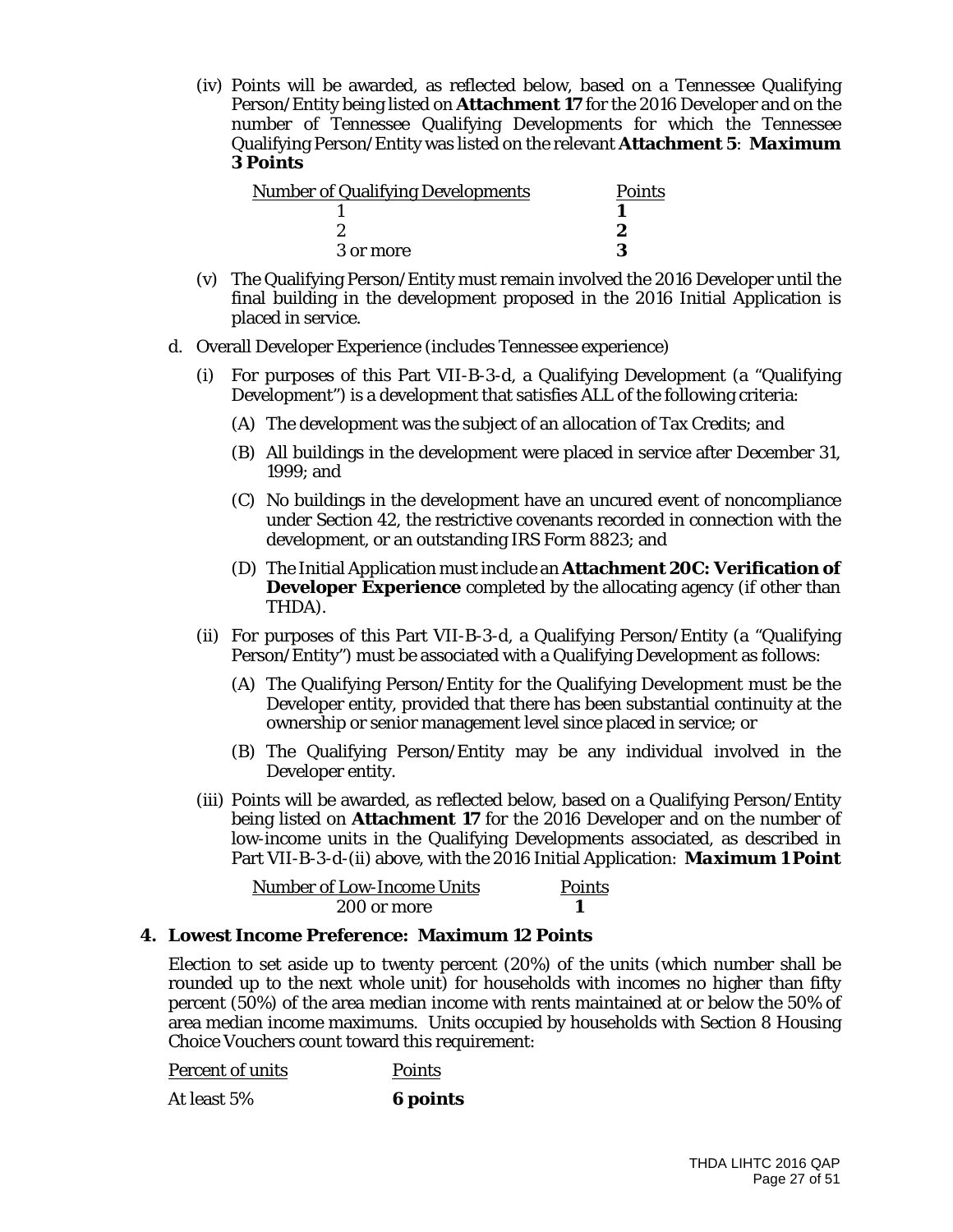| At least 10% | 8 points  |
|--------------|-----------|
| At least 15% | 10 points |
| At least 20% | 12 points |

#### **5. Extended Use Preference or Tenant Ownership: Maximum 5 points**

#### *Choose only one below, a. OR b.*

#### a. Extended Use Preference: **Maximum 5 Points**

A binding commitment to defer the point in time at which the written request specified in Section  $42(h)(6)(I)$  may be given:

| Number of                               |          |
|-----------------------------------------|----------|
| Years                                   | Points   |
| At least 5 years                        | 5 points |
| At least 4 years, but less than 5 years | 3 points |
| At least 3 years, but less than 4 years | 1 point  |

#### *OR*

#### b. Eventual Tenant Ownership: **1 point**

A binding commitment to offer the tenant of a single family building at the end of the fifteen-year tax credit compliance period a right of first refusal to purchase the property. The owner must provide to THDA a detailed plan with the Initial Application, specifically including how the owner will set aside a portion of the rent beginning in year two (2) of the compliance period to provide sufficient funds to the tenant at the end of the compliance period for the down payment and the closing costs to purchase the unit. The plan will be required to be updated and submitted to THDA again for approval in year 13 of the compliance period. The Restrictive Covenant Agreement will contain provisions ensuring enforcement of this provision.

#### **6. Public Housing Priority: 6 points**

Marketing plans, lease-up plans, and operating policies and procedures which will give a priority to persons on current Public Housing waiting lists. Initial Applications with proposed developments in areas reflected on **Exhibit 6** are eligible for these points.

#### **7. Residency Preference: Maximum 6 Points**

#### *Choose only one below, a. OR b.*

a. Residency Preference for Households with Children: An architect's certification will be required with the Carryover Allocation Application and prior to issuing the IRS Form 8609: **6 points**

A minimum of 20% of the units in the development, rounded up to the nearest whole unit, must have 2 or more bedrooms.

The development must include a playground with permanent playground equipment and at least 1 of the following on-site amenities:

- (i) Appropriately sized, dedicated space with appropriate furniture and fixtures for and agreements with providers of after-school tutoring or homework help programs; or
- (ii) Appropriately sized computer room containing at least 1 computer with free internet access for each 50 total units; or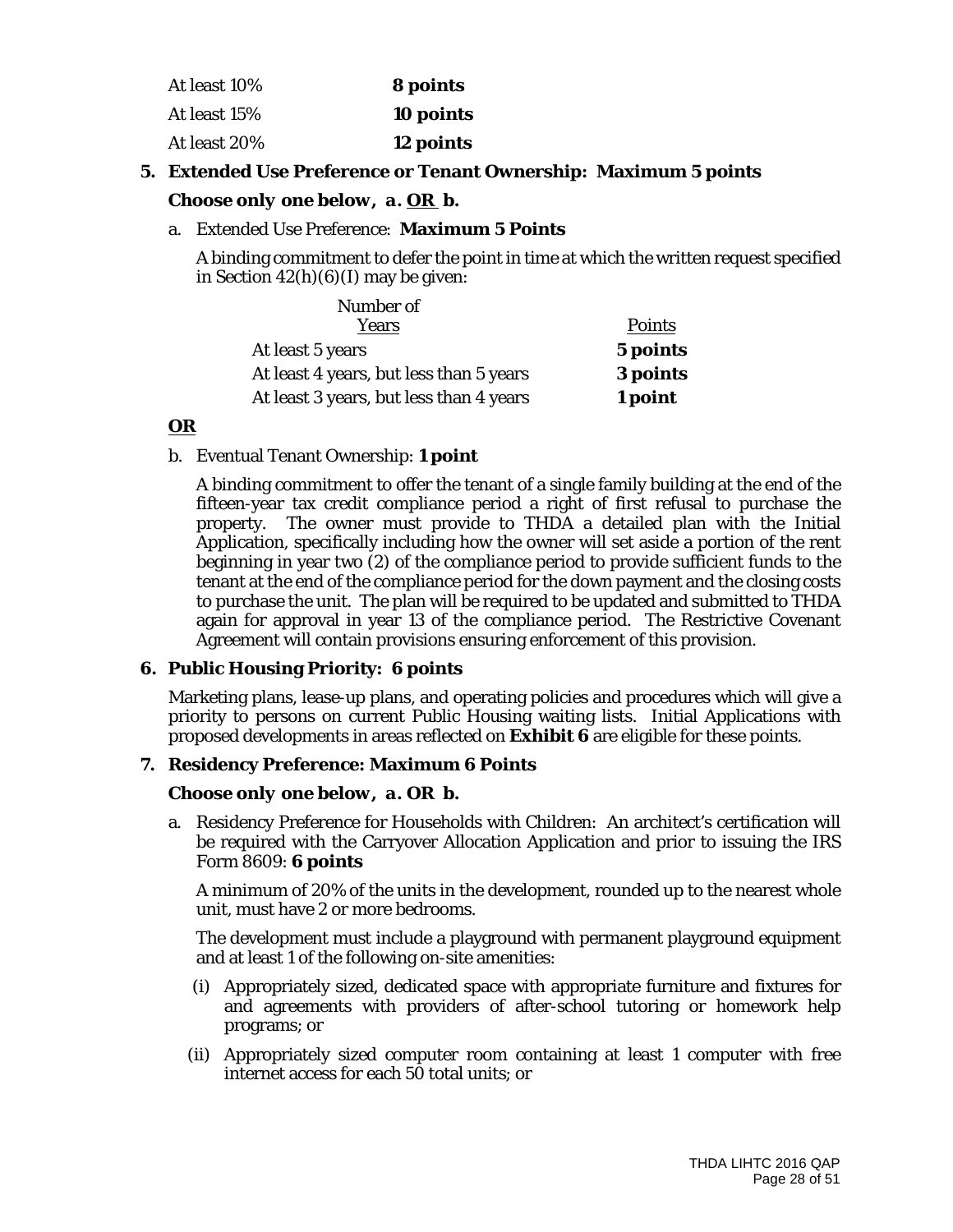- (iii) Ball court, separate from all parking areas, incorporating permanent fixtures and a minimum of 1,600 square feet of concrete or paved surface.
- *OR*
- b. Residency Preference for Households with Special Housing Needs: The Initial Application must propose a development that serves households with special housing needs. Special needs housing is housing that has been constructed or rehabilitated with special features (e.g. location, design, layout, on-site services) to help people live at the highest level of independence in the community. For example, the unit may be adapted to accommodate special physical or medical needs; or provide on-site services such as staff support for the elderly, individuals with mental health issues, developmental, or other social needs. **In order to qualify for points pursuant to this Part VII-B-7-b, the proposed development must include on-site services for the targeted tenant population. The Initial Application must include a comprehensive service plan that identifies each service to be provided; the anticipated source of funding for each service; the physical space that will be used to provide each service; and the anticipated supportive service provider for each service and their experience in providing service to the targeted population. Verification of** *tentative* **agreements with providers of on-site services throughout the first two (2) years following the required placed in service date must be included with the Initial Application.** *Final* **agreements with providers of on-site services throughout the first two (2) years following the required placed in service date must be included with the Final Application.** An architect's certification will be required with the Carryover Allocation Application and prior to issuing the IRS Form 8609: **6 points**

The development must include an appropriately sized, dedicated space with appropriate furniture and fixtures for, and agreements with, providers of services relevant to special housing needs residents and at least 1 of the following on-site amenities:

- (i) Appropriately sized computer room containing at least 1 computer with free internet access for each 50 total units; or
- (ii) Exercise facility for appropriate group activity for special housing needs residents (space must be at least 900 square feet, if indoor); or
- (iii) Gazebo with outdoor shaded sitting area with ornamental flowers and shrubs.

#### **8. Tennessee Growth Policy Act: 5 points**

Initial Applications with proposed developments located completely and wholly in a county or municipality with a growth plan approved by the local government planning advisory committee as determined by the Tennessee Advisory Commission on Intergovernmental Relations and reflected on **Exhibit 3**. Initial Applications with proposed developments in counties not subject to the Tennessee Growth Policy Act, as shown on **Exhibit 3**, will receive these points.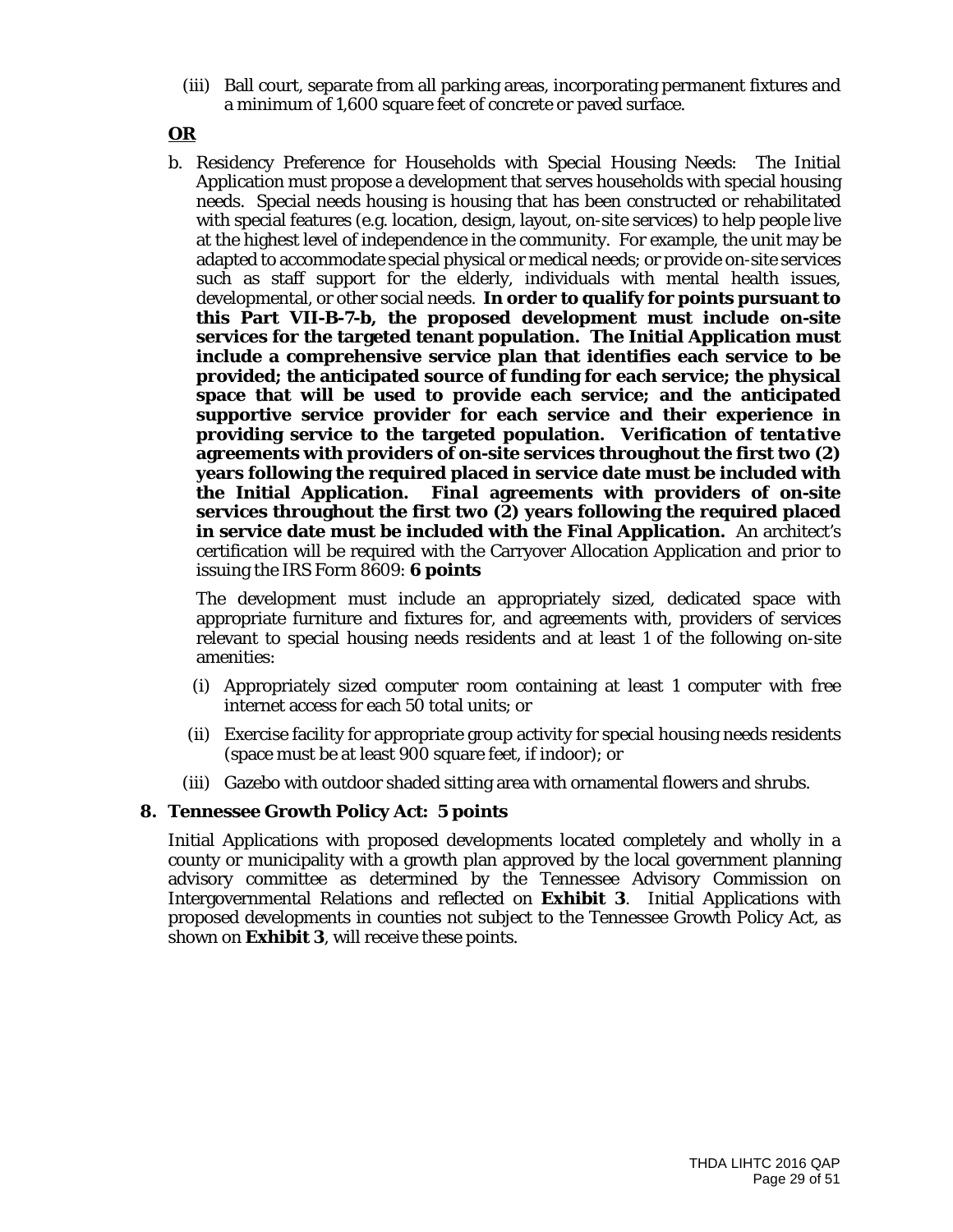# **Part VIII: Initial Application Eligibility and Scoring Review**

# **A. Notice to Applicants**

- 1. If THDA determines that an Initial Application does not meet one or more of the eligibility requirements of this QAP, or if the score in any scoring category is less than the score assigned by the applicant in the Initial Application, and the eligibility or scoring issues can be cured, THDA will notify the applicant by email (the "Email Notification"). The Email Notification will include a response deadline by which THDA must receive information from the applicant to cure the eligibility or scoring issues. If the information received is determined by THDA to be sufficient to cure the identified eligibility or scoring item, then the item so cured will not appear in the Cure Notice (as defined below). The Email Notification will not include a total score for an Initial Application.
- 2. THDA will notify each applicant when the eligibility determination and scoring of their Initial Application is complete. All applicants will be so notified on or before Friday, April 8, 2016. THDA will send this notice to the contact person and the address specified in the Initial Application. Failure to receive any notice specified in this Part VIII will not extend deadlines or modify requirements in this Part VIII. All applicants shall immediately notify THDA, in writing, of changes in the name and/or address of the contact person specified in the Initial Application. Such notification by the applicant will not be deemed to be an amendment to the Initial Application.
- 3. If THDA determines that an Initial Application meets all of the eligibility requirements of this QAP and if the score assigned by THDA in each scoring category is the same as or higher than the score assigned by the applicant in the Initial Application, then no further action by the applicant or THDA will be taken. At no time during the process set forth in this Part VIII may applicants submit additional items for the purpose of increasing the scores in a particular scoring category if the THDA assigned score is the same as or higher than the score assigned by the applicant in the Initial Application. The provisions of Part VIII-B do not apply.
- 4. If THDA determines that an Initial Application does not meet one or more of the eligibility requirements of this QAP or if the score assigned by THDA in any scoring category is less than the score assigned by the applicant in the Initial Application, THDA will so notify the applicant. THDA will also notify applicants if THDA determines that (i) any two or more developments proposed in two or more Initial Applications constitute a single development for purposes of applying the development limit specified in Part IV-B or (ii) developers or related parties reflected in two or more Initial Applications constitute a single entity for purposes of applying the developer or related party limitation specified in Part IV-C. This notice to applicants from THDA is referred to herein as the "Cure Notice".

#### **5. No rankings or scoring summaries with respect to Initial Applications received by THDA will be available until all cure periods have expired and the review process is complete**.

#### **B. Cure Period**

1. Applicants receiving a Cure Notice may, in compliance with the requirements of this Part VIII-B, correct erroneous items, supply missing or incomplete items and/or may clarify any inconsistencies related to the specific items identified by THDA during a cure period which shall begin on the date of the Cure Notice and shall end at 4:00 PM Central Time, on the date specified in the Cure Notice, which date shall be five (5) business days from the date of the Cure Notice. The Cure Notice shall specify the means and methods by which identified issues may be remedied. Applicants may not submit additional items for the purpose of increasing the score in a particular scoring category where the THDA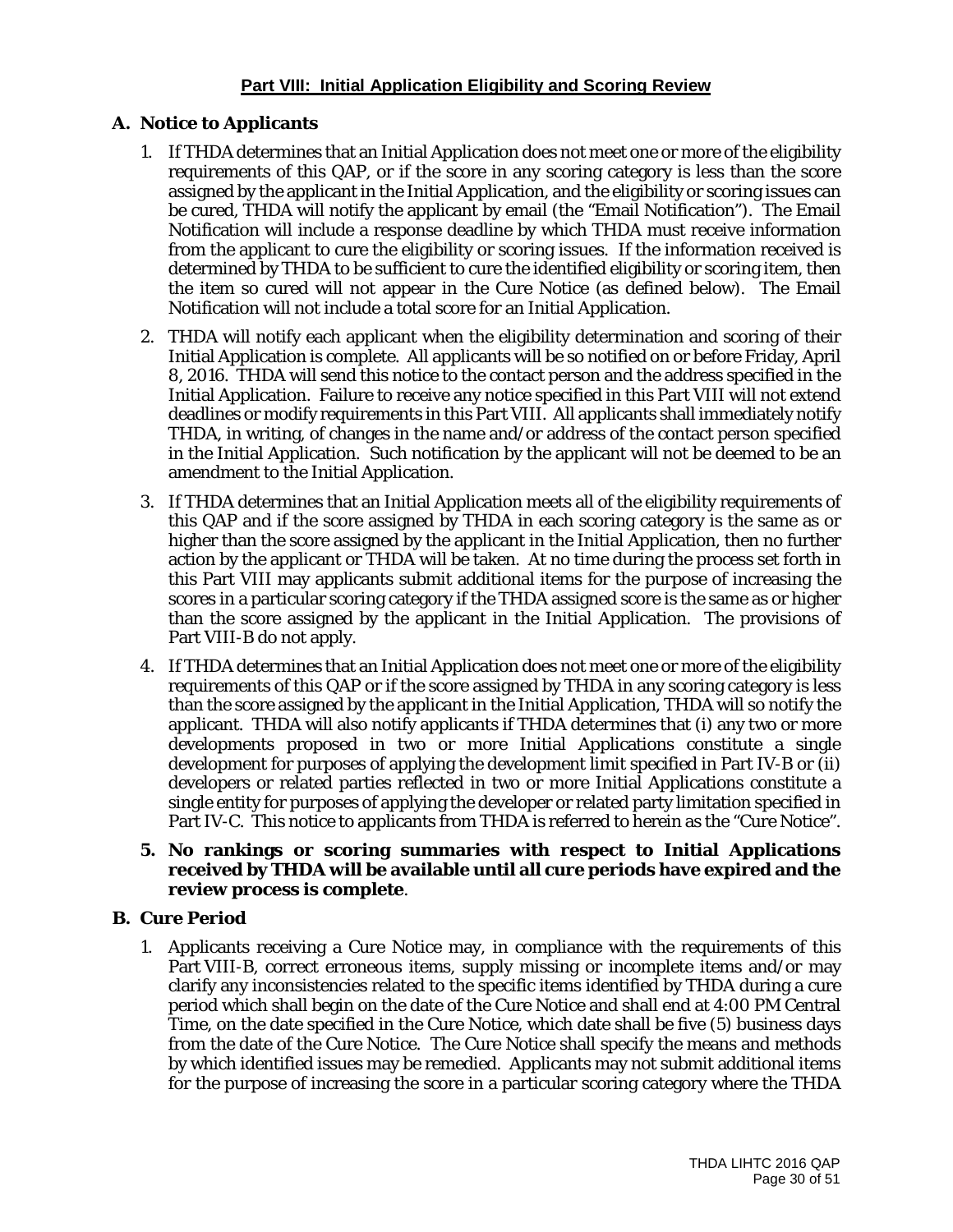assigned score is the same as or higher than the score assigned by the applicant in the Initial Application.

- 2. If additional documentation to address items specified in the Cure Notice is not submitted in accordance with the requirements contained in the Cure Notice, then the determination as to eligibility and scoring made by THDA is determinative. The review process described in Part VIII-C is not available to applicants who do not submit additional documentation, **in writing**, in accordance with the Cure Notice (including, without limitation, the time deadlines specified therein.).
- 3. The cure provisions of this Part VIII-B **do not apply** to Initial Applications that are not submitted in accordance with the requirements of Part VI.
- 4. THDA will review all documentation submitted in accordance with the Cure Notice for each relevant Initial Application. If THDA determines that an Initial Application, taking into account documentation submitted in accordance with the Cure Notice, meets all of the eligibility requirements of this QAP and if the score assigned by THDA in each scoring category is the same as or higher than the score assigned by the applicant in the Initial Application, then no further action by the applicant or THDA will be taken. The provisions of Part VIII-C will not apply.
- 5. If THDA determines that an Initial Application, taking into account documentation submitted in accordance with the Cure Notice, still does not meet any one of the eligibility requirements of this QAP or if the score assigned by THDA in any scoring category is still less than the score assigned by the applicant in the Initial Application, THDA will notify the applicant of the determination (the "Review Notice"). The Review Notice will specify the time period within which a request for review may be made.

#### **C. Review Process**

- 1. Applicants who receive a Review Notice may submit, **in writing**, a request for review to the THDA Executive Director. This request for review must be submitted in accordance with the Review Notice. A request for review will not be considered if no documentation was submitted or if documentation was not submitted in accordance with the Cure Notice (including, without limitation, the time deadlines therein). If no written request for review is submitted or if the written request submitted does not meet all requirements of the Review Notice or this QAP, no review will occur and the THDA determination prior to the issuance of the Review Notice will be final.
- 2. The request for review must identify the eligibility item or scoring category to be reviewed, **the information in the Initial Application OR the documentation submitted during the cure period relevant to the eligibility item or scoring category in question**, and the reason the applicant thinks that the eligibility determination or scoring was in error. The request for review must contain no more than two  $81/2 X 11$  inch pages, with print on one side of each page, typed in 12 point font or larger. Requests not meeting this format will not be considered.
- 3. No additional documentation may be submitted in connection with this request for review. No information submitted after the expiration of the relevant cure period specified in the Cure Notice for an Initial Application will be considered. Requests for review that were not submitted in accordance with the Review Notice will not be considered. The provisions of Part VIII-C-4, -5, and -6 will not apply.
- 4. The Tax Credit Committee of the Board of Directors of THDA (the "Tax Credit Committee") will meet in regular or special session in May, 2016, to evaluate the Initial Application, documentation submitted during the cure period, the Review Notice, the request for review and THDA staff analysis thereof (the "Review Meeting"). The Tax Credit Committee will consider only documentation submitted in compliance with this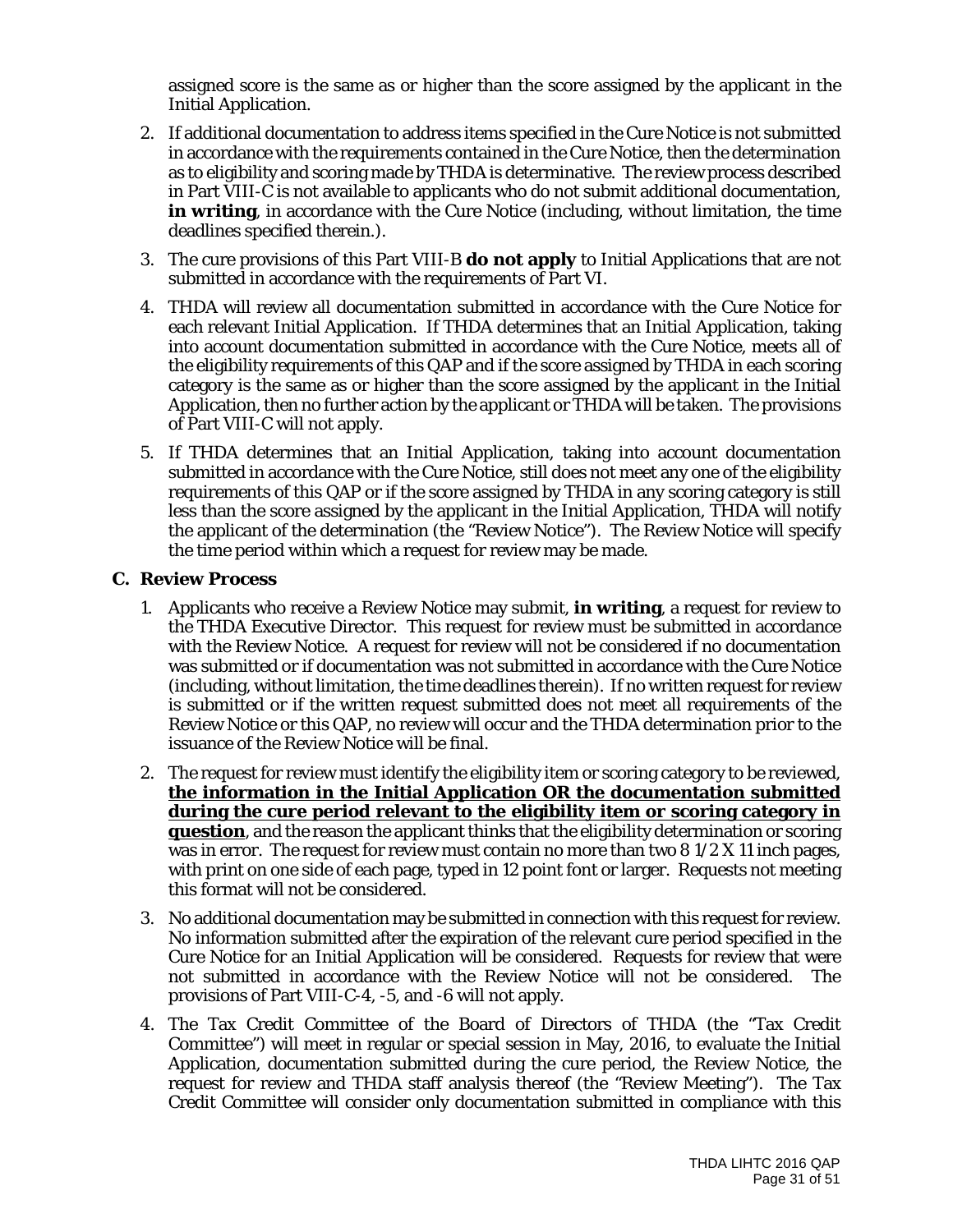Part VIII, regardless of whether the applicant or a representative thereof are present at the Review Meeting. The Tax Credit Committee will consider whether documentation submitted as a result of the Cure Notice, taking into account the THDA staff analysis, is sufficient to meet the requirements of this QAP or is otherwise consistent with the spirit and intent of this QAP. **Any contact with THDA Executive Director, any member of the Tax Credit Committee or any member of the THDA Board by any person or entity on behalf of any Initial Application between the date of the Review Notice and the date of the Review Meeting will be grounds for dismissal of the review request.** 

- 5. Applicants or representatives thereof may contact THDA Multifamily Development staff regarding procedural matters only between the date of the Review Notice and the date of the Review Meeting, which contact, if limited as specified herein, will not constitute grounds for dismissal of a review request. Applicants or representatives thereof may, but are not required to, appear at the Review Meeting. Notice of the decision of the Tax Credit Committee will be provided to the applicant.
- 6. The final score for all Initial Applications will be determined after the Review Meeting. By adoption of this QAP, the THDA Board of Directors specifically delegates full authority to the Tax Credit Committee to make the determinations specified in this Part VIII-C. The THDA Board of Directors will not consider requests to review decisions of the Tax Credit Committee. All decisions of the Tax Credit Committee are final. No matters with respect to eligibility under Part VII-A or with respect to scoring under Part VII-B will be considered after the adjournment of the Review Meeting.

#### **D. Final Scoring and Ranking of Initial Applications**

After the completion of the cure period and completion of the review process set forth above, the final score for each Initial Application will be determined by THDA. Each Initial Application will be listed in order of score and such rankings will be made available to all applicants. This ranking is not confirmation of a reservation of Tax Credits. Reservations will not be made until all set-asides have been applied and all limits have been applied.

#### **E. Application of Various Limits/Final Ranking**

Following the final scoring of each Initial Application, THDA will make reservations in the Non-Profit Set-Aside, in the Public Housing Authority Set-Aside, in the Preservation Set-Aside, in the QCT/CRP Set-Aside, and in the Rural Set-Aside, based on the final scores assigned to each Initial Application, the amount of Tax Credits determined by THDA to be appropriate, the application of all other priorities, caps, and limits contained in this QAP, and according to the following procedures and provisions:

- 1. Non-Profit Set-Aside:
	- a. Based on the final scoring of Initial Applications, THDA will list, in ranking order, all developments qualifying for the Non-Profit Set-Aside. THDA will reserve Tax Credits beginning with the highest ranking Initial Application in the Non-Profit Set-Aside proposing new construction and the highest ranking Initial Application in the Non-Profit Set-Aside proposing preservation (as described in Part VII-A-2-c) or rehabilitation in the initial Non-Profit Set-Aside and, following that, will proceed down the ranking, without regard to development activity, until the point is reached where the last complete reservation can be made from the Non-Profit Set-Aside. **No partial reservations of Tax Credits will be made, except pursuant to Part VIII-E-7-e-(ii).** (The limitations specified in Part IV will apply.) If there are not enough Tax Credits remaining in the initial Non-Profit Set-Aside to reserve the full amount requested for the next Non-Profit Initial Application in line, the difference between the balance remaining in the initial Non-Profit Set-Aside and the amount needed to make a full reservation will be added to the Non-Profit Set-Aside.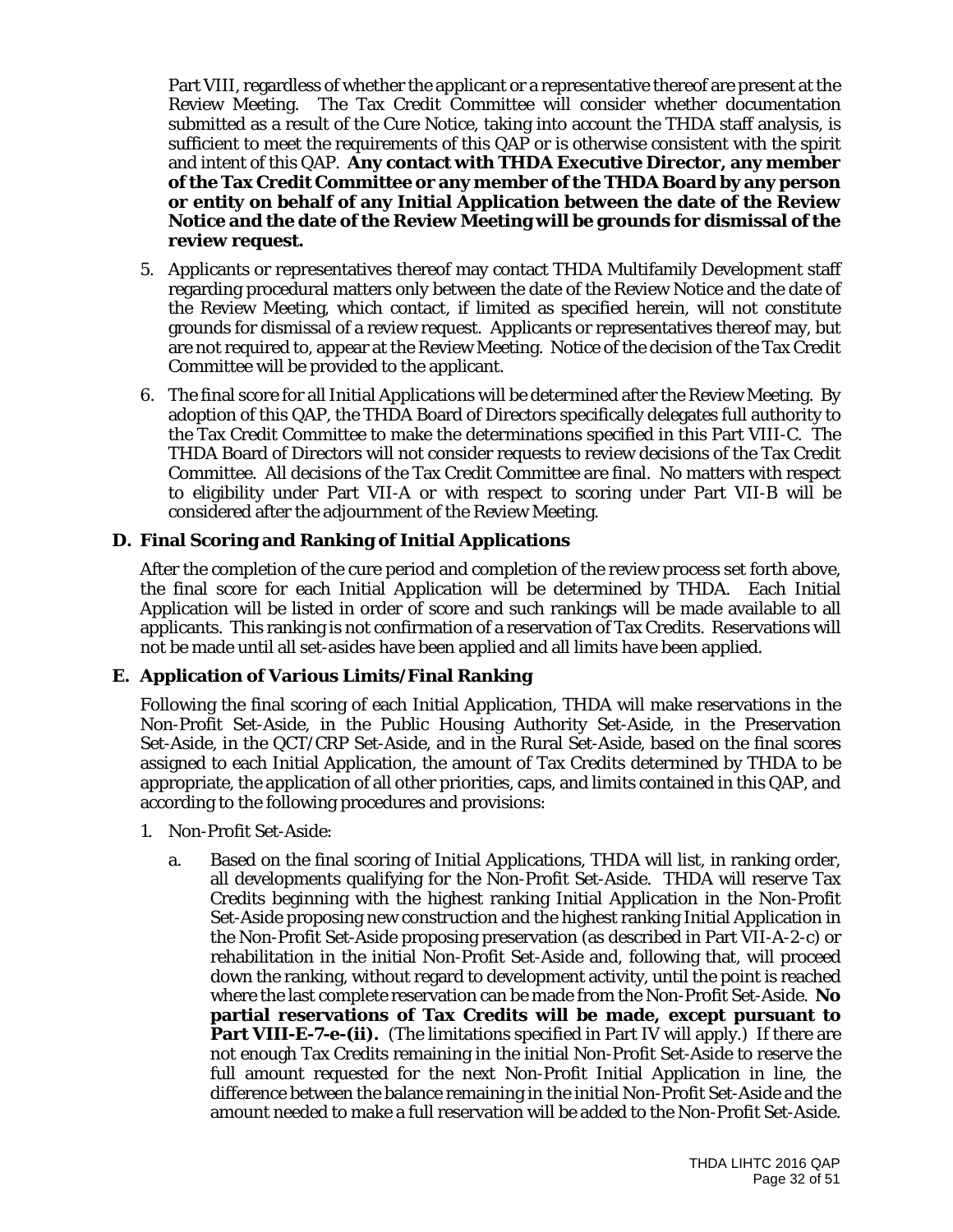- b. If a development receives a reservation from the Non-Profit Set-Aside and is also qualified for the QCT/CRP Set-Aside and/or the Rural Set-Aside, the reservation from the Non-Profit Set-Aside will count against the QCT/CRP Set-Aside and/or the Rural Set-Aside, as applicable.
- c. After the initial Non-Profit Set-Aside is completely reserved, other qualified Non-Profit applications that did not receive a reservation will be included and considered, along with other qualified applications, in the Public Housing Authority Set-Aside, the Preservation Set-Aside, the QCT/CRP Set-Aside (subject to b. above), the Rural Set-Aside (subject to b. above), and the General Pool, (subject to b. above) and Part IV, as applicable.
- 2. Choice Neighborhoods Initiative
	- a. THDA will list, in ranking order, qualified Initial Applications incorporating a HUD Choice Neighborhoods Initiative ("CNI") **Implementation** Grant, and will make reservations beginning with the highest ranking CNI Initial Application and will proceed down the list until the point is reached where the last complete reservation has been made to CNI Initial Applications. **No partial reservations of Tax Credits will be made, except pursuant to Part VIII-E-7-e-(ii)**. (The limitations specified in Part IV will apply.)
	- b. If a CNI Initial Application receives a reservation and is also qualified for the QCT/CRP Set-Aside and/or the Rural Set-Aside, the reservation to the CNI Initial Application will count against the QCT/CRP Set-Aside and/or the Rural Set-Aside, as applicable.
- 3. RAD Set-Aside:
	- a. THDA will list, in ranking order, qualified Initial Applications in the RAD Set-Aside, and will make reservations beginning with the highest ranking Initial Application in the RAD Set-Aside and will proceed down the ranking until the point is reached where the last complete reservation has been made from the RAD Set-Aside. **No partial reservations of Tax Credits will be made, except pursuant to Part VIII-E-7-e-(ii)**. (The limitations specified in Part IV will apply.)
	- b. If a development receives a reservation from the RAD Set-Aside and is also qualified for the QCT/CRP Set-Aside and/or the Rural Set-Aside, the reservation from the RAD Set-Aside will count against the QCT/CRP Set-Aside and/or the Rural Set-Aside, as applicable.
	- c. After the last complete reservation has been made from the RAD Set-Aside, other qualified RAD applications that have not received a reservation **will be** included and considered, along with other applications, in the Preservation Set-Aside, the QCT/CRP Set-Aside, the Rural Set-Aside, and the General Pool, as applicable.
- 4. Preservation Set-Aside
	- a. THDA will list, in ranking order, qualified Initial Applications in the Preservation Set-Aside, and will make reservations beginning with the highest ranking Initial Application in the Preservation Set-Aside and will proceed down the ranking until the point is reached where the last complete reservation has been made from the Preservation Set-Aside. **No partial reservations of Tax Credits will be made, except pursuant to Part VIII-E-7-e-(ii)**. (The limitations specified in Part IV will apply.)
	- b. If a development receives a reservation from the Preservation Set-Aside and is also qualified for the QCT/CRP Set-Aside and/or the Rural Set-Aside, the reservation from the Preservation Set-Aside will count against the QCT/CRP Set-Aside and/or the Rural Set-Aside, as applicable.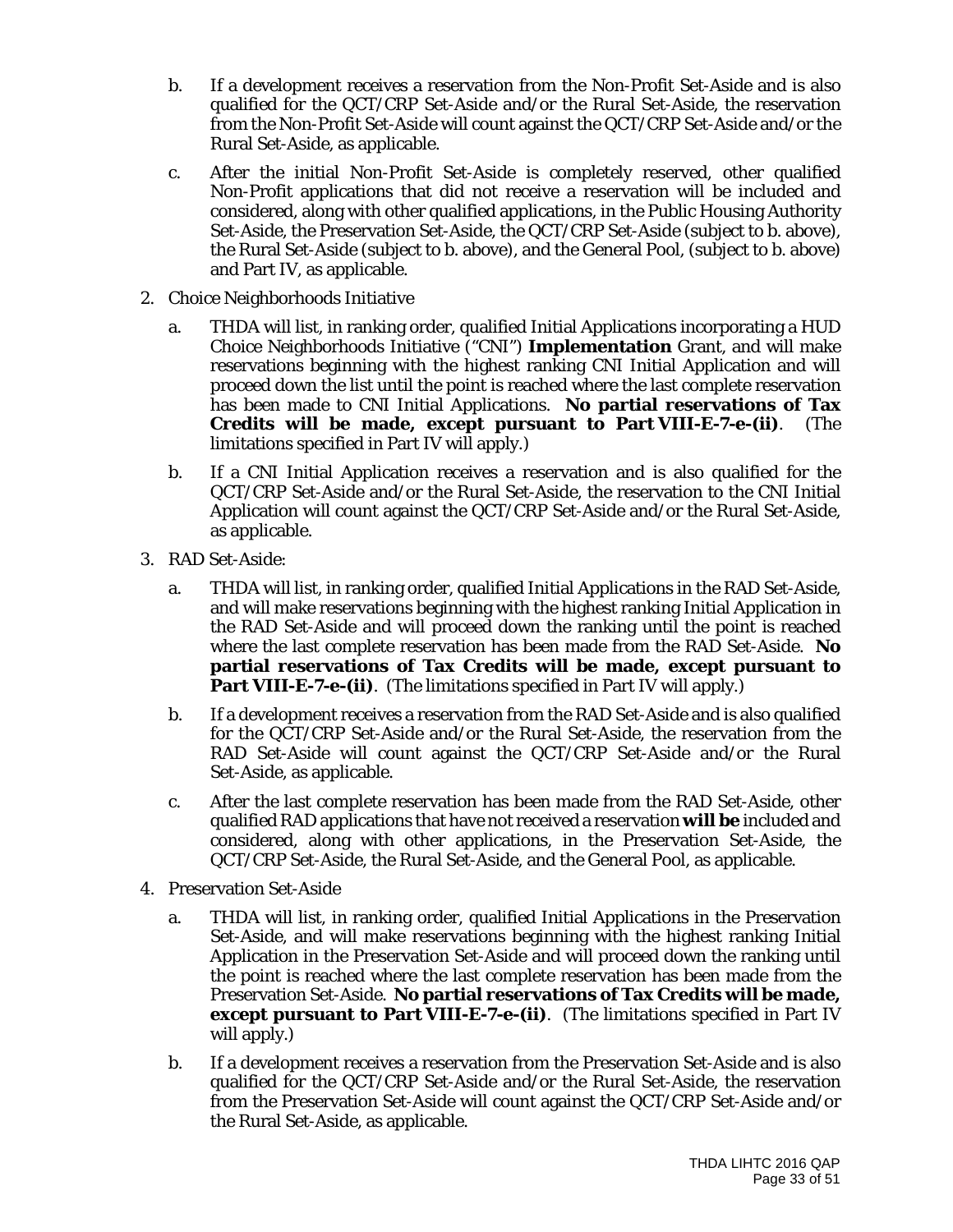- c. After the last complete reservation has been made from the Preservation Set-Aside, other qualified preservation applications that have not received a reservation **will not** receive further consideration for 2016 Tax Credits in any other set-aside or in the General Pool unless necessary to satisfy the requirements of Part VIII-E-5, Part VIII-E-6, or Part VIII-E-7-f.
- 5. QCT/CRP Set-Aside
	- a. If steps 1 through 3 above have not produced a reservation to a development qualified for the QCT/CRP Set-Aside, THDA will list, in ranking order, qualified Initial Applications in the QCT/CRP Set-Aside and will reserve Tax Credits beginning with the highest ranking Initial Application in the QCT/CRP Set-Aside proposing new construction until the point where steps 1 through 4 include a reservation to one (1) development proposing new construction that is qualified for the QCT/CRP Set-Aside. **No partial reservations of Tax Credits will be made, except pursuant to Part VIII-E-7-e-(ii)**. (The limitations specified in Part IV will apply.)
	- b. After the last complete reservation has been made from the QCT/CRP Set-Aside, other qualified applications for QCT/CRP developments that have not received a reservation **will be** included and considered, along with other applications, in the General Pool, as applicable.
- 6. Rural Set-Aside
	- a. If steps 1 through 4 above have included reservations to less than two (2) developments qualified for the Rural Set-Aside, THDA will list, in ranking order, qualified Initial Applications in the Rural Set-Aside and will reserve Tax Credits beginning with the highest ranking Initial Application(s) in the Rural Set-Aside proposing new construction until the point where steps 1 through 5 include reservations to two (2) developments proposing new construction that are qualified for the Rural Set-Aside. **No partial reservations of Tax Credits will be made, except pursuant to Part VIII-E-7-e-(ii)**. (The limitations specified in Part IV will apply.)
	- b. After the last complete reservation has been made from the Rural Set-Aside, other qualified applications for developments proposed for counties listed as "Rural" in **Exhibit 1** that have not received a reservation **will not** receive further consideration for 2016 Tax Credits in any other set-aside or in the General Pool unless necessary to satisfy the requirements of Part VIII-E-7-b.
- 7. General Pool
	- a. Any Tax Credits remaining after steps 1 through 5 above are complete will be combined with any other Tax Credits that are unallocated for any reason (from Part III-A above).
	- b. Throughout the remainder of the reservations, THDA will ensure that at least ten percent (10%) of the total amount of Tax Credits available for allocation in Tennessee for 2016 have been reserved to Initial Applications that are qualified for the Non-Profit Set-Aside, even if a lower ranking Initial Application qualified for the Non-Profit Set-Aside must be reserved Tax Credits before a higher-ranking Initial Application that is not qualified for the Non-Profit Set-Aside.
	- c. Except as necessary to satisfy the requirements of Part VIII-E-7-b, all reservations of Tax Credits from the General Pool will be made only to eligible Initial Applications that propose new construction.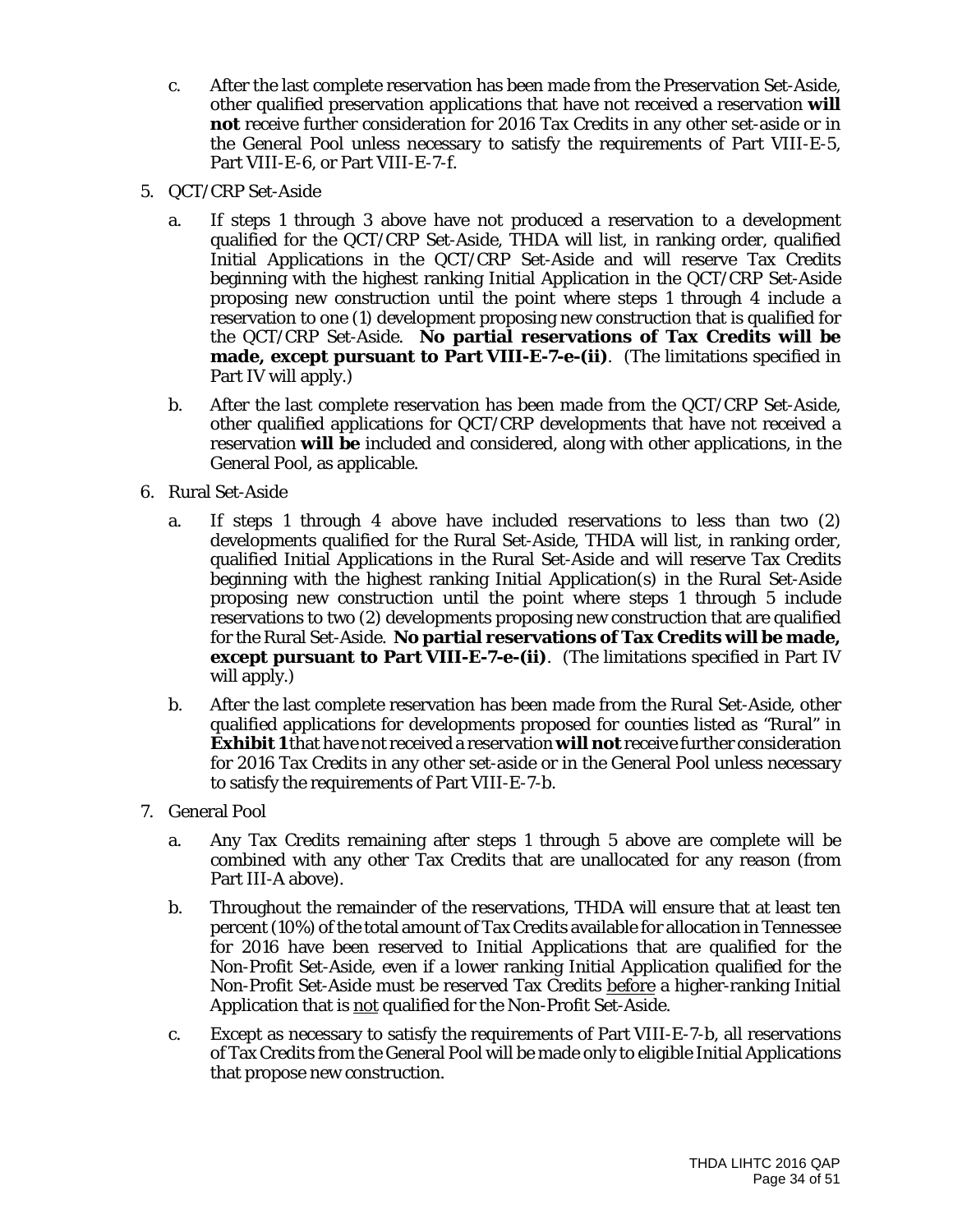- d. THDA will reserve any remaining Tax Credits to the remaining qualified Initial Applications beginning with the highest ranking Initial Application, subject to the priority for Non-Profit Initial Applications, the priority for Initial Applications proposing new construction, the priority for CNI Initial Applications, and subject to all other caps and limits contained in this QAP and proceed down the ranking until the point is reached where the last complete reservation is made. No partial reservations of Tax Credits will be made, except pursuant to Part VIII-E-7-e-(ii). (The limitations specified in Part IV will apply.)
- e. (i) If the steps above leave THDA with insufficient Tax Credits to make a complete reservation to the next highest ranking eligible Initial Application proposing new construction, THDA will hold the Tax Credits remaining until enough Tax Credits have been recaptured or returned for a complete reservation to be made to the next highest ranking eligible Initial Application proposing new construction, taking into account all applicable priorities, caps and limits. THDA will then make a complete reservation to the next highest ranking eligible Initial Application proposing new construction (The limitations specified in Part IV will apply.)
	- (ii) If the Tax Credits remaining are likely to exceed one percent (1%) of the total Tax Credits available for reservation, any remaining Tax Credits may be offered as a partial reservation to the next highest ranking eligible Initial Application proposing new construction, taking into account all applicable priorities, caps, and limits, until the Tax Credits are accepted. (The limitations in Part IV will apply.) Acceptance of a partial reservation according to this provision would not classify a development as an "existing" application in subsequent years, but any limitation on Tax Credits per development in subsequent years would apply to any such partial reservation.

#### 8. **Tax Credits remaining in the Non-Profit Set-Aside after all qualified Non-Profit Initial Applications have received reservations of Tax Credits cannot be reserved to other Initial Applications.**

9. Tie Breaker

In the event there is a scoring tie between two or more Initial Applications at the cutoff for receipt of a Tax Credit Preliminary Award Letter, the tie shall be broken as follows:

- a. If the tie is between two or more Initial Applications, **all of which propose new construction**, the Initial Application requesting the least Tax Credits per square foot of heated, low-income, **residential** floor space as measured "paint to paint" (**not including** common areas) will be given priority.
- b. If the tie is between two or more Initial Applications, **at least one of which proposes preservation or rehabilitation**, the Initial Application requesting the least Tax Credits per low-income unit will be given priority.
- c. In applying the tie breaker, THDA will carry out the calculation to as many digits to the right of the decimal point as needed to break the tie.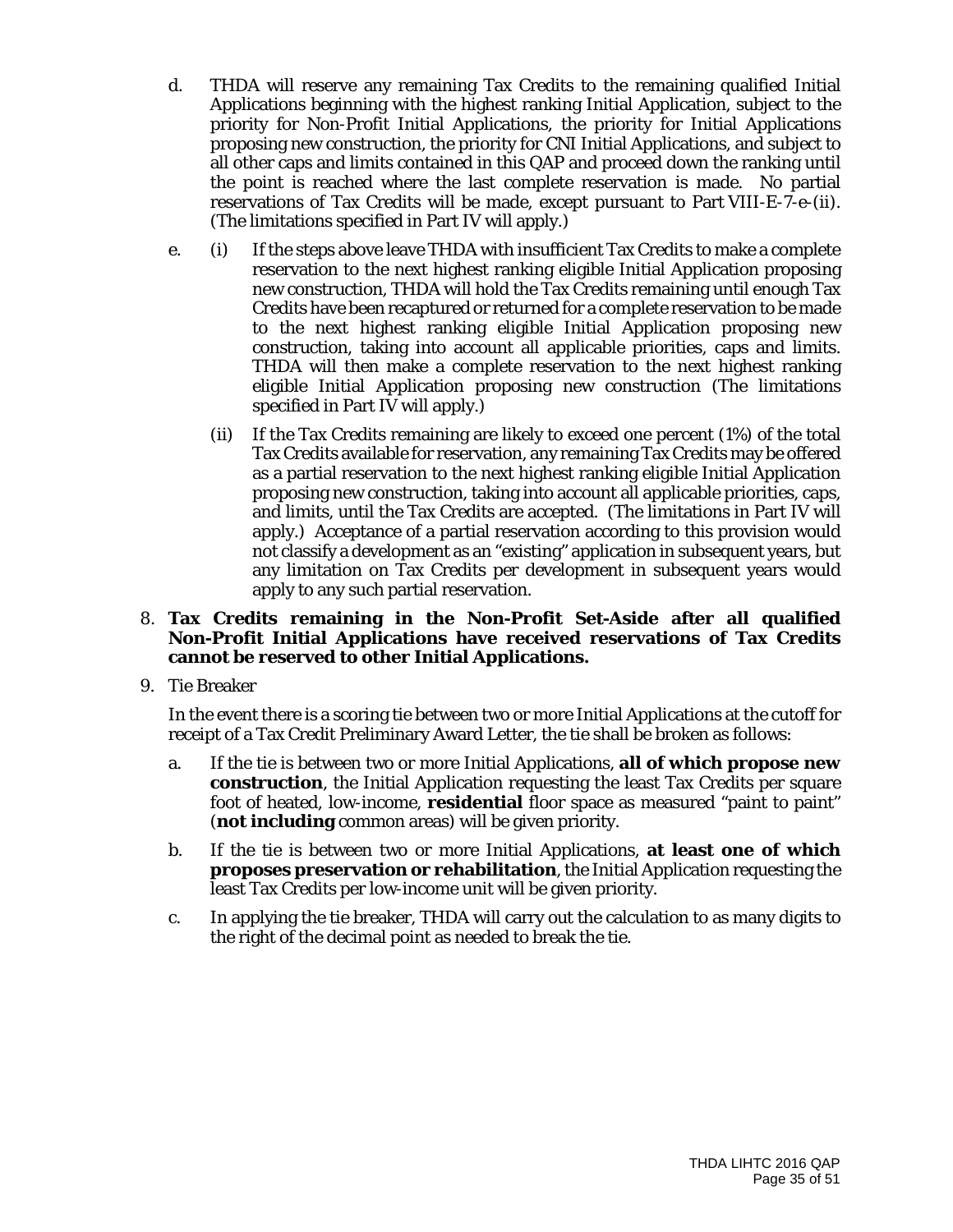### **A. Preliminary Award Letter**

THDA will notify, in writing, each successful applicant of an initial reservation of Tax Credits (the "Preliminary Award Letter"). In determining the initial amount of Tax Credits to be reserved, THDA will use the costs, incomes and expenses submitted in the Initial Application, as determined by THDA to be reasonable. **The final amount of Tax Credits allocated to each successful applicant may be less than, but will not be more than, the amount requested in the Initial Application, the amount specified in the Preliminary Award Letter or the amount reflected in a Carryover Allocation Agreement**. Allocations will be determined in connection with a Carryover Allocation Application and in connection with an evaluation at the time the development is placed in service, in accordance with Section 42(m)(2) and this QAP.

#### **B. Status Reports**

All developments with a Preliminary Award Letter shall provide status reports outlining progress toward completion by dates, in a form and with substance as specified by THDA. Information requested will be development specific and may include such items as construction progress.

# **C. Recapture of Tax Credits During Reservation Period**

- 1. THDA will cancel a Preliminary Award Letter for failure to fully satisfy conditions imposed in connection with the Preliminary Award Letter and for failure to provide satisfactory information or documentation required by the Preliminary Award Letter by the deadlines specified in the Preliminary Award Letter. This means that the Tax Credits referred to in the Preliminary Award Letter are not available for the development specified in the Preliminary Award Letter and will be made available to other qualified developments. Deadlines specified in the Preliminary Award Letter are the dates upon which Tax Credits are deemed recaptured by THDA unless the conditions related to each deadline have been met on or before such deadline or unless an extension has been granted under Part XIV-C.
- 2. Tax credits made available through a Preliminary Award Letter may be voluntarily returned. Any such return means Tax Credits are not available for the development referenced in the Preliminary Award Letter.
- 3. Any Tax Credits recaptured either by cancellation of a Preliminary Award Letter under Part IX-C-1 above or by voluntary return under Part IX-C-2 above will be reserved to the fullest extend practical to other qualified Initial Applications for Tax Credits as provided in this QAP.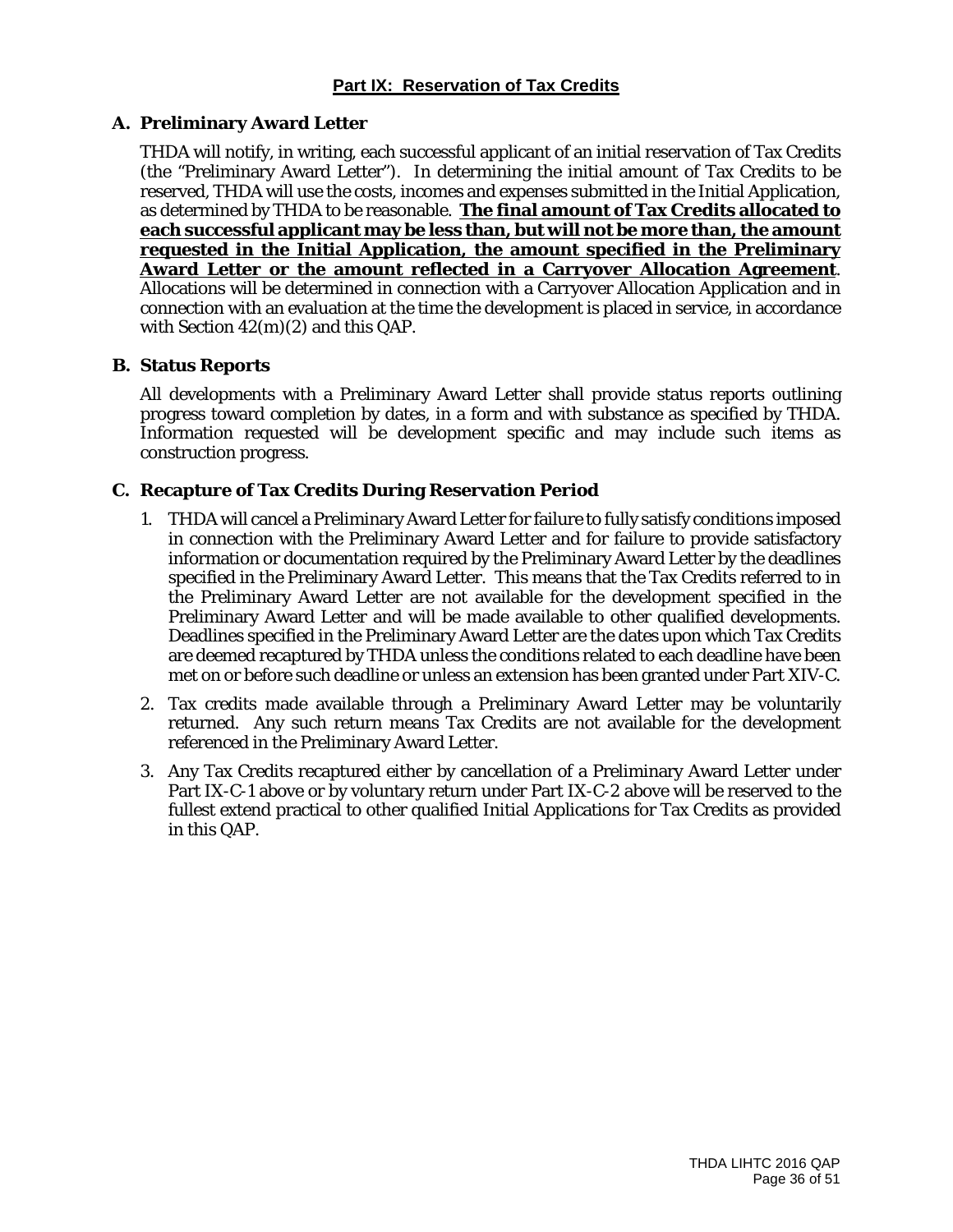# **Part X: Carryover Allocation**

#### **A. Qualifying for a Carryover Allocation**

A development with a Preliminary Award Letter that will not be placed in service by December 31, 2016, may be eligible for a carryover allocation of Tax Credits ("Carryover Allocation"). In order to qualify for a Carryover Allocation, the ownership entity identified in the Initial Application must have ownership of the property identified in the Initial Application and must have spent a minimum of ten percent (10%) of the reasonably expected basis in the development on or before the dates specified in the Carryover Allocation Agreement.

#### **B. Submission of Additional Information and Documentation**

The Carryover Allocation Application (submitted through HCMS) will specify the additional information and documentation required and will specify a date by which such information and documentation must be submitted to THDA.

At a minimum, a qualified applicant shall provide the following information and documentation, which information and documentation shall be in a form and with substance acceptable to THDA, **by the date(s) specified in the Carryover Allocation Application**:

- 1. Firm commitment letters for construction financing and competitive state or Federal loans or grants (i.e.: AD-622 for USDA/RD [formerly FmHA]), executed as specified in the letter and otherwise in a form and with substance acceptable to THDA;
- 2. Most recent utility allowance documents (from USDA/RD [formerly FmHA], HUD, local PHA, or utility company) demonstrating the basis for calculations of utility costs for the size and type of units proposed;
- 3. Written documentation from each service provider that all necessary utilities (i.e.: electricity, gas (if proposed development utilizes gas), sewer, and water) are available at the site;
- 4. Written documentation from the appropriate local governmental authority demonstrating that current zoning and other local land use regulations permit the development as proposed or that no such regulations currently apply to the proposed development (as new construction, acquisition and rehabilitation, or rehabilitation only);
- 5. Detailed information about the syndication transaction including, without limitation, a firm commitment letter from the purchaser of the tax credits executed as specified in the Carryover Allocation Application;
- 6. For Initial Applications subject to Part VII-A-4-a-(ii), Part VII-A-4-a-(iii), Part-VII-A-4-a- $(v)$ , Part VII-A-4-a- $(viiii)$ ; Part VII-A-4-a- $(ix)$ , Part VII-A-4-a- $(x)$ , Part VII-B-2-a-(ii); Part VII-B-2-a-(iii); Part VII-B-2-a-(iv); Part VII-B-2-b; Part VII-B-2-c; and/or Part VII-B-7, an architect's certification will be required with the Carryover Allocation Application and prior to issuing the IRS Form 8609; and
- 7. Other information or documentation as THDA may deem necessary to fully evaluate the proposed developments and the applicant's ability to proceed.

#### **C. Other Carryover Allocation Requirements**

- 1. To request a Carryover Allocation, the owner must, no later than the dates specified in the Carryover Allocation Application:
	- a. Complete a Carryover Allocation Application (submitted through HCMS);
	- b. Submit any other development specific materials THDA may require; and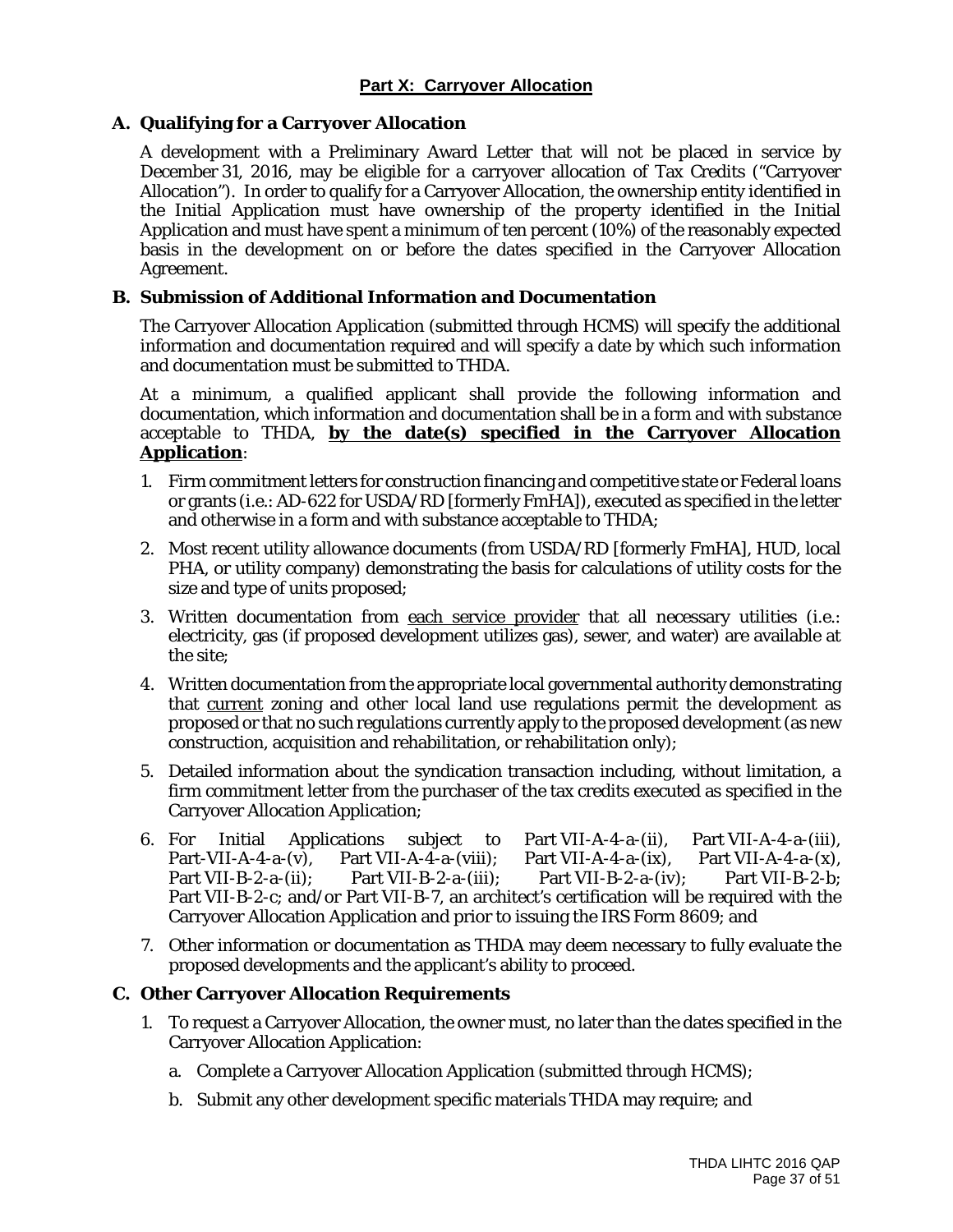- c. Make an irrevocable gross rent floor election (**Form furnished by THDA**).
- 2. The owner must execute a Carryover Allocation Agreement (**Form furnished by THDA**) and return the executed Carryover Allocation Agreement to THDA no later than the dates specified in the Carryover Allocation Agreement.
- 3. To meet the Carryover Allocation requirements, the owner must submit the Cost Certification (**Form furnished by THDA**) for the ten percent (10%) test no later than the date specified in the Carryover Allocation Agreement.
- 4. To meet the Carryover Allocation requirements, the owner must submit a copy of the recorded warranty deed showing ownership by the ownership entity identified in the Initial Application, a fully executed 50-year ground lease (subject to the provisions of Part VII-A-7-a-(v) of this QAP) showing the Ownership Entity as identified in the Initial Application as the lessee, or a copy of a PILOT agreement showing ownership by the ownership entity identified in the Initial Application no later than the date specified in the Carryover Allocation Agreement.

#### **D. Tax Credits Available**

The amount of Tax Credits to be allocated by a Carryover Allocation Agreement will be determined by THDA in connection with an evaluation at the time a Carryover Allocation is requested and in accordance with Section 42(m)(2). **This amount may be less than, but will not be more than, the Tax Credit amount in the Preliminary Award Letter.**

#### **E. Status Reports**

All developments with a Carryover Allocation shall provide status reports outlining progress toward completion by dates, in form and substance specified by THDA in the Carryover Allocation Application.

#### **F. Recapture of Tax Credits During Carryover Period**

- 1. THDA will cancel a Carryover Allocation for failure to fully satisfy conditions imposed in connection with the Carryover Allocation. This means that the Tax Credits referred to in the Carryover Allocation Agreement are not available for the development specified in the Carryover Allocation Agreement and will be made available to other qualified developments. Deadlines specified in the Carryover Allocation Agreement are the dates upon which Tax Credits are deemed recaptured by THDA unless the conditions related to each deadline have been met on or before such deadline. Such Tax Credits are recaptured by THDA, without further notice, effective as of the deadline established in the Carryover Allocation Agreement which was not met.
- 2. Tax Credits allocated by a Carryover Allocation Agreement may be voluntarily returned. Any such return means that Tax Credits are not available for the development referenced in the Carryover Allocation Agreement.
- 3. Any Tax Credits recaptured either by cancellation of a Carryover Allocation Agreement under Part X-F-1 above or by voluntary return under Part X-F-2 above will be made available as follows:
	- a. Any Tax Credits returned before October 1, 2016, will be reserved to other qualified Initial Applications for Tax Credits as provided in this QAP;
	- b. Any Tax Credits returned on or after October 1, 2016, will be reserved pursuant to a QAP for 2017, if available.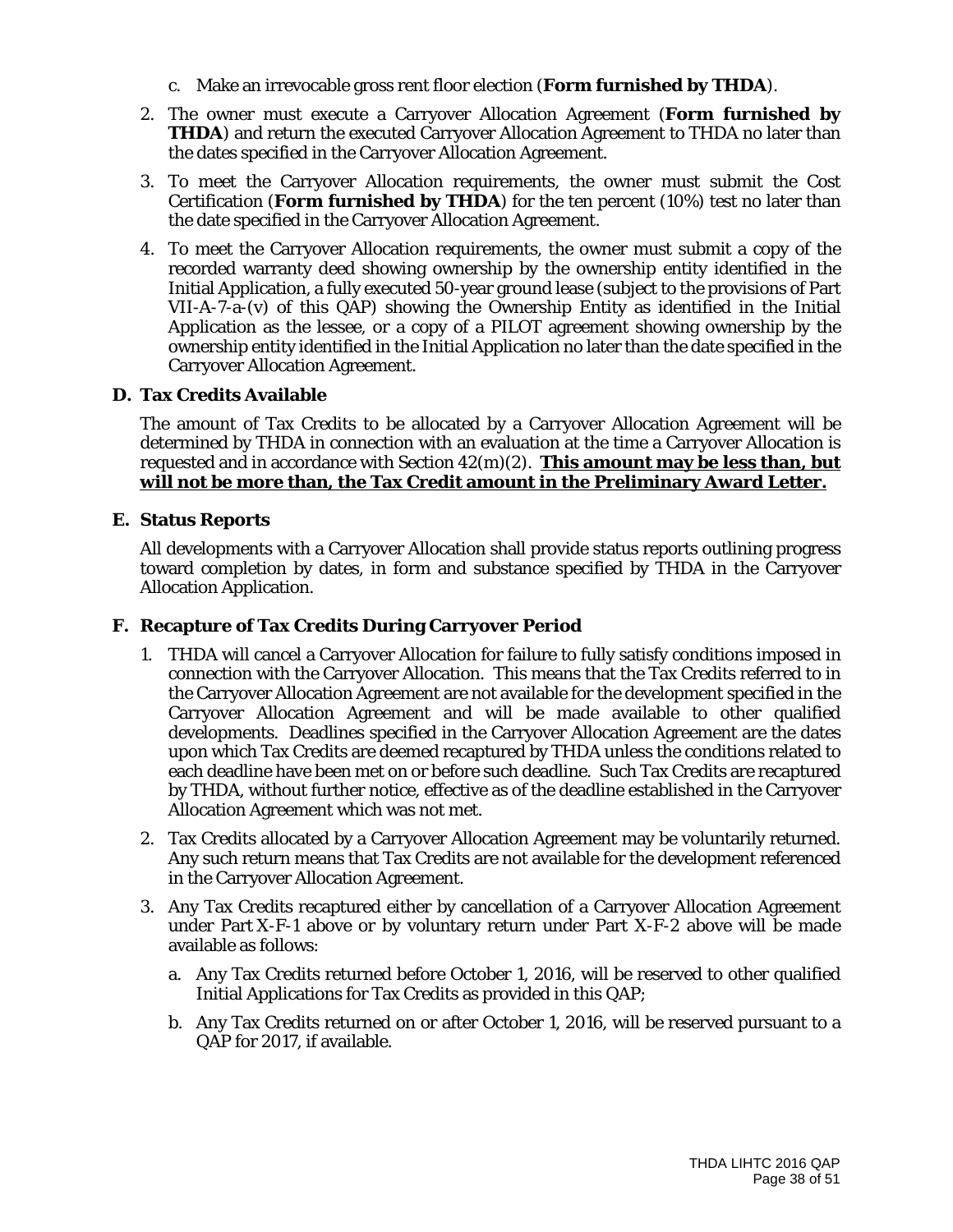### **A. Placed In Service Requirements**

- 1. After all units in a development are placed in service, THDA will make a final allocation of Tax Credits and will issue IRS Form(s) 8609 only after receipt of the following, in form and substance satisfactory to THDA:
	- a. Final Application (submitted through HCMS);
	- b. Applicant's Verification Form for each building in the development (submitted through HCMS);
	- c. Final Cost Certification of actual costs, incomes and expenses, including actual syndication proceeds, from an independent CPA licensed in Tennessee **(Form furnished by THDA)**;
	- d. Original Recorded Land Use Restrictive Covenant **(Form furnished by THDA)**;
	- e. Copy of the recorded warranty deed indicating ownership by the ownership entity identified in the Initial Application, if applicable;
	- f. Certifications as may be required under Part VII-A and Part VII-B of this QAP;
	- g. Certificate of Occupancy for each building or, if the jurisdiction in which the development is located does not issue Certificates of Occupancy for the type of development involved, a letter from an authorized official of the local jurisdiction stating that the jurisdiction does not issue Certificates of Occupancy;
	- h. Required Compliance Monitoring Fee;
	- i. Verification from THDA Construction Analyst of fulfillment of all construction inspection requirements as reflected in **Exhibit 13**;
	- j. Verification from THDA Program Compliance Division of Owner's Compliance Training attendance in accordance with Part XIII-K of this QAP;
	- k. Verification from THDA Program Compliance Division of a current, valid certification for the management company under the THDA Certified Property Manager/Agent Program; and
	- l. Other documentation as THDA may require.
- 2. THDA must receive a copy of the promissory note and recorded deed of trust for permanent financing of the development within sixty (60) days of the date of recording of the deed of trust. Failure to provide such documentation shall be deemed an event of noncompliance hereunder. THDA reserves the right to issue revised IRS Form(s) 8609 following receipt of the copy of the promissory note and recorded deed of trust if the terms of the promissory note and/or deed of trust vary from the terms specified in the Final Application.

#### **B. Tax Credits Available**

The amount of Tax Credits allocated when a development is placed in service will be determined by THDA based on an evaluation of the above required information and documentation and in accordance with Section 42(m). **This amount may be less than, but will not be more than, the amount reserved in the Preliminary Award Letter or allocated in the Carryover Allocation**. **THDA reserves the right to make downward adjustments in the final amount of Tax Credits based on the information submitted and Section 42 requirements.**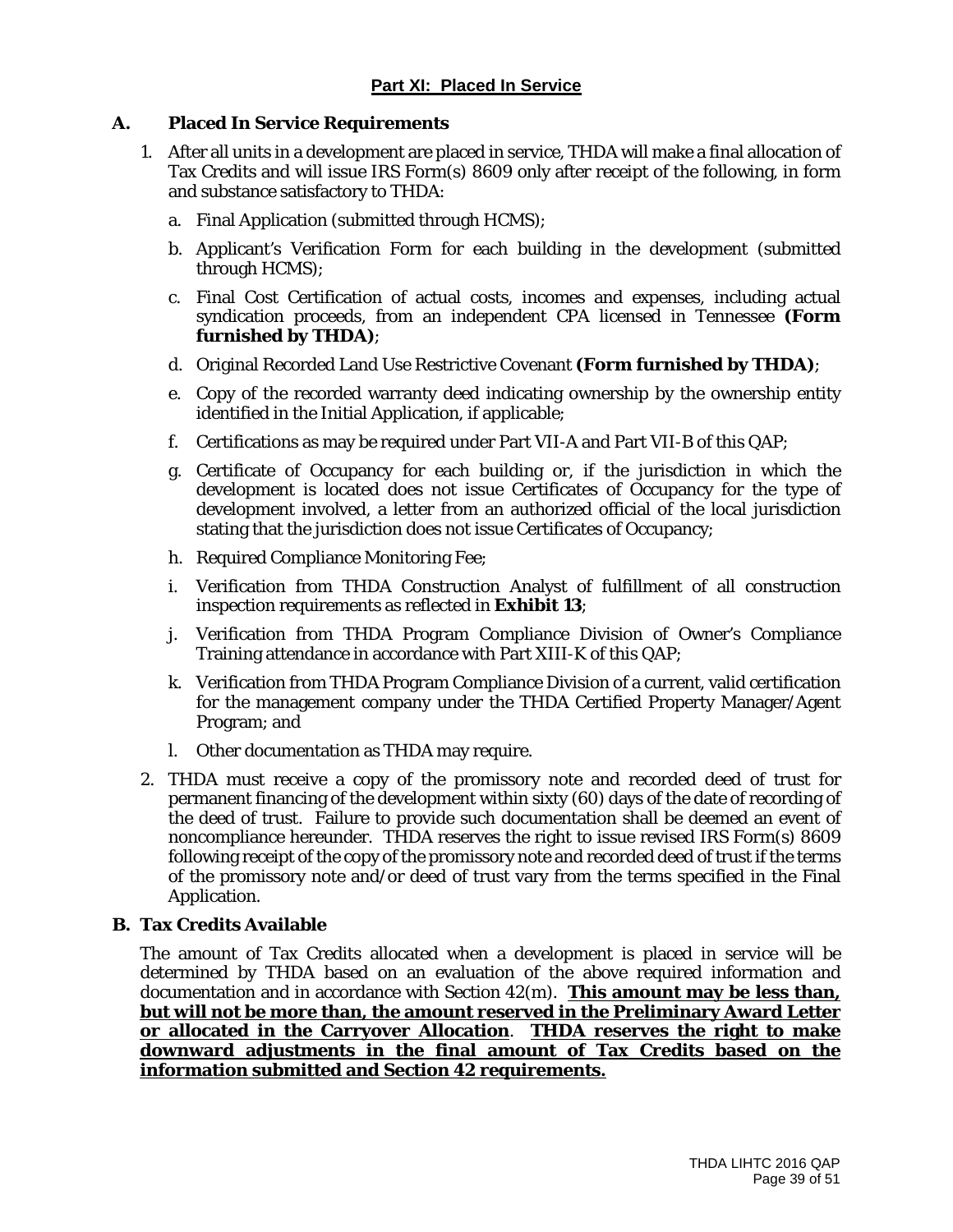### **Part XII: Developments to be Financed With Tax Exempt Bonds**

A development financed with tax-exempt bonds may be eligible for an allocation of Tax Credits outside the competitive process described in this QAP. The development must meet the following conditions:

- A. If fifty percent (50%) or more of the aggregate basis of a development is financed with tax-exempt bonds, the development is eligible to apply for Tax Credits outside the competitive allocation process described in this QAP. If less than fifty percent (50%) of the aggregate basis of a development is financed with tax-exempt bonds, the competitive allocation process described in this QAP applies. Either counsel or a Certified Public Accountant licensed in Tennessee must certify to THDA that this financing requirement is met.
- **B. Developments which are not subject to the competitive allocation process must, nevertheless, make application for Tax Credits to THDA in accordance with the terms of the THDA tax-exempt bond Commitment Letter based on bonds issued as a result of an allocation of 2016 volume cap by THDA. All such developments must meet all eligibility requirements of this QAP (with the exception of the requirements of Part VII-A-4-a-(iii)) and attain the minimum score required in Part VII-B. Developments which are not subject to the competitive allocation process must submit required attachments and supporting documentation on CD, organized as required by the Electronic Application Checklist. THDA will determine the appropriate amount of Tax Credits to be allocated, and will issue a Reservation Notice. In determining the initial amount of Tax Credits to be reserved, THDA will use the costs, incomes and expenses submitted in the Initial Application, as determined by THDA to be reasonable. The final amount of Tax Credits allocated may be less than the amount specified in the Reservation Notice. Allocations will be determined in connection with an evaluation at the time the development is placed in service, in accordance with Section 42(m)(2) and this QAP. Any such allocation of Tax Credits will not count against the limits on Tax Credits by county or by developer specified in Part IV. All requirements of Section 42 and this QAP apply to such developments.**
- C. Initial Applications for developments pursuant to this Part XII will be subject to the eligibility requirements in Part VII-A and to the minimum scoring requirements in Part VII-B.
- D. Developments receiving Tax Credits pursuant to this Part XII will be subject to all fees and compliance requirements and procedures as described in this QAP.
- E. Initial Applications for developments pursuant to this Part XII may be submitted to THDA outside the initial application deadlines stated in this QAP.
- F. If a development or proposed development is the subject of a pending competitive Tax Credit Initial Application and becomes the subject of a Multifamily Tax Exempt Bond Authority Application, the issuance of a bond Commitment Letter by THDA shall constitute the withdrawal of the competitive Tax Credit Initial Application.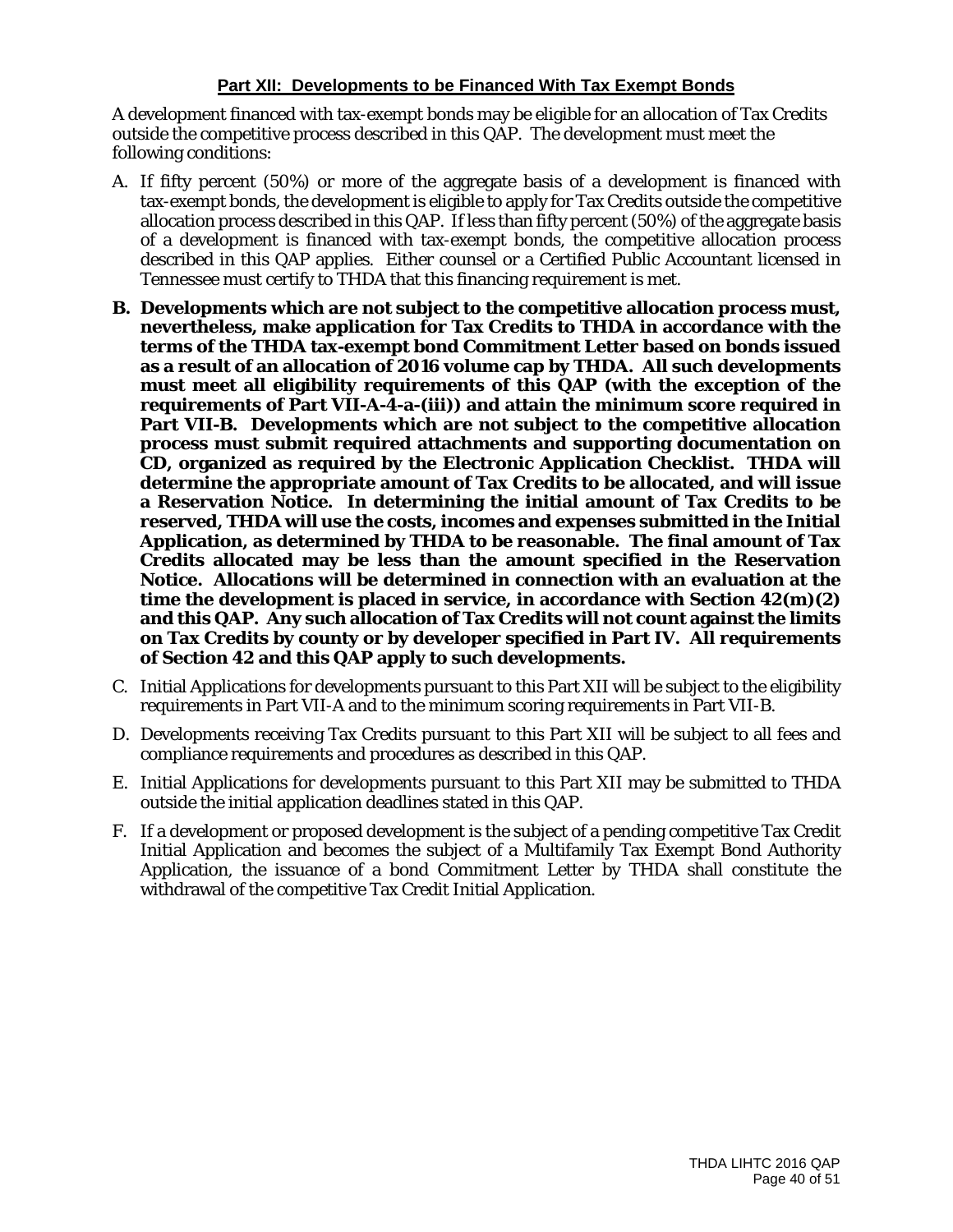# **Part XIII: Compliance Monitoring**

Compliance monitoring procedures and requirements that apply to all buildings placed in service in Tennessee that have received Tax Credits allocated under Section 42 include, but are not limited to, the following:

- A. Owners must certify each year of the compliance period and the extended use period ("Owner's Annual Certification of Compliance"), under penalty of perjury that, for all times during the prior calendar year:
	- 1. The development meets the minimum requirements of the appropriately selected test (i.e. 40/60 or 20/50) consistent with the irrevocable election made at the time of the initial application under the relevant QAP and Section  $42(g)(1)$ ;
	- 2. There was no change in the applicable fraction (as defined in Section  $42(c)(1)(B)$ ) of any building in the development or that there was a change and a description, satisfactory to THDA, of that change;
	- 3. The owner has received an annual income certification from each low-income tenant and has documentation to support the certification, including certify that tenant income has not increased above 140% of the income limitation required under Section  $42(g)(2)(D)(ii)$ ;
	- 4. Each low-income unit is rent restricted under Section  $42(g)(2)$ ;
	- 5. All units in the project were for use by the general public;
	- 6. There were no findings of discrimination under the Fair Housing Act, 42 U.S.C. 3601-3619 for the development;
	- 7. Each building in the development is suitable for occupancy, taking into account UPCS standard and local health, safety, and building codes (or other habitability standards) and the state or local government unit responsible for making local, health, safety, or building code inspections did not issue a violation report for any building or low-income unit in the development;
	- 8. There has been no change in the eligible basis (as defined in Section 42(d)) of any building in the development or, if there was a change, the nature of the change;
	- 9. All tenant facilities included in the eligible basis under Section 42(d) of any building in the development, such as a swimming pool, other recreational facilities, and parking areas, were provided on a comparable basis without charge to all tenants of the development;
	- 10. If a low-income unit became vacant during the year, reasonable attempts were made to rent that unit or the next available unit of comparable or smaller size to tenants having a qualifying income before any units in the development were rented to tenants not having a qualifying income and while the unit was vacant, no units of comparable or smaller size were rented to tenants not having a qualifying income;
	- 11. If the income of tenants of a low-income unit in the development increased above the limit allowed in Section  $42(g)(2)(D)(ii)$ , the next available unit of a comparable or smaller size was rented to residents having a qualifying income;
	- 12. An extended low-income housing commitment, as described in Section 42(h)(6), was in effect, including the requirement under Section  $42(h)(6)(B)(iv)$  that an owner cannot refuse to lease a unit in the project to an applicant because the applicants holds a voucher under Section 8 of the United States Housing Act of 1937, 42 U.S.C. 1437f;
	- 13. All low-income units in the development were used on a non-transient basis (except for transitional housing for the homeless provided under Section  $42$  (i)(3)(B)(iii) or singleroom occupant units rented on a month-by-month basis under Section  $42(i)(3)(B)(iv)$ ;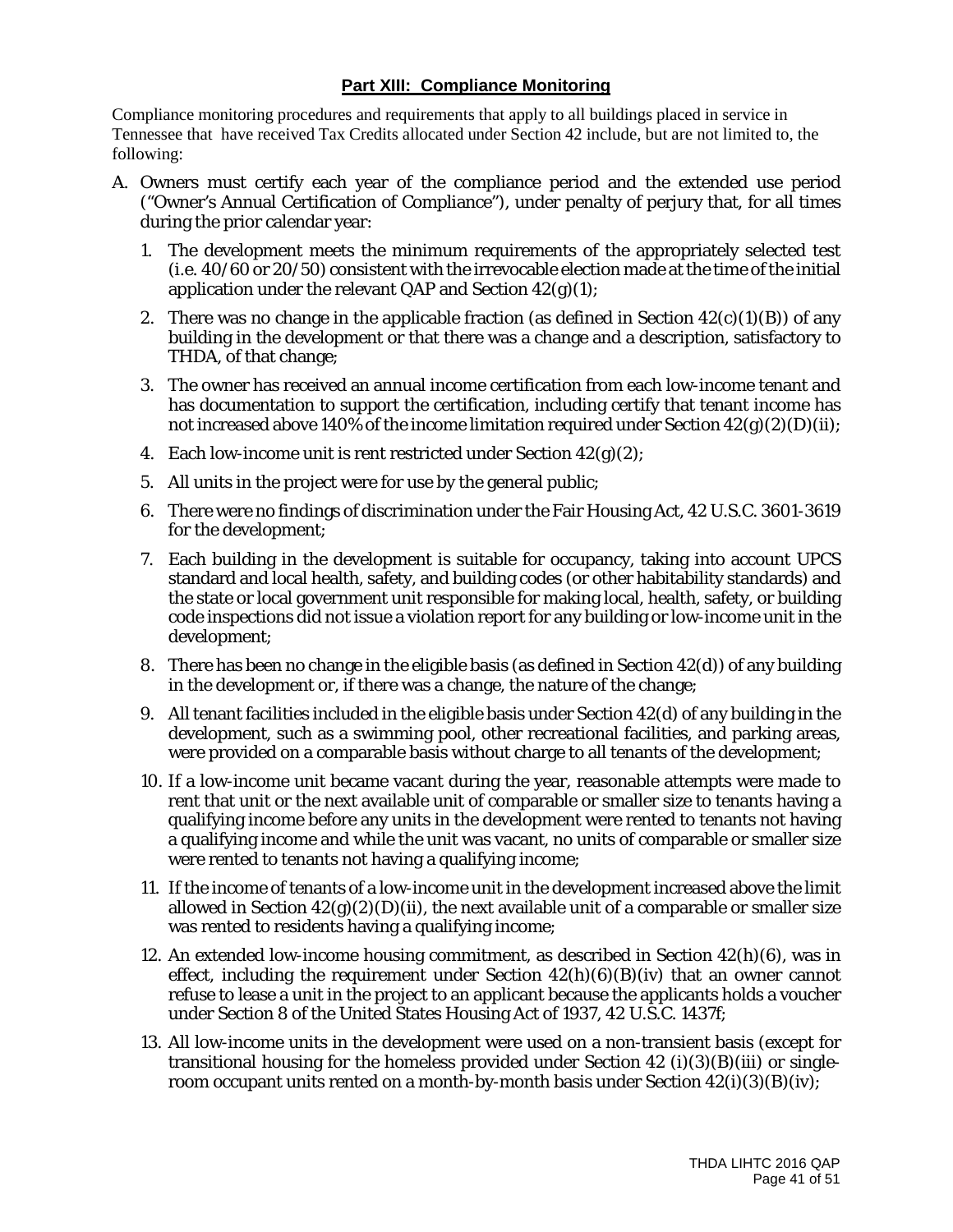- 14. If the owner received Tax Credits from the Non-Profit Set-Aside, the "qualified nonprofit organization" materially participated (regular, continuous and substantial on-site involvement) in the on-going operation of the development;
- 15. If the building is financed by USDA/RD (formerly FmHA) under the Section 515 program, that the building complies with the requirements for USDA/RD assistance;
- 16. All requirements associated with items for which points were taken at the time of initial application were met;
- 17. An extended low-income housing commitment was in effect for the development;
- 18. If Owner cannot truthfully certify to one or more of the above items, a detailed explanation of the situation must be provided to THDA with the Owner's Annual Certification of Compliance.
- B. THDA will review all Owner's Annual Certifications of Compliance for compliance with Section 42, relevant regulations and the relevant QAP. THDA will also conduct yearly on-site inspections of no less than 33% of developments receiving Tax Credits.
	- 1. For the selected developments, THDA will review at least 20% of the tenant files for compliance with applicable occupancy and rent restrictions.
	- 2. For the selected developments, THDA will conduct physical inspections of at least 20% of the units to evaluate suitability for occupancy, taking into account UPCS and local, health, safety, and building codes (or other habitability standards).
	- 3. As a part of the on-site inspection, a review will be conducted of the owner's marketing efforts to attract special needs populations and Section 8 applicants as outlined in the extended low-income housing commitment.
	- 4. Developments financed by the USDA/RD Section 515 loan program may be, but are not required to be, exempt from annual on-site file reviews and physical inspections.
- C. THDA shall provide prompt written notice to an owner if any of the following occur:
	- 1. THDA does not receive the Owner's Annual Certification of Compliance;
	- 2. THDA does not receive or is not permitted to inspect tenant income certifications, supporting documentation or rent records;
	- 3. THDA discovers by inspection, review or in some other manner that the development is not in compliance with Section 42, the relevant regulations, or the relevant QAP.
- D. Owners shall pay fees, as determined by THDA, to cover the administrative expenses of monitoring compliance and other expenses incurred in carrying out its duties as the Housing Credit Agency including but not limited to reasonable fees for legal and professional services.
- E. Owners shall have a sixty (60) day period to provide missing documentation or to correct noncompliance (the "Correction Period"). The Correction Period begins on the date THDA sends written notice to the owner specifying the missing documentation or the noncompliance via regular mail or via e-mailed to the address specified for the Owner or Owner's contact in the files held by the Compliance Division of THDA. The Correction Period may be extended up to an additional 120 days for a total Correction Period not to exceed six (6) months upon a showing of good cause by the owner, all as determined by THDA in its sole discretion. Notwithstanding the foregoing, THDA will not grant extensions for items that are immediate health and safety issues.
- F. THDA shall file an IRS Form 8823, Low-Income Housing Credit Agencies Report of Noncompliance, with the Internal Revenue Service to show an owner's noncompliance or failure to certify compliance no later than 45 days after the end of the Correction Period and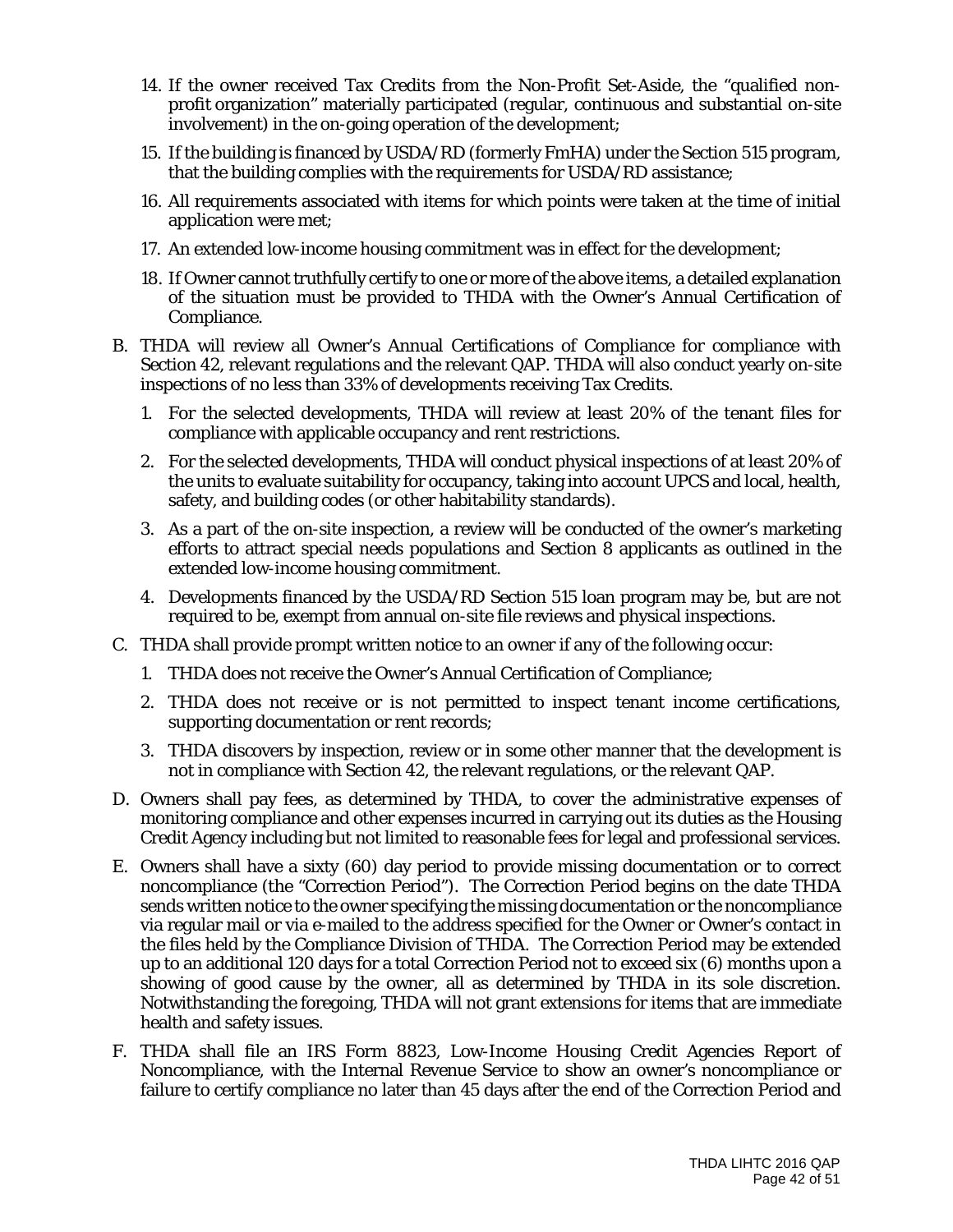no earlier than the end of the Correction Period, whether or not the noncompliance or failure to certify compliance is corrected.

- G. THDA has the right to inspect any low-income development at any time during the compliance period and the extended use period, including, but not limited to, on-site inspections and review of all records relating to compliance with Section 42 requirements. Owner shall promptly deliver copies of tenant certifications and supporting documentation as may be required by THDA.
- H. Owners are responsible for complying or ensuring compliance of the development they own with Section 42, relevant regulations and the relevant QAP throughout the compliance period and the extended use period. THDA's obligation to monitor compliance with Section 42, relevant regulations and the relevant QAP does not make THDA or the State of Tennessee liable for an owner's noncompliance.
- I. THDA shall be entitled to amend the compliance monitoring provisions of this QAP and its Tax Credit Program as required by applicable federal statutes or regulations or from time-totime. Such amendment is expressly permitted by this QAP, and the making of such amendment will not require further public hearings. THDA, in accordance with Section 42, may impose additional requirements in order to fulfill the objectives of its housing initiatives.
- J. Any development receiving an allocation of Tax Credits must be managed, during the compliance period and the extended use period, by a management company/agent that has a current, valid, certification from the THDA Certified Property Manager/Agent Program as described in Exhibit 10.
- K. Owners and managers shall attend THDA provided training as follows:
	- 1. Owners shall attend owner's compliance training sessions provided by THDA within the 12 months prior to the issuance of the (8609) final allocating document. Only attendees who are listed on Attachment 16 or the attachment to the initial applications with the same information or who are employees of the owner may meet this requirement
	- 2. Property managers and staff shall attend Manager's compliance training sessions provided by THDA in accordance with the requirements for the THDA Certified Property Manager/Agent Program.
- L. Owners shall maintain records for each qualified low income building in the development for each year of the compliance period and the extended use period sufficient to meet the requirements of 26 C.F.R. Section 1.42-5(b). All first year files shall be maintained as paper records and shall be maintained within Tennessee until THDA conducts the first inspection of the development. Thereafter, files may be maintained in electronic format. Any tenant records or other records maintained in an electronic format shall be accessible to THDA at THDA's request.
- M. Owners shall submit Owner's Annual Certification of Compliance and required tenant data via THDA's Housing Credit Monitoring System.
- N. Owners shall submit, not less than annually during the compliance period and the extended use period, information concerning the race, ethnicity, family composition, age, income, use of rental assistance under Section 8(o) of the United States Housing Act of 1937 or other similar assistance, disability status, and monthly rental payments of households residing in the development in a form and with substance as THDA may require.
- O. Any development receiving an allocation of Tax Credits must conspicuously post the THDA Customer Response Center Poster (the "CRC Poster") in the leasing office. The CRC Poster is available from THDA.
- P. In the event of a sale, transfer, or exchange of a development or any change with respect to the general partner/managing member of the ownership entity (including, without limitation,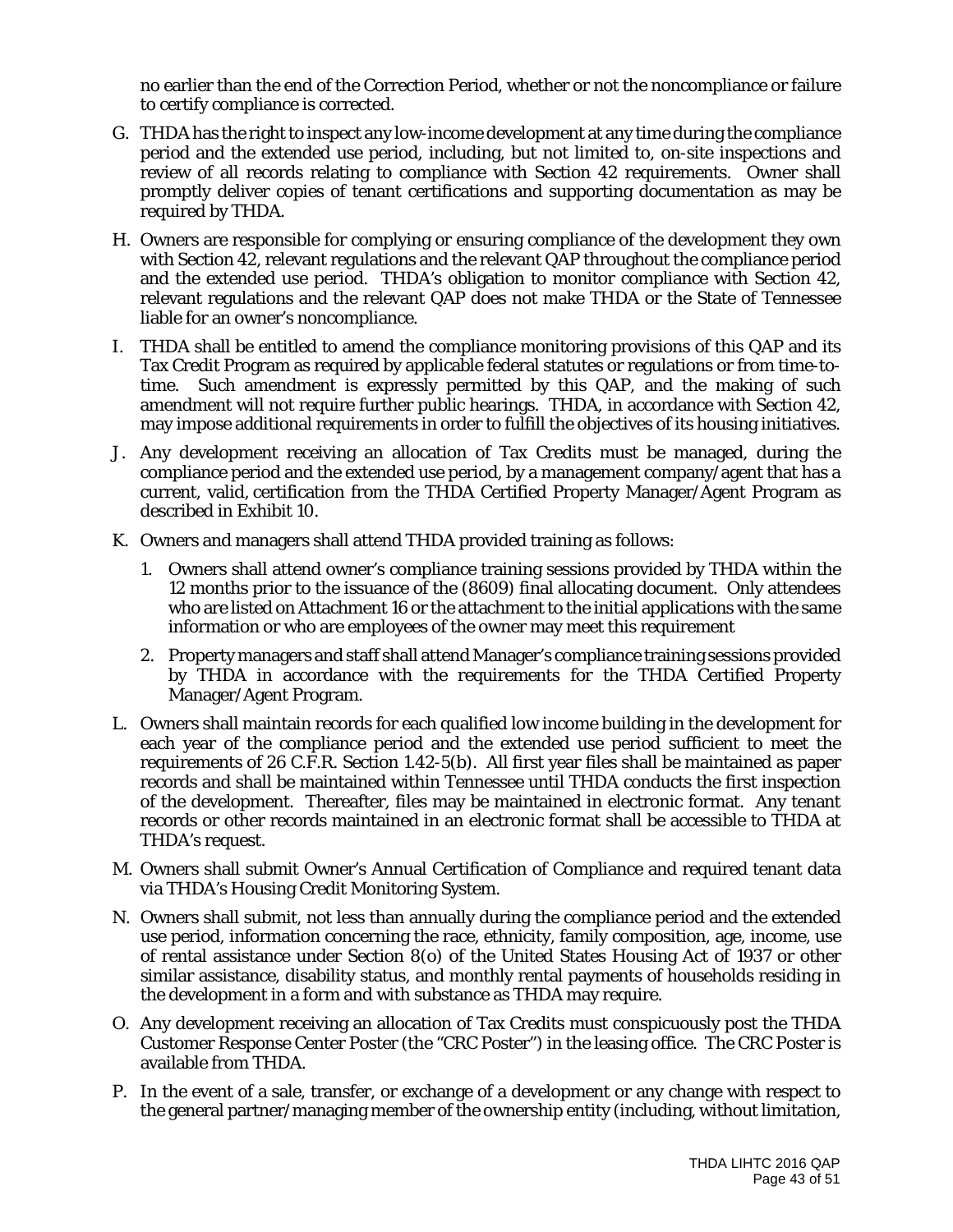sale of any or all general partner interests, removal of any general partner, or admission of any general partner), the owner shall notify THDA in writing at least 30 days prior to the closing of such a transaction and shall provide information about the proposed new owner or proposed new general partner/managing member of the ownership entity as THDA may request. No closing shall occur unless and until the proposed new owner or proposed new general partner/managing member of the ownership entity has met with THDA Compliance staff.

- Q. The requirements of Part XIII-P do not apply when a development is sold following the completion of the qualified contract process when THDA has not identified a purchaser.
- R. THDA shall carry out its monitoring responsibilities in accordance with Section 42, relevant regulations, the relevant QAP and applications submitted thereunder. THDA will also rely on its compliance manual as well as guidance from the IRS via the "Guide for Completing Form 8823, Low-Income Housing Credit Agencies Report of Noncompliance or Building Disposition", Revenue Procedures, Revenue Rulings and other similar guidance, all as modified from time to time.
- S. All monitoring and compliance activities referenced herein are required for the compliance period and the extended use period, whether specifically stated or not. All monitoring and compliance activities referenced herein are required for all developments subject to compliance monitoring.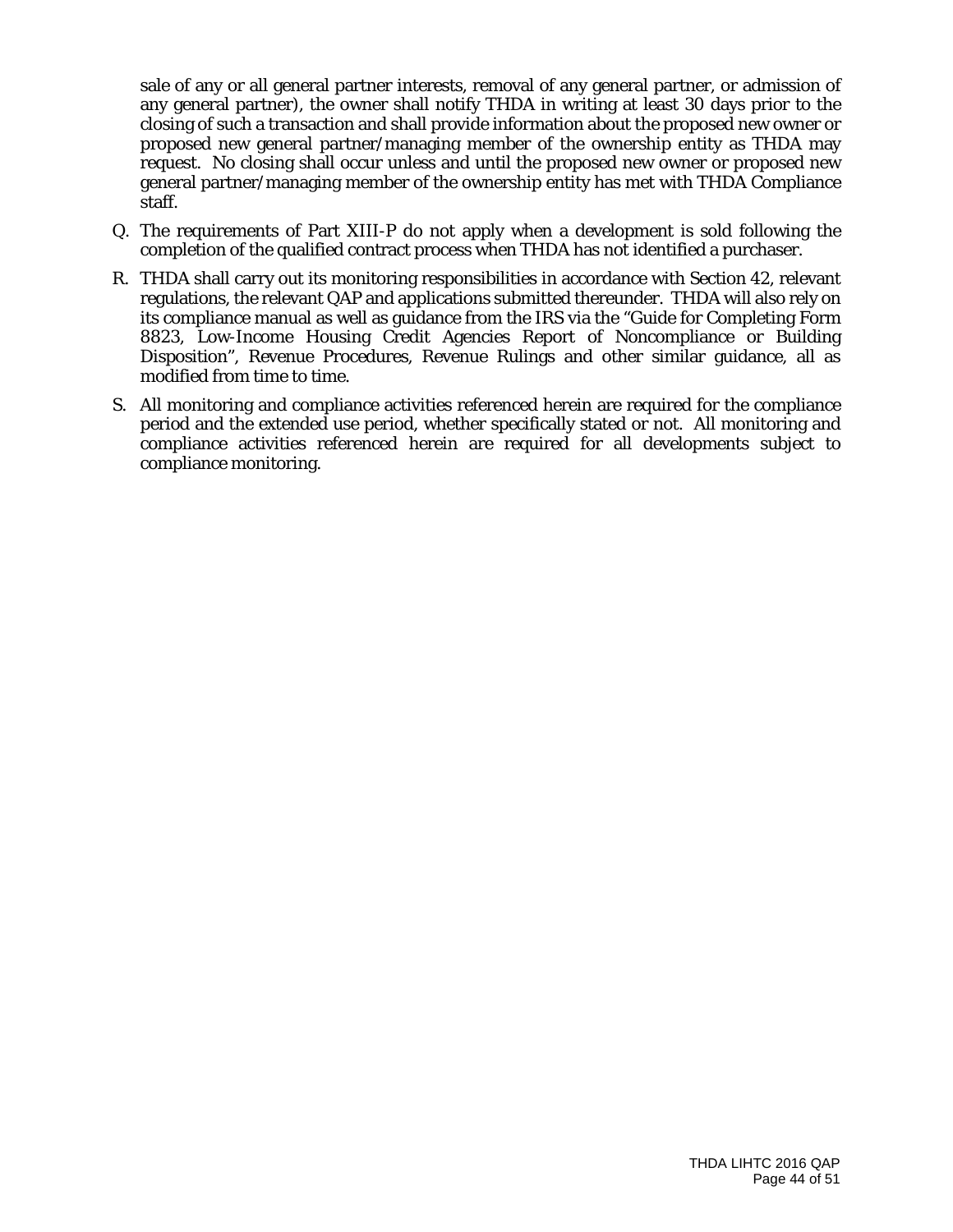# **A. QAP Amendments**

THDA may amend any part of this QAP following public notice and approval by the THDA Board of Directors.

#### **B. Modifications**

- 1. Eligibility for Tax Credits and reservations of Tax Credits are based solely on the information contained in the Initial Application, including without limitation, elections made or points claimed in the Initial Application.
- 2. Modifications to an Initial Application will not be considered or approved after the Initial Application Deadline but before the issuance and acceptance of a Preliminary Award Letter, except as requested by THDA or for changes or modifications identified by THDA during the Initial Application Cure Period and Review Process, which changes or modifications may be made only in accordance with the requirements of Part VIII-B or as requested by THDA.
- 3. Subject to Part XIV-B-2 above, THDA will consider other changes or amendments, including, without limitation, site changes, ownership changes, developer changes or other changes, only after a Preliminary Award Letter has been issued by THDA and executed by the proper party as identified in the Initial Application and only after the Initial Application Cure Period and Review Process is complete. In addition, THDA will not consider proposed changes or modifications unless all requirements contained in the Preliminary Award Letter, including the payment of the Reservation Fee, are met to THDA's sole satisfaction and a Modification Fee as specified in Part XV-D is received by THDA.
- 4. Once a Carryover Allocation Agreement is issued by THDA, no further changes or modifications, including, without limitation, site changes, ownership changes, developer changes or other changes that would affect eligibility or scoring of the Initial Application are permitted until after all units in the development as proposed in the Initial Application are placed in service.
- 5. Modifications permitted under this Part XIV-B may be made only with the express written approval of THDA, which approval may be granted or withheld.

#### **C. Deadlines/Extension of Deadlines**

- 1. No extensions or changes to timetables stated in this QAP, in any Preliminary Award Letter, in any Carryover Allocation, in any Placed in Service documentation, or in any other documentation distributed or sent by THDA may be made without the express written approval of THDA, which approval may be granted or withheld.
- 2. Due to the competitive nature of the Tax Credit reservation and allocation process, time is of the essence of this QAP.
- 3. Deadlines established in Section 42 cannot be waived or extended**.**
- 4. **Tax Credits will be recaptured if there is a failure to meet requirements by established deadlines.**
- 5. No person or entity shall be entitled to rely on any waiver or extension previously granted for the purpose of obtaining subsequent waivers or extensions.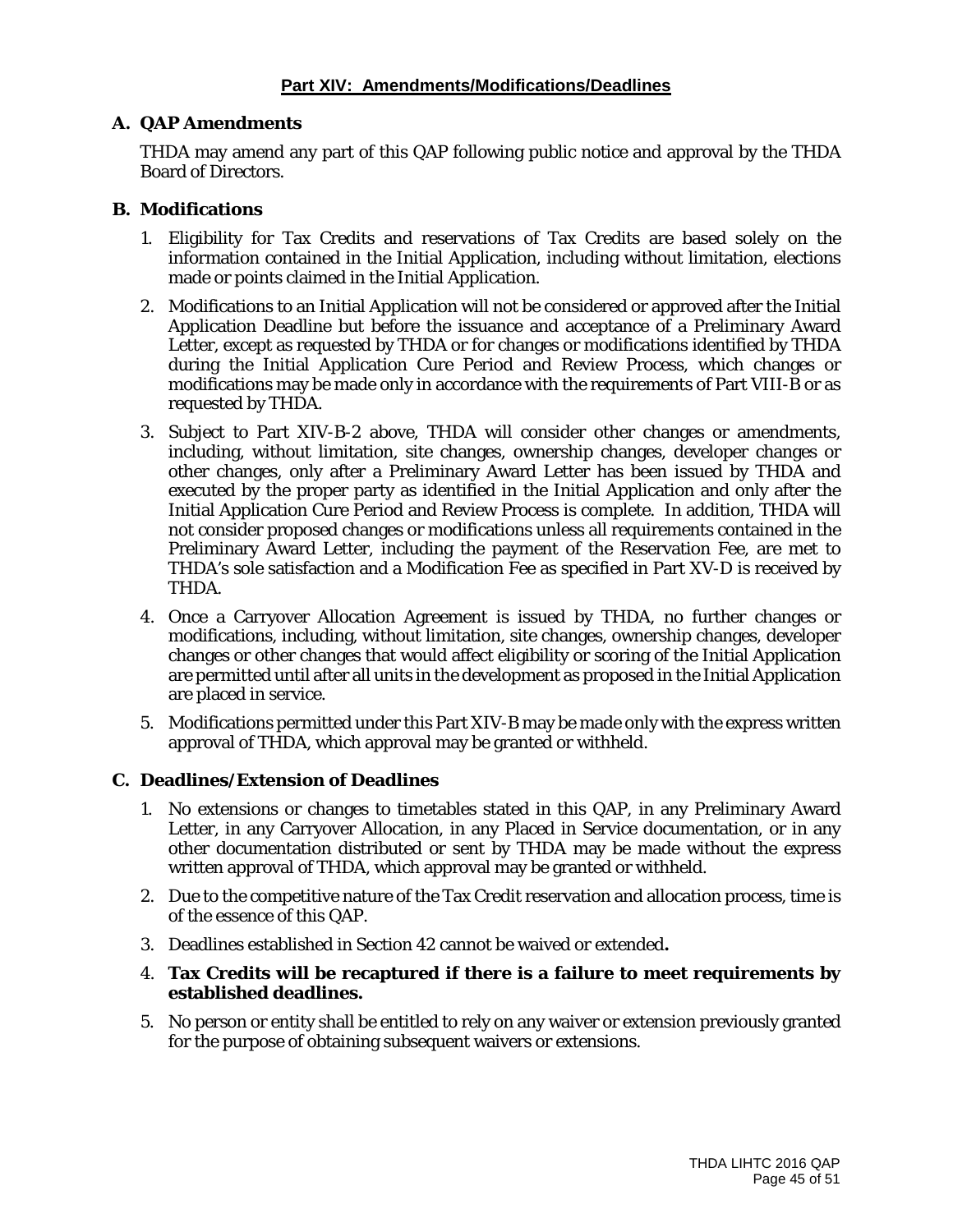#### 6. Process for Requesting Extension of a Deadline

An extension of deadlines established in the Preliminary Award Letter, the Carryover Allocation Agreement, or in any other THDA documentation may be requested, **in writing,** in form and substance satisfactory to THDA. Any such deadline extension request shall be submitted to the THDA Executive Director on or before the deadline for which an extension is requested, together with a fee in an amount as specified in Part XV-H. Deadline extension requests will not be considered if they are not received by THDA on or before on or before the deadline for which an extension is requested or if the appropriate fee is not included with such a request. In the sole discretion of the Executive Director, such requests may be granted if the applicant documents good cause for the request and demonstrates that new deadlines can be met. Deadlines established in Section 42 cannot be waived or extended.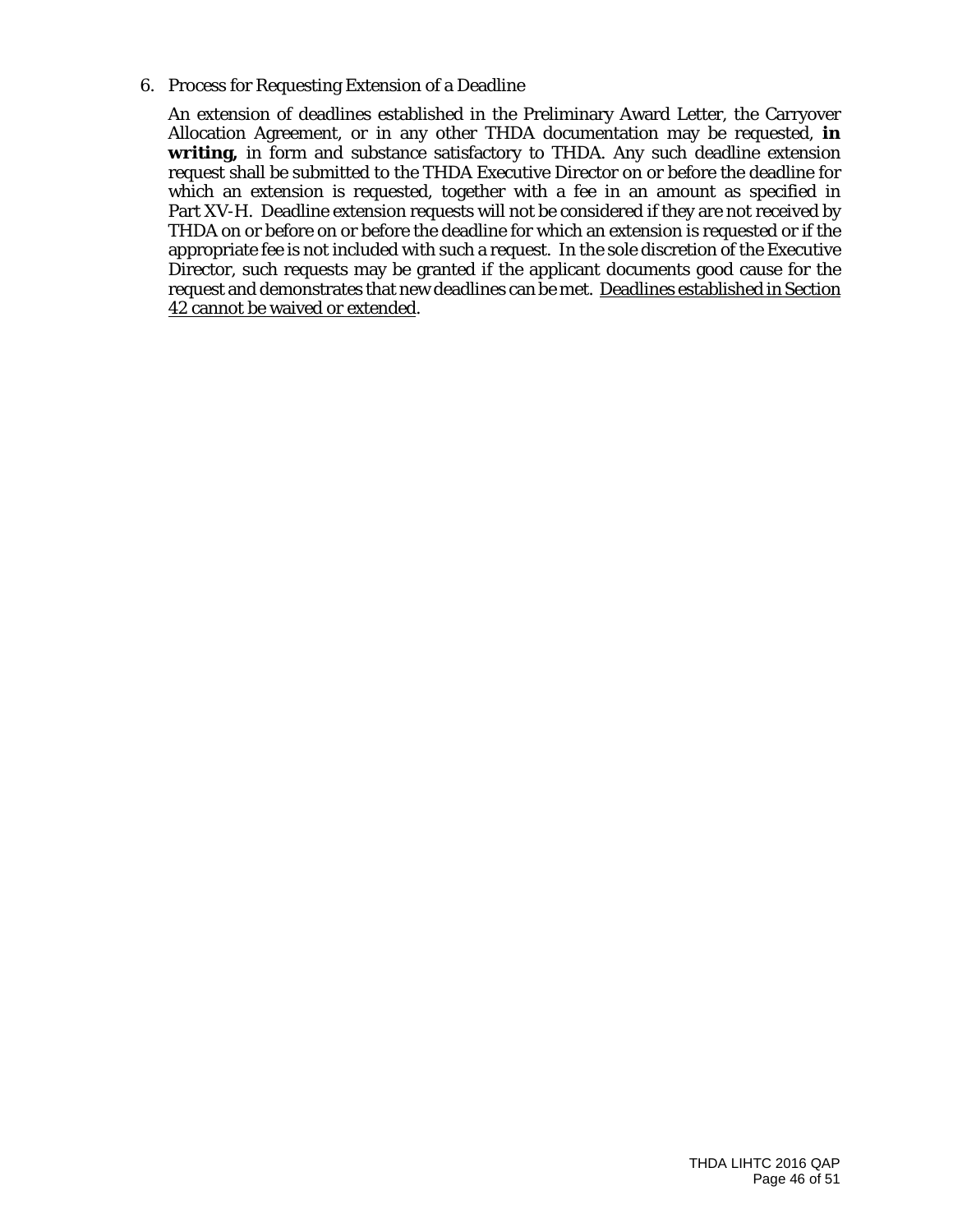# **Part XV: PROGRAM FEES**

# **A. Effective Date**

The fee schedule reflected in this Part XV shall be in effect as of January 1, 2016.

# **B. Application Fee**

| <b>Number of Tax Credit Units</b> | <b>Application Fee</b> |  |
|-----------------------------------|------------------------|--|
| $1 - 4$                           | <b>S395</b>            |  |
| $5 - 50$                          | \$1,575                |  |
| 51-100                            | \$2,210                |  |
| $101+$                            | \$40 per unit          |  |

The Application Fee must be submitted with the Initial Application, and is **not refundable**, except as provided in Part VII-A-5-c.

#### **C. Reservation Fee**

1. A Reservation Fee equal to 6.25% of the total annual Tax Credit amount approved by THDA is due by the date specified in the Preliminary Award Letter.

# 2. **The Reservation Fee is not refundable**.

#### **D. Modification Fee**

- 1. A **nonrefundable** modification fee in an amount equal to the greater of \$750 or six hundred and twenty five one-thousandths of one percent (0.625%) of the total amount of Tax Credits specified in the Preliminary Award Letter must be received by THDA **prior to any evaluation of proposed modifications or changes** as specified in Part XIV-B.
- 2. Payment of this fee does not guarantee approval of proposed changes or modifications.
- 3. Only proposed changes or modifications that meet the requirements of Part XIV-B, as determined by THDA, may be approved.
- 4. Subsidy Layering Review required or requested after submission of the Initial Application will be deemed a modification under this Part XV-D and under Part XIV-B.

#### **E. Fee to Amend IRS Form(s) 8609**

An amendment fee in an amount equal to \$50 per IRS Form(s) 8609 to be amended, with a minimum fee of \$250, must be received by THDA prior to the release of the Owner's copies of amended IRS Form(s) 8609, if amended IRS Form(s) 8609 are requested by the Owner and THDA determines that the previously generated IRS Form(s) 8609 for the development were generated in accordance with information provided to THDA by the Owner.

#### **F. Monitoring Fee**

1. When the development is placed in service, a compliance Monitoring Fee is due to THDA, payable in the form of a certified check (this fee also applies to USDA/RD [formerly FmHA] developments). The Monitoring Fee must be delivered to THDA prior to the release of IRS form 8609 for the development. The Monitoring Fees for developments receiving Tax Credits according to this Plan are as follows: \$600 per **Tax Credit** unit.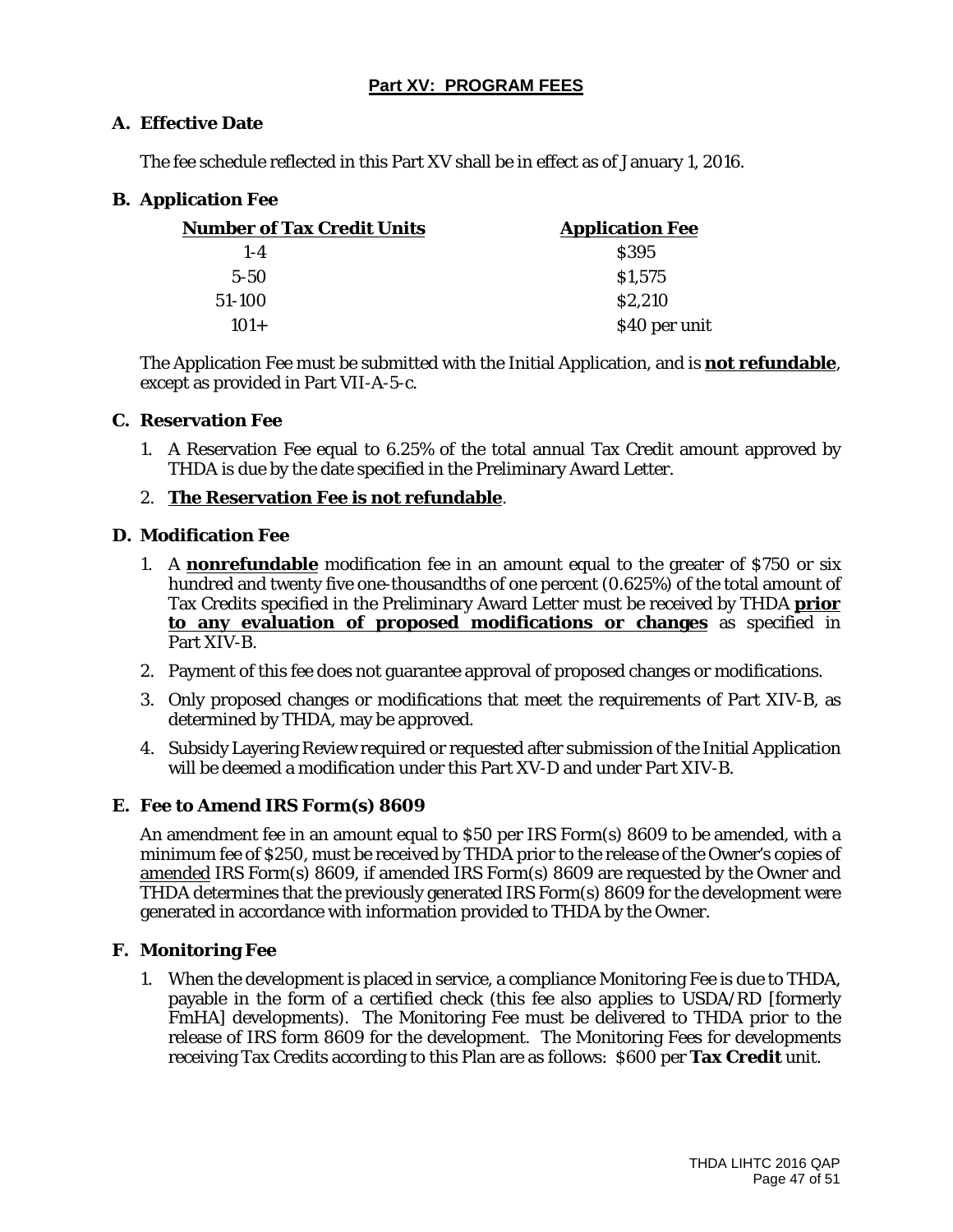- 2. Owners seeking to correct non-compliance will be charged additional fees to cover additional costs which may be incurred by staff to document and inspect corrections of the non-compliance issue.
	- a. Reinspection of a file or reinspection of a unit: \$200
	- b. Reinspection of a property:
		- (i) Standard mileage rate in effect by the State of Tennessee at the time of the reinspection from Nashville to the property and back to Nashville;
		- (ii) applicable state allowed per-diem for one staff person;
		- (iii) Lodging expenses as allowed under State of Tennessee travel regulations; and
		- (iv) Any other expenses incurred by THDA relating to the property reinspection.
	- c. Fees will be due to THDA prior to issuance of reinspection findings.
- **3. At any time following the fifth year of monitoring for each development, THDA will evaluate the need for an additional Monitoring Fee. THDA may charge a single additional Monitoring Fee not greater than the initial Monitoring Fee stated above. THDA will charge this additional Monitoring Fee only if the costs of monitoring for Tax Credit compliance, in the aggregate, appear likely to exceed the aggregate amount of initial Monitoring Fees collected. A decision by THDA to charge any such additional fee shall not constitute an amendment to this Plan.**

#### **G. Late Fee for Failing to Submit Timely Compliance Certification Forms**

Owners failing to submit the required Owner's Annual Certification of Compliance forms and supporting documentation by the date required by THDA will be charged a late fee of \$100 per month, for each month, or portion of a month, until the Certification and supporting documentation is received and considered satisfactory by THDA, or until an IRS Form 8823 is filed with the Internal Revenue Service. This fee will be due upon submission of the forms required. Receipt of Certification without the applicable late fee will be considered incomplete.

#### **H. Deadline Extension Fee**

Deadlines established in this QAP, in a Preliminary Award Letter, in a Carryover Allocation Agreement, or in other documentation from THDA may be extended only as specified in Part XIV-C. and only with the prior written approval of THDA, which approval may be granted or withheld. A deadline extension request must be submitted in accordance with Part XIV-C-6 and must be accompanied by a fee in the following amount:

| <b>Number Of Days</b> | <b>Extension Fee</b> |
|-----------------------|----------------------|
| $1 - 5$               | <b>S500</b>          |
| $6+$                  | \$200 per day        |

The maximum deadline extension fee for any single extension request is \$6,000. This deadline extension fee applies to the deadlines established for the following items:

Deadline to provide supporting information in response to a Preliminary Award Letter

Carryover Allocation Application deadline

Carryover 10% test certification

Final Application deadline

Other deadlines established in THDA documentation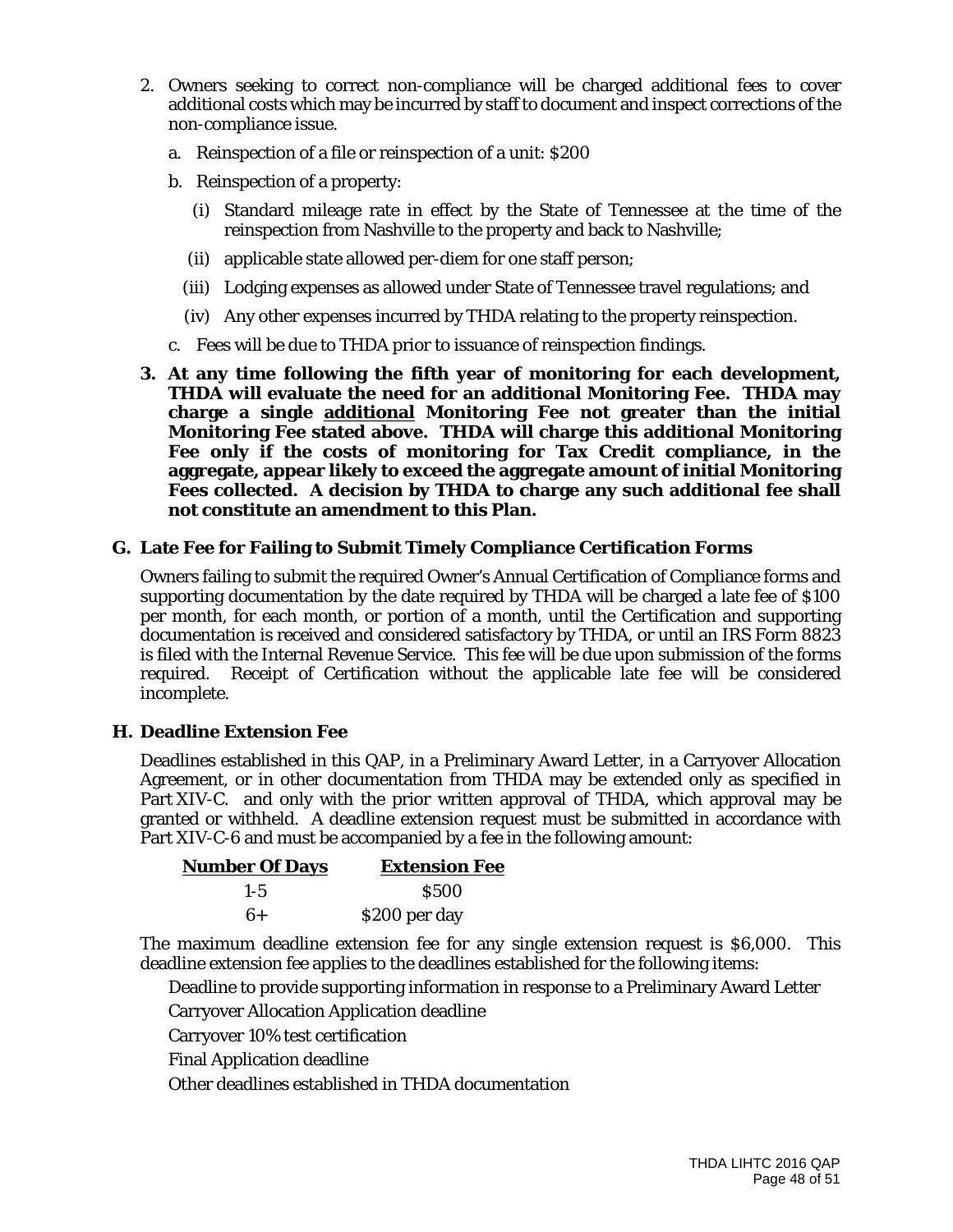# **PART XVI: MISCELLANEOUS PROVISIONS**

# **A. Cost Certifications, Physical Needs Assessment, and Appraisals**

Cost certifications, physical needs assessments, and appraisals must be completed by independent and unrelated third parties with **no** interest in any application or development except for an agreement to be paid reasonable fees for preparing the cost certification, physical needs assessment or appraisal. Persons or companies who serve or who have served as consultants or advisors to any parties identified in the Initial Application or related parties will not be considered to be independent. THDA will not accept cost certifications, physical needs assessments and appraisals prepared by parties THDA has determined are not independent.

#### **B. Document Review**

- 1. THDA will review and evaluate only those materials submitted in compliance with the requirements of this QAP. THDA will not evaluate any materials submitted outside the deadlines established for submission of such materials and will assume no obligation to request additional information from applicants for any purpose. THDA may require additional information and/or documentation if THDA determines that additional information and/or documentation is necessary for clarification and/or explanation. Review by THDA of documents submitted with Initial Applications or other documents submitted in connection with Tax Credits reserved or allocated under this QAP is for THDA's own purposes and is not for the purpose of advising, certifying, representing or warranting to others as to the feasibility or viability of any proposed development.
- 2. The completeness, correctness, and consistency of the Initial Application, Attachments, and all supporting documentation, including, without limitation, all materials required to demonstrate eligibility pursuant to Part VII-A, all materials required for scoring pursuant to Part VII-B, and all third party reports are the sole responsibility of the applicant.
- 3. THDA makes no representations or warranties to applicants, developers, owners or anyone else as to compliance with Section 42, Treasury regulations, or any other laws or regulations applying to Tax Credits or Tax Credit developments or as to the feasibility or viability of any proposed Tax Credit development.

# **C. No THDA Liability**

No member, officer, agent, or employee of THDA shall have any personal liability with respect to any matters arising out of, or in relation to, Tax Credits reserved or allocated under this QAP or the monitoring of properties which have received Tax Credits.

#### **D. Enforcement**

In the event THDA seeks enforcement of the representation and warranties made by virtue of the submission of an Initial Application for Tax Credits or any other matter connected with any reservation, allocation or monitoring of Tax Credits, THDA shall be entitled to recover all damages, costs, expenses and fees, including without limitation, court costs, attorney's fees and staff time, from the applicant or any other party connected with Tax Credits reserved or allocated under this QAP.

#### **E. False Statements**

1. Tennessee Code Annotated, Section 13-23-133, makes it a Class E felony for any person to knowingly make, utter, or publish a false statement of substance or aid or abet another person in making, uttering, or publishing a false statement of substance for the purpose of influencing THDA to allow participation in the Tax Credit Program. Any and all statements contained in any materials, including without limitation, an Initial Application and any other applications, documents, letters, opinions, or certifications, submitted to THDA in connection with Tax Credits reserved or allocated under this QAP or otherwise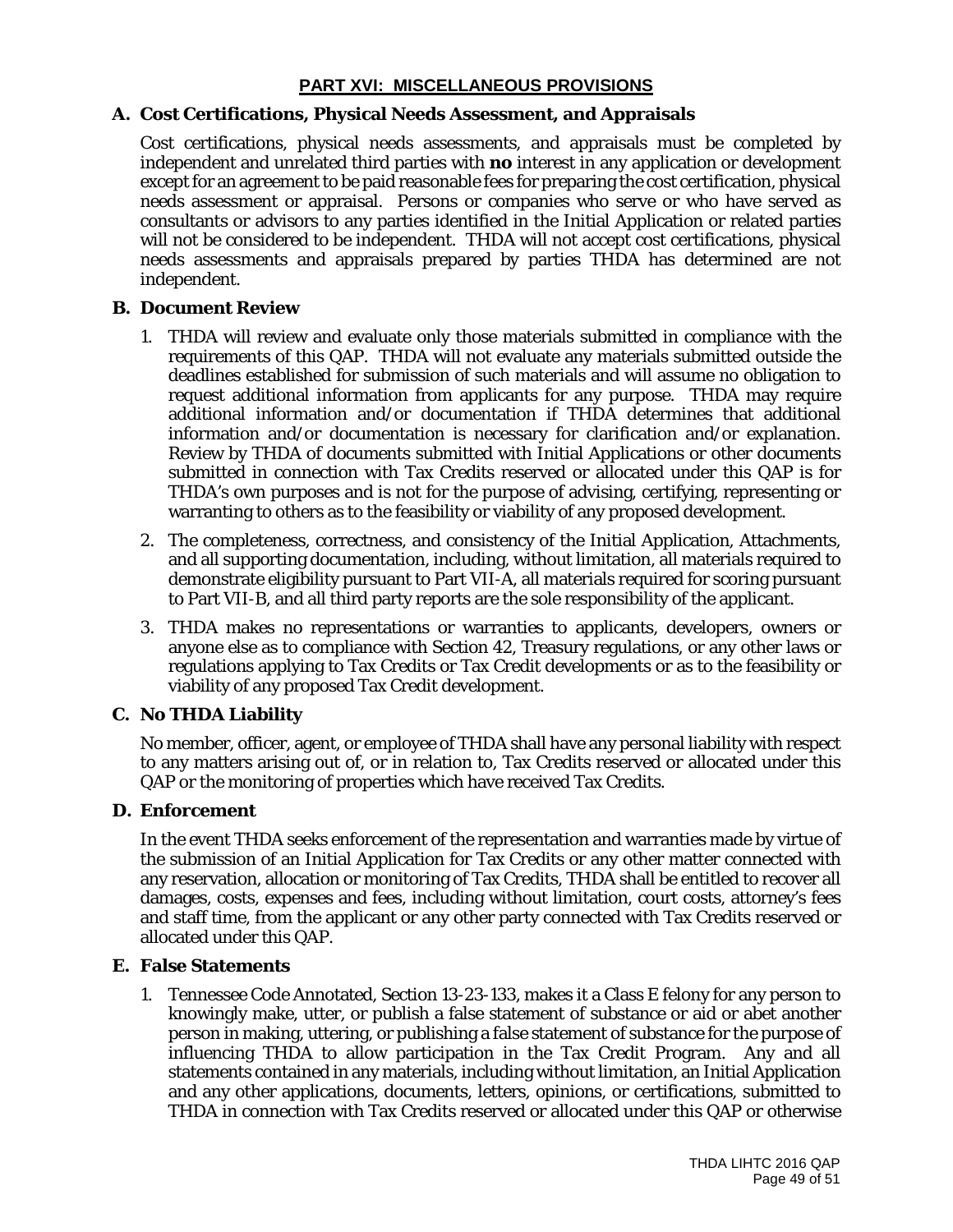made by an applicant or other person connected in any way with Tax Credits reserved or allocated under this QAP are statements of substance made for the purpose of influencing THDA to allow participation in the Tax Credit Program.

2. By submitting any materials, including without limitation, an Initial Application and any other applications, documents, letters, opinions, or certifications, to THDA in an effort to obtain Tax Credits, the applicant and all parties connected with the development proposed in the Initial Application acknowledge and agree (1) they are entering into a contract with THDA; and (2) they intend for THDA to rely on and seek enforcement of these representations with respect to any reservation or allocation of Tax Credits by any and all means available, including specific performance of all such representations and warranties; and (3) they are knowingly making, uttering or publishing or aiding and abetting others in making, uttering or publishing statements of substance for the purpose of influencing THDA to allow participation in the Tax Credit program.